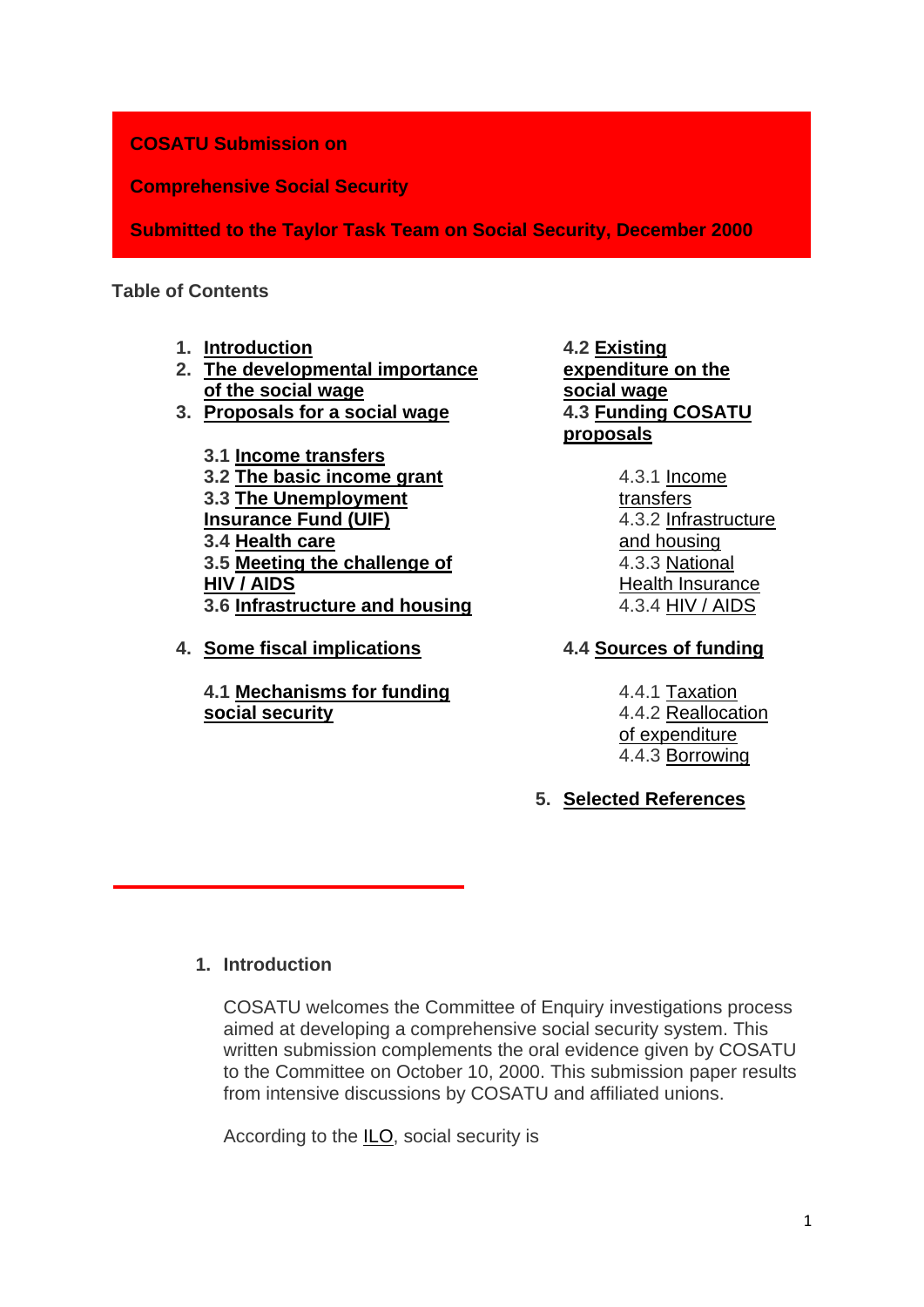"…the protection which society provides for its members, through a series of public measures against the economic and social distress that otherwise would be caused by the stoppage or substantial reduction of earnings resulting from sickness, maternity, employment injury, unemployment, invalidity, old age and death; the provision of medical care; and the provision of subsidies for families with children".[\(1\)](http://www.cosatu.org.za/show.php?ID=831#f1)

The [1998 Presidential Job Summit](http://www.polity.org.za/govdocs/summit/jobsummit.html) underscored the importance of a comprehensive social security system in reducing the impact of unemployment and placing the economy on a higher growth path. A comprehensive social security system, which ensures that no South African lives in dire poverty, is critical to breaking the vicious cycle of poverty. Such a system would combine with other components to ensure an adequate social wage. Basic components would include:

**Free basic services:** These should help ensure that every South African, irrespective of income or wealth, has the access to minimum services essential forof survival. Basic services must include both the main municipal services – water, housing, transport and electricity – as well as other government services, especially healthcare, education and safety and security. This document focuses particularly on the provision of municipal infrastructure and a proposal for National Health Insurance.

**Basic income grant:** to ensure a minimum income for all South Africans. Obviously, the key aim is to alleviate poverty. But the grant would also have a broader developmental effect. It would provide a degree of household and community stability, laying the foundations for more productive and skilled communities over time. Moreover, it would ensure that even the poorest households have a little cash, which could contribute to their economic potential.

**Existing grants:** Old age pension, disability grant, and child support grant. The current system of social grants does not come close to reaching the majority of the unemployed and destitute. Most are old-age pensions and disability grants, although child-support grants should become an important sector in the future. While these grants are important in alleviating particular hardships, they focus on individuals' needs and so may prove unresponsive to households' economic requirements and family dynamics.

**Unemployment Insurance:** The UIF provides short-term cover for workers who become unemployed, based on compulsory contributions from employers and employees. It does not aim to assist the long-term unemployed. Since it only caters for the formerly employed for a few months, it reaches less than 10 per cent of all unemployed people. Still, proposals are made to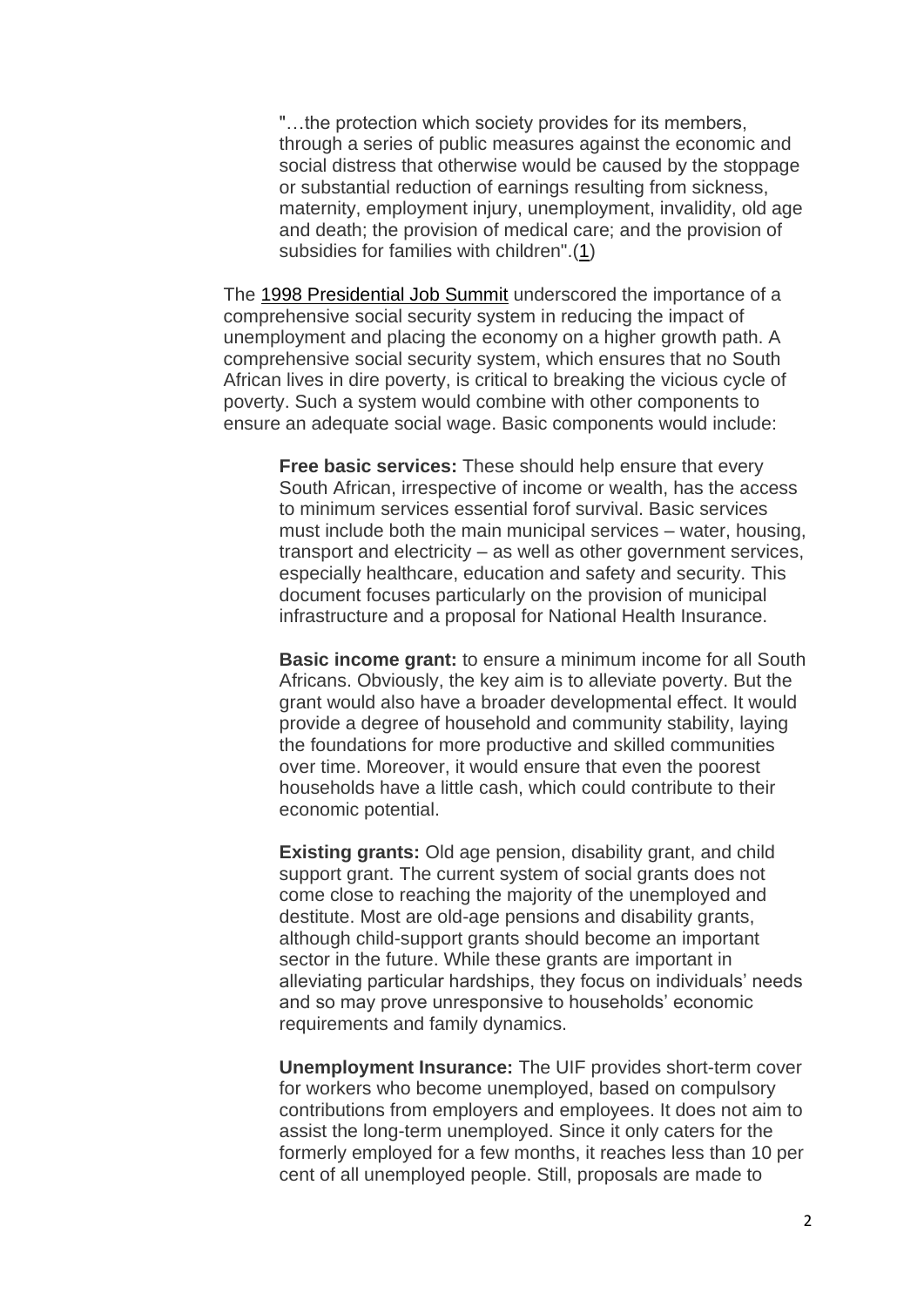strengthen this mechanism, to increase its coverage, and improve benefits. Despite its limitations, such a reformed system it has an important role to play in lessening the impact of shortrun unemployment.

**Private provident and pension funds:** The retirement industry covers about two thirds of workers in the formal sector. The Pension Fund Act does not compel employers or workers to provide for retirement. The retirement sector is therefore fragmented, inefficient, and expensive. In some sectors, such as sales and catering, thousands of workers are labelled casual and receive no benefits. It is imperative that the law end these practices, to permit these workers to make sufficient provision for their old age. *Note: this section of the submission is not dealt with in this document, but will be submitted to the Committee separately.*

This submission paper first explores the importance of the social wage to ensuring social and economic development. It then analyses the existing systems of various aspects of social security, and. It then proposes threefive key changes to the system – a basic income grant, national health insurance, and a comprehensive strategy for HIV / AIDS, reform of the UIF system, and reform of retirement fund provision. [\(2\)](http://www.cosatu.org.za/show.php?ID=831#f2) The final section considers the fiscal implications of an effective comprehensive social security system.

#### **2. The developmental importance of the social wage**

The vicious cycle of poverty essentially arises where widespread poverty in itself causes slower growth, which aggravates poverty. In these circumstances, the market is effectively not raising living standards. Government intervention is necessary to break the cycle.

#### **The extent of poverty and inequality**

As a result of apartheid, South Africa has amongst the most unequal distribution of income in the world, leading to poverty on a mass scale. Inequalities in the distribution of income and wealth are associated with another apartheid legacy – low skills levels for the majority of the population, especially those aged over 30. In 1996, according to Census data analysed by WEFA, the poorest 40 per cent of our population got less than 3 per cent of the national income, while the richest 10 per cent enjoyed over 50 per cent.

Unfortunately, despite some improvements in government services for historically disadvantaged communities, [Statistics South Africa](http://www.statssa.gov.za/) finds that income inequality worsened in the past few years. This deepening inequality arises primarily from the loss of formal jobs, which offset improvements in government transfers to the poor in the same period.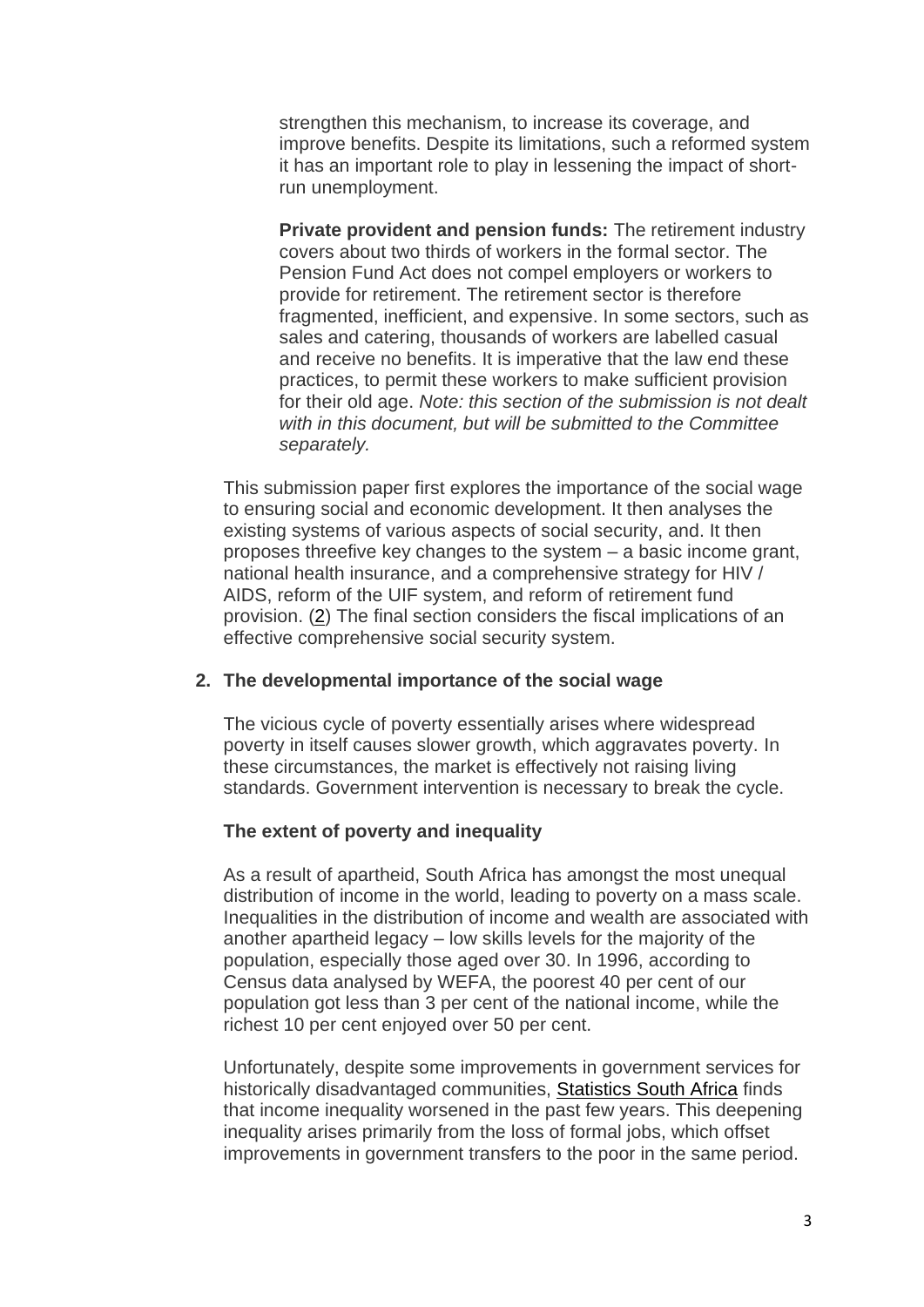# **Poverty prevents growth**

The social damage caused by poverty is obvious in the sufferings of so many millions of our people, who are left to live in shacks and squatter compounds, without adequate water, fuel, education or health care. But poverty also imposes great economic costs.

Poverty slows economic expansion in two ways. On the one hand, it makes households and communities less productive. On the other, it constrains domestic demand.

Poverty causes low productivity by:

- 1. Reducing access to education and skills,
- 2. Worsening health,
- 3. Causing instability and insecurity in families and communities,
- 4. Increasing the time required for household chores, especially fetching wood and water (The recent survey of child labour by [Statistics South Africa](http://www.statssa.gov.za/) found, for instance, that almost one in ten children under 17 must spend over eight hours a week collecting wood and water), and
- 5. Making it harder for people to locate employment opportunities because they cannot afford transport, obtain access to information on job opportunities, or afford childcare while they search for work. Statistical analysis indicates that higher living standards correlate with more extensive and intensive job search efforts as well as higher rates of finding employment, even when controlling for the effect of remuneration on consumption. [\(3\)](http://www.cosatu.org.za/show.php?ID=831#f3)

Poverty is associated with lack of access to income-generating assets and skills, as well as low incomes. As a result, the poor are less likely to be self-employed. At the same time, their chances of finding employment in the formal sector have plummeted. Formal employment dropped by about one job in ten in the past three years alone, and around one in five since 1990 with half of the job losses occurring in the past three years alone. The biggest job losses affected unskilled workers in mining, agriculture and the public sector. Semi-skilled workers in manufacturing were also affected. (See [Table 1\)](http://www.cosatu.org.za/show.php?ID=831#tab1) Largely as a result of these devastating losses of formal jobs, the share of labour in total income dropped from 58 per cent of the national income in 1992 to 56 per cent in 1999.

The fact that job losses mostly affect unskilled workers will certainly aggravate the poverty trap. Workers in these jobs cannot easily find alternative employment, and lack the assets and skills for productive self-employment.

The impact of the shrinkage in employment goes far beyond the workers affected. The poor are more likely to be unemployed; but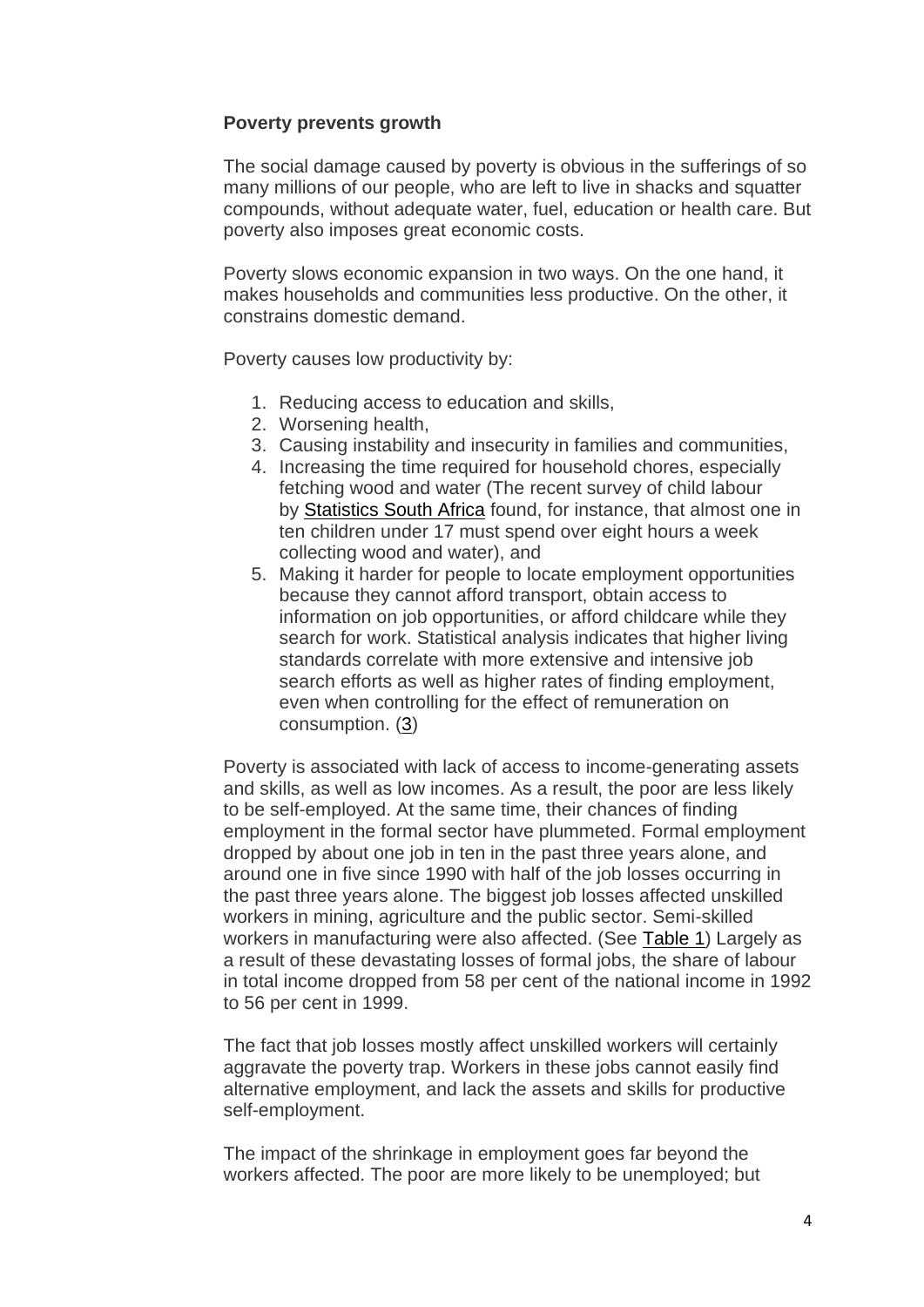transfers from employed people form a critical part of their income. Remittances from workers are one of the most important sources of income for the poorest households. The Poverty and Inequality Report found that in the mid 1990s, the poorest 40 per cent of households received almost 60% of their total income from wage earners: a fifth of their total income from remittances, with two fifths from wages and a fifth from government transfers and pensions. In contrast, for the remaining 60 per cent of households, earnings from work contributed over 70 per cent of total income.

Poverty also limits domestic demand, reducing the incentive to invest. Surveys by [Statistics South Africa](http://www.statssa.gov.za/) demonstrate that the single most important obstacle to expanded production is limited demand. This situation means that growth depends excessively on foreign markets, which are typically highly unstable. Furthermore, it means that formal producers have little incentive to increase the production of wage goods – notably food and clothing – for domestic use. As a result, prices remain relatively high and employment low in these industries, aggravating the vicious cycle of poverty.

Finally, the current inequalities destabilise communities and reduce social cohesion, contributing to crime. That, in turn, has a deterrent effect on both foreign and domestic investment, including small-scale enterprise. Reduction in poverty and the consequent stabilisation of communities should assist in controlling this problem.

The benefits of strong measures to bring about greater equality can be illustrated by looking at the economies of South East Asia, the only countries that broke out of underdevelopment in the 20<sup>th</sup> Century. All these countries, despite their authoritarian rule put great effort into increasing equality in wealth and incomes, through land reform, education, housing programmes, worker ownership and rapid improvements in wages. In contrast, countries in Latin America that, like South Africa, did little to improve equality still face sluggish growth and instability. As far as possible, measures toward equity should be designed in ways that support employment generation, in part by ensuring the poor have greater access to income-generating assets and skills.

## **Overcoming the poverty trap**

Given the extraordinary inequalities left by apartheid, government must play an active role in eliminating poverty, as a key mechanism to kickstarting the economy. Critical instruments include:

6. Income transfers, including a basic income grant, and other forms of social assistance (social insurance such as retirement provision and unemployment insurance is largely financed by the private sector). If well designed, income transfers can provide immediate relief, helping households stabilise and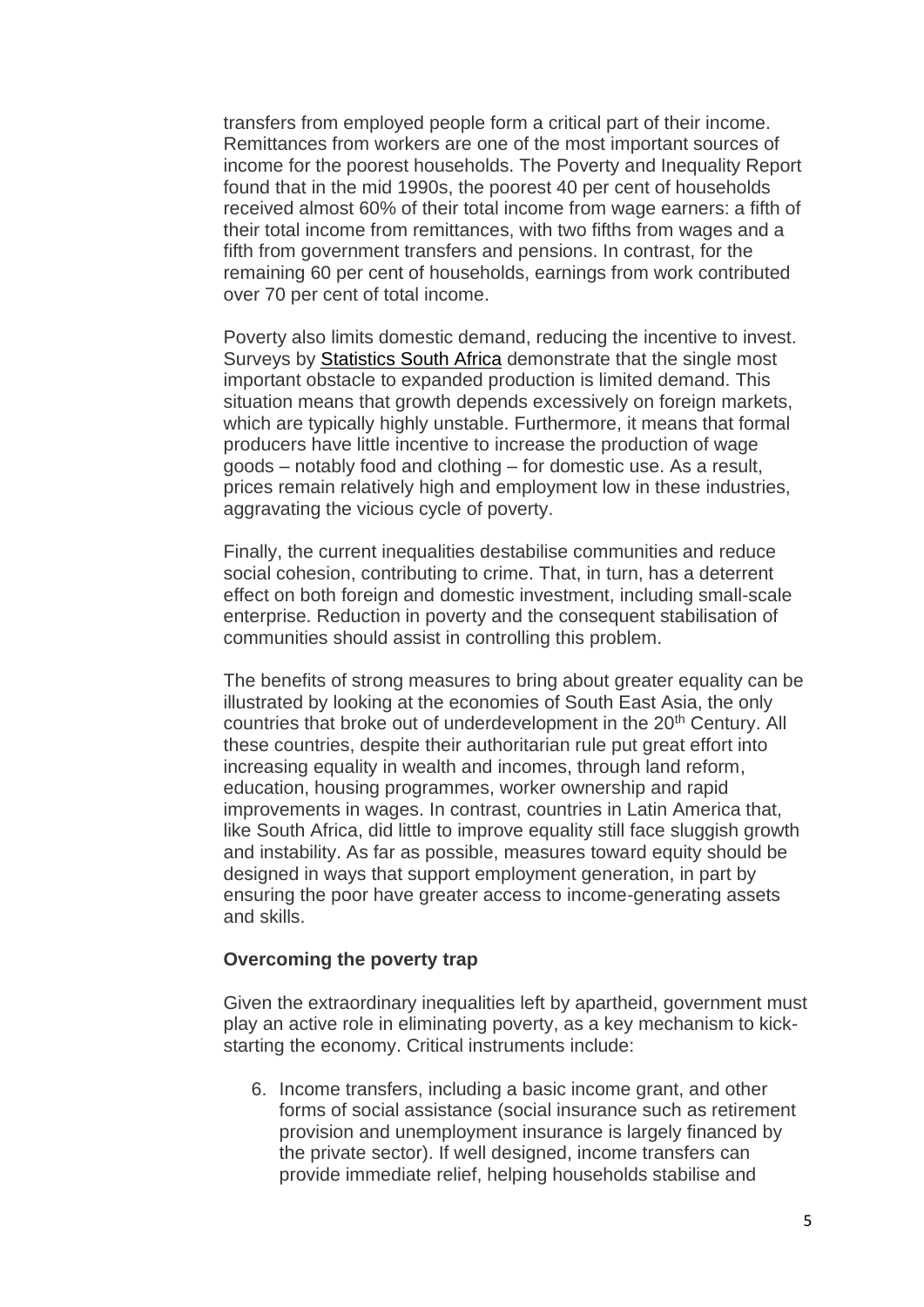reducing the effects of deprivation on children and consequently on the future labour force. They should help overcome the delays in rolling out government services.

In addition, the transfer of income to poor households should have some important positive effects on macro-economic trends.

- 7. It should increase and stabilise domestic demand, especially in rural areas and for wage goods. As these goods are less likely to be imported, it should in the long run assist in kick-starting local industry and reducing the burden on the balance of payments.
- 8. In the longer term, social assistance can motivate and actually allow - people to save. Community saving schemes, which cater for lower amounts, can be encouraged and help people to provide back-ups for crises.
- 9. Provision of housing and infrastructure for poor households. These raise productivity in a variety of ways. Clean water is a critical input for health. Running water and electricity substantially reduce the burden of household labour, which falls predominantly on women and children. As a result, children can more easily get an education and women can undertake income-generating activities. Formal housing helps stabilise communities and families, making them more productive overall.

In themselves, municipal services are crucial for home-based economic activities, again especially for women. For instance, childcare, cooking, spaza shops and hairdressing are important income-earning activities for women – and all of them are difficult, if not impossible, without water or power.

10.The big social services – education, health and policing – are all critical for improving the productivity of individuals and communities. Education, which must be linked to broader skills development programmes, addresses the skills backlogs left by apartheid, a central obstacle to economic growth in South Africa. Healthcare, including for HIV / AIDS, is crucial to maintain productivity, reduce absenteeism, and avoid the loss of competencies. In particular, for most experienced workers it is cheaper to treat HIV / AIDS with anti-retroviral drugs than to find replacements. Finally, unstable and insecure communities make economic activity impossible. This is apparent, for instance, when crime prevents women from taking on economic activities at night. It also emerges in the problems with maintaining bank outlets in poor communities.

The provision of the social wage must be linked to a strategy of improving the distribution of wealth and economic power. This strategy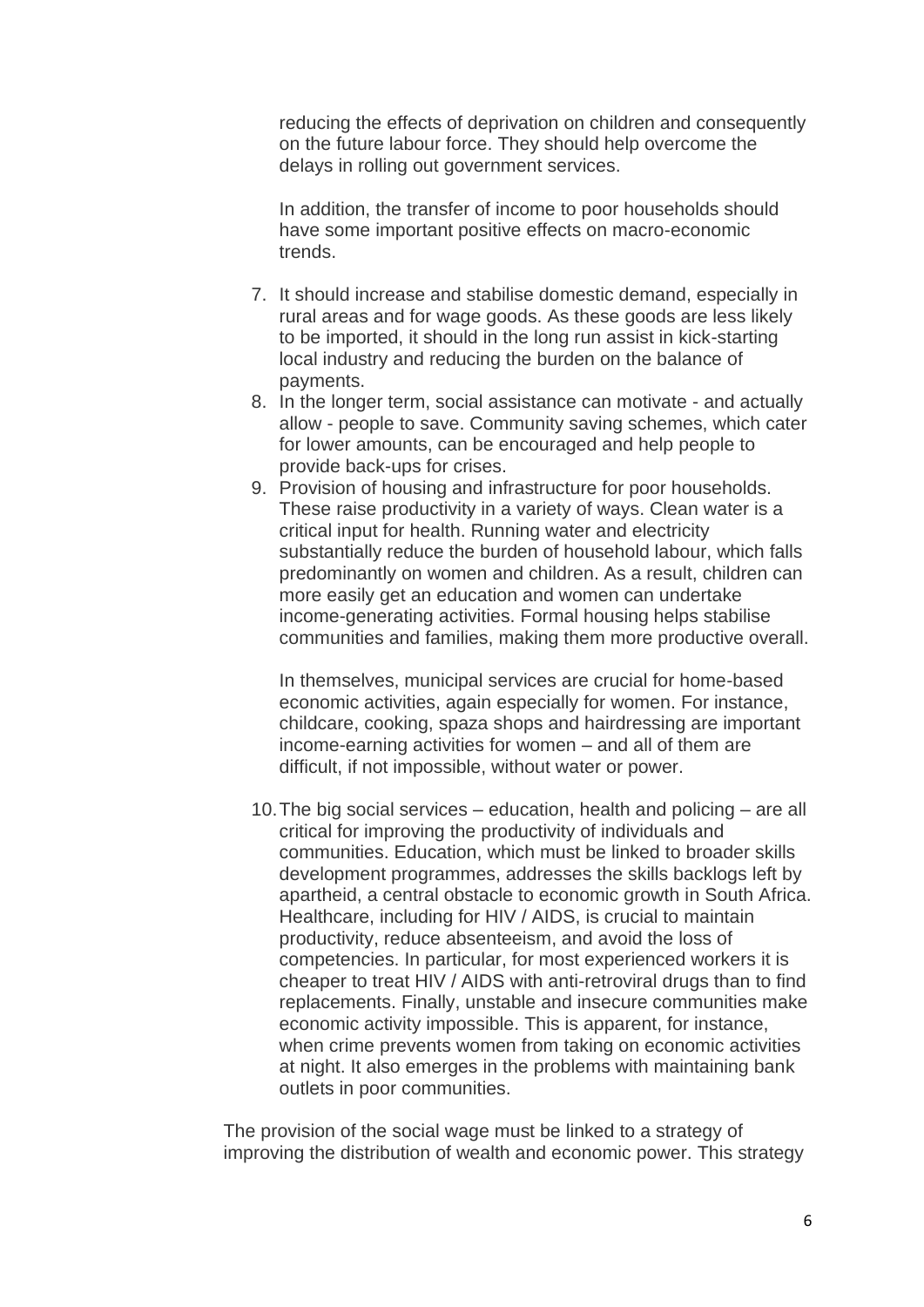must help guide the country onto a new economic growth path that can generate employment on a large scale.

Measures to improve the distribution of wealth overlap substantially with the social wage. They include:

- 11.The provision of housing and related infrastructure,
- 12.Education and skills development,
- 13.Strengthening community and state capital, including making state-owned enterprise more accountable and developing social infrastructure (schools, clinics, police stations, etc.),
- 14.Land reform and other support for small and micro enterprise,
- 15.Protection for labour rights and strategies to democratise ownership and decision-making in the formal sector.

It follows from these proposals that, to be effective, a comprehensive social security system must combine various measures and institutional systems. Critically, as a whole, the social wage must ensure:

- 16.Universality, reaching all the very poor, including those historically marginalised under apartheid, such as people with disabilities in rural areas and domestic, informal, migrant and agricultural workers,
- 17.Administrative simplicity, which means amongst others avoiding means testing as far as possible,
- 18.Synergy between free provisions and grants, social (compulsory) insurance, and private provisions, so that the private sector does not effectively undermine public services and systems,
- 19.Adequate measures to support people with AIDS and those whose families are destroyed by AIDS, and
- 20.Compatibility with long-run economic and social development.

In sum, measures to address poverty are critical for bringing about sustainable economic growth. Rather than seeing them as counterpoised to or a possible consequence of economic expansion, they form a necessary precondition. As far as possible, these measures should be designed in ways that support employment generation, in part by ensuring the poor have greater access to income-generating assets and skills.

#### **3. Proposals for a social wage**

Social security in South Africa currently consists of a combination of social grants, infrastructure and housing provision, social services and private pensions and insurance. Substantial shortcomings emerge in each of these areas. We identify these problems and then attempt to propose ways to address these through a combination of radical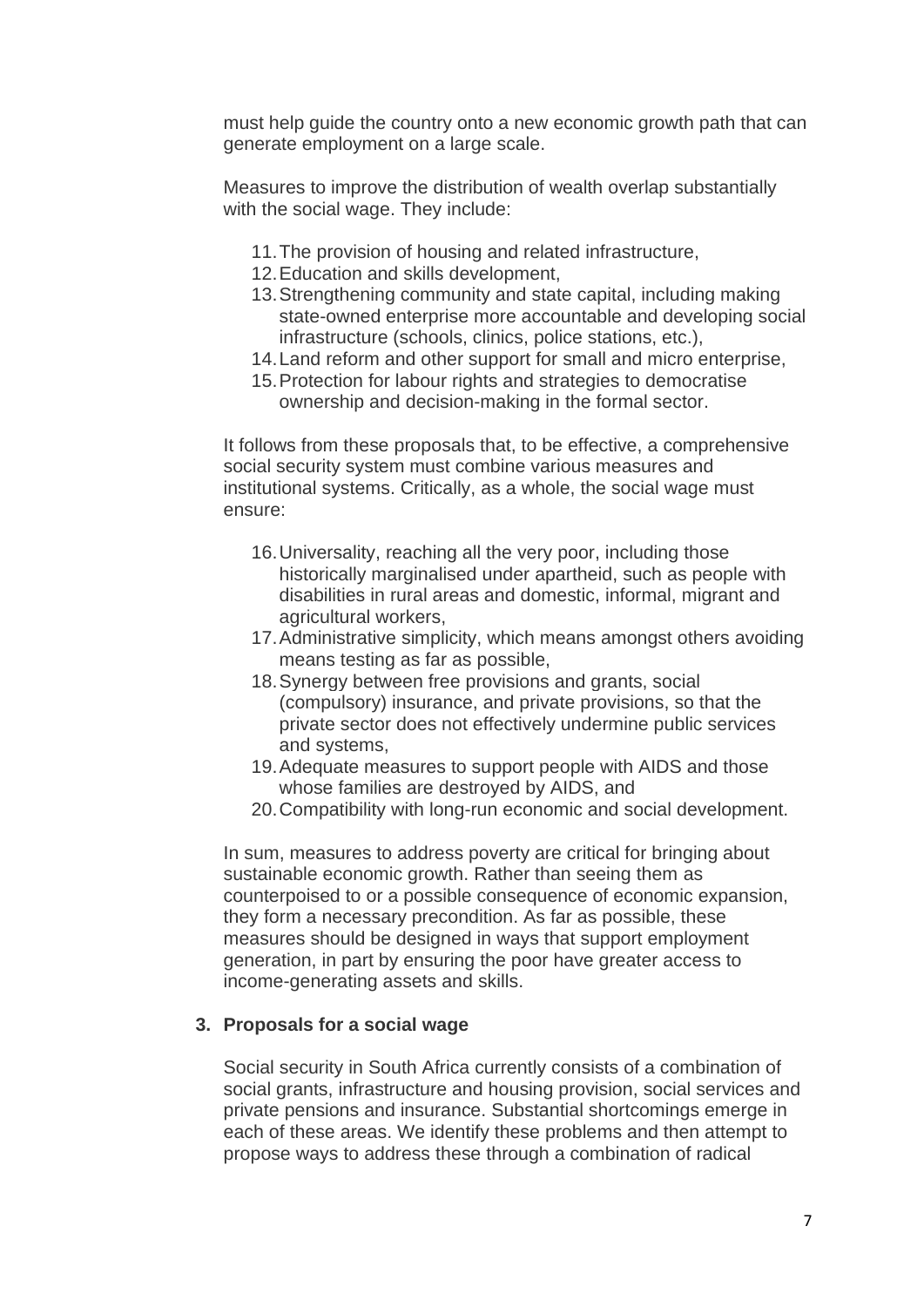reforms to the existing system, and the introduction of totally new elements which are currently not in existence.

#### **3.1 Income transfers**

The system of social grants should ensure a minimum income for all South Africans. The current set up does not come close to reaching that goal. For this reason, COSATU proposes a basic income grant as a critical component in an effective comprehensive social security system. The basic income grant would provide an effective, administratively easy mechanism to substantially raise the income of poor households.

The current system of grants shows three key weaknesses, which mean it does not assist as effectively as possible in breaking the poverty cycle.

*First,* for historic reasons, only the old-age pension is adequately focused on poor households. The other grants are still disproportionately located in the Northern and Western Cape. Overall, welfare spending per person is not well related to the level of poverty in a province.

*Second,* old-age pensions and child-care grants account for the bulk of payments. While these grants are important in alleviating hardships, they focus on individuals' needs and so may prove unresponsive to households' economic requirements and family dynamics.

**Third,** most grants have declined in real terms in recent years, and none of them reach in full the population for which they are designed.

Research conducted for COSATU on existing social grants revealed that over 13,8 million people in the poorest 40% of South Africa's households do not qualify for any social security transfers. (Haarman 1998)

#### **Failure to reach most of the poor**

By no means do social grants reach all the poor. As Table 1 shows, there is virtually no relationship between levels of poverty and the extension of social grants. In no province except Gauteng and the Western Cape does the share of the population receiving social grants come close to the share of the population living in poverty.

## **Table 1. Percentage of population in lowest income quintile compared to social grant recipients**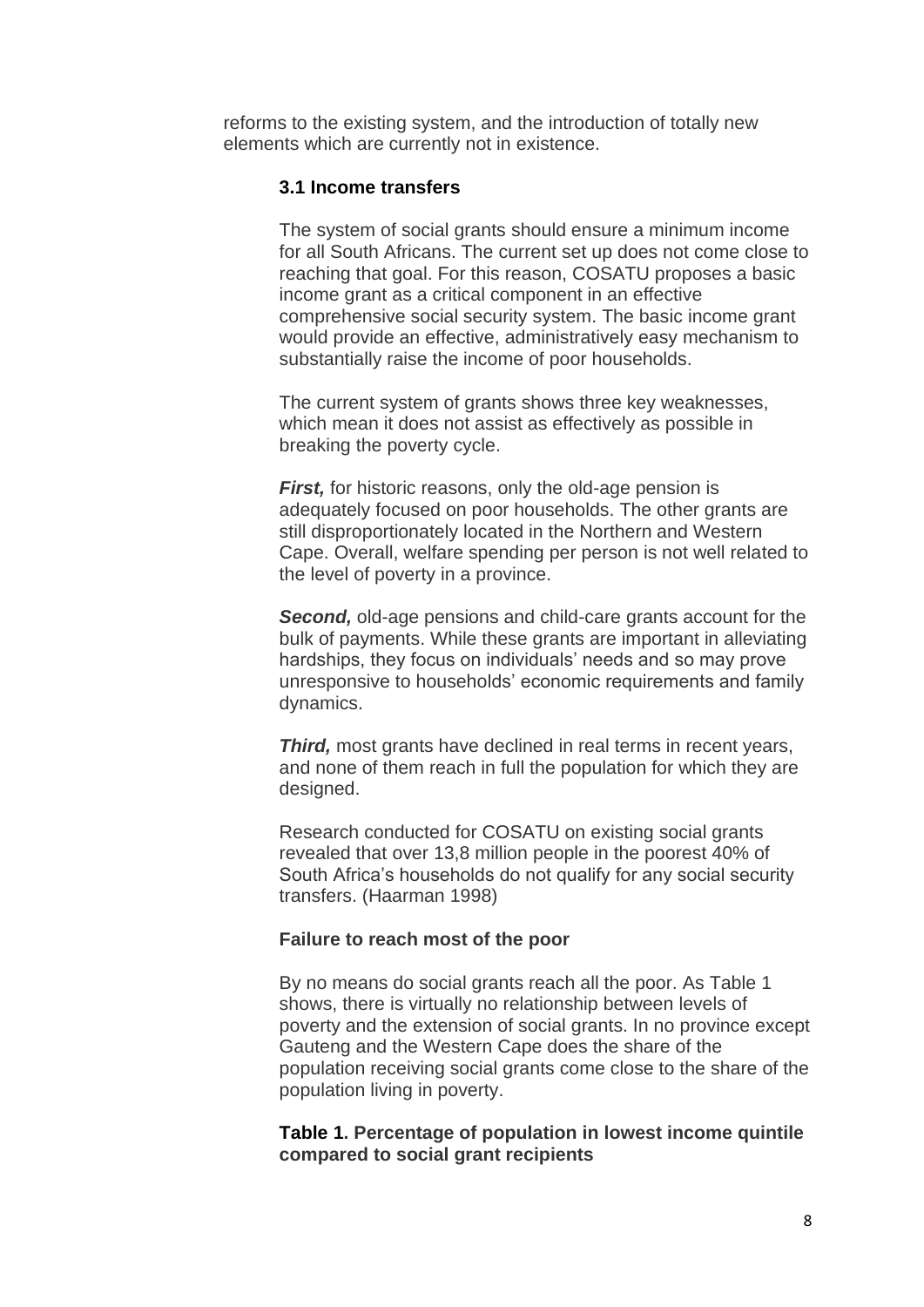|                             | % of population in<br>lowest income quintile | % of population getting<br>a social grant |
|-----------------------------|----------------------------------------------|-------------------------------------------|
| Gauteng                     | 5%                                           | 5%                                        |
| <b>Free State</b>           | 31%                                          | 6%                                        |
| Mpumalanga                  | 17%                                          | 7%                                        |
| North West                  | 24%                                          | 7%                                        |
| <b>Northern</b><br>Province | 26%                                          | 7%                                        |
| KwaZulu Natal 12%           |                                              | 7%                                        |
| Western Cape 6%             |                                              | 8%                                        |
| Eastern Cape 32%            |                                              | 9%                                        |
| Northern<br>Cape            | <b>23%</b>                                   | 12%                                       |

Taken together, the current system of social grants closes the poverty gap – the difference between incomes in the poorest two quintiles and the poverty line – by less than 40 per cent.

In that context, the grants are not targeted exclusively to the poor. Table 2 demonstrates that, as a whole, the existing social grants primarily benefit the poor, with 66 per cent going to the 40 per cent of households with the lowest incomes. Still, a third of social grants benefit people in the top three income quintiles.

# **Table 2. Distribution of social grants by household income quintile**

| <b>First Quintile</b>  | 38%  |
|------------------------|------|
| <b>Second Quintile</b> | 28%  |
| <b>Third Quintile</b>  | 19%  |
| <b>Fourth Quintile</b> | 8%   |
| <b>Fifth Quintile</b>  | 5%   |
| Total                  | 100% |

Source: Calculated from, Haarmann (2000) Social Assistance in South Africa: Its potential impact on poverty.

The failure to reach all the poor also emerges from the disparities in the share of beneficiaries and the share of poor people by province. In particular, the provinces in the Cape, that historically benefited disproportionately from social grants because of relatively large White and Coloured populations, continue to have relatively high transfers. As the following table shows, the richest and most urban provinces have a substantially larger share of beneficiaries than of the country's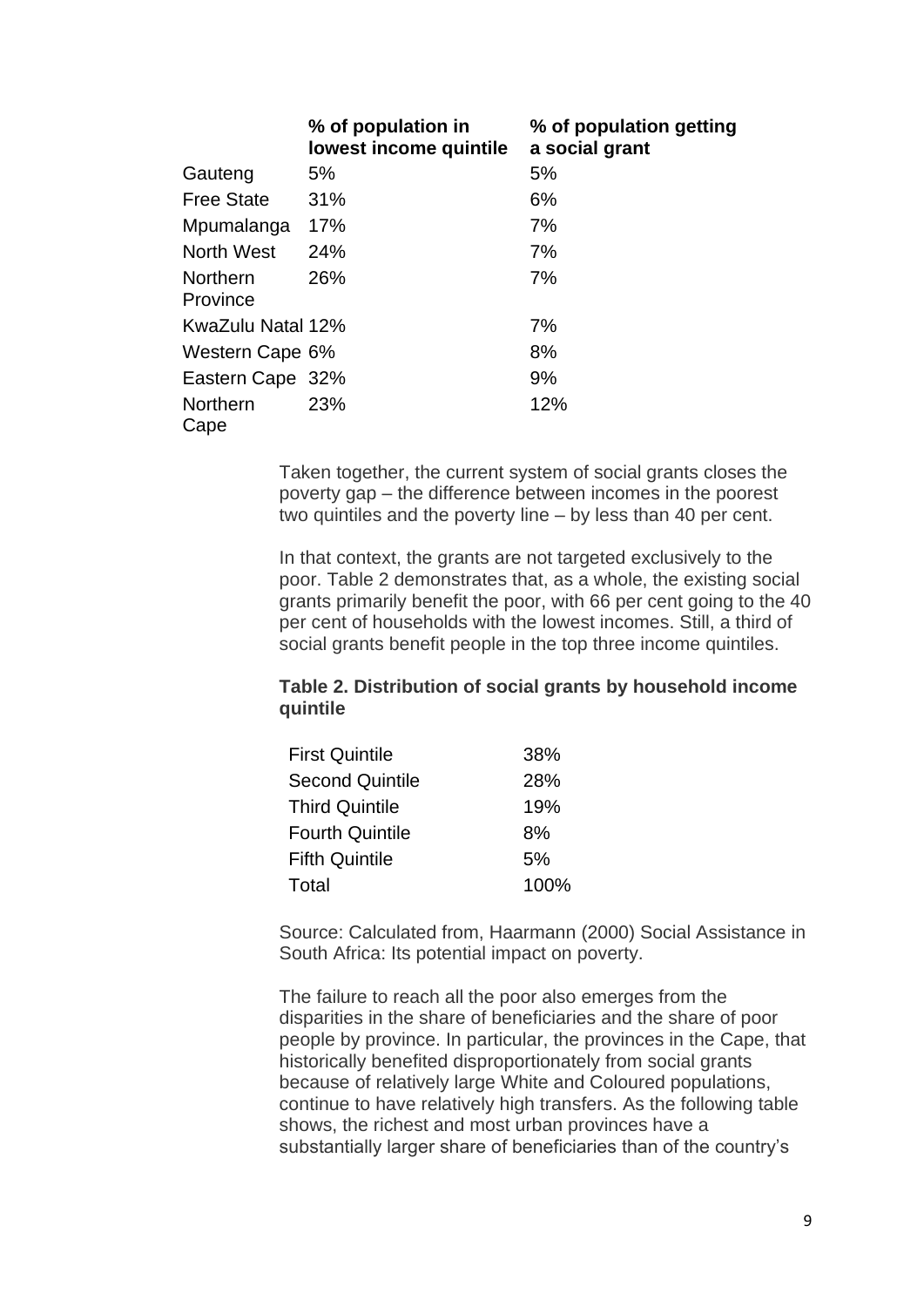poor. In contrast, poor and more rural provinces typically have a relatively low share of beneficiaries compared to their poverty.

## **Table 3. Beneficiaries of welfare grants compared to share in national poverty, 1999/2000**

| Number of            | Percentage           | % of poor $*$           |
|----------------------|----------------------|-------------------------|
|                      | <b>Beneficiaries</b> |                         |
| 334 000              | 12%                  | 18%                     |
| 186 000              | 6%                   | 8%                      |
| 226 000              | 8%                   | 9%                      |
| 162 000              | 6%                   | 6%                      |
| Eastern Cape 597 000 | 21%                  | 22%                     |
| 605 000              | 21%                  | 21%                     |
| 100 000              | 3%                   | 2%                      |
| 334 000              | 12%                  | 10%                     |
| 327 000              | 11%                  | 4%                      |
| 2 871 000            | 100%                 | 100%                    |
|                      |                      | <b>Beneficiaries of</b> |

\* i.e. per cent of poorest quintile of the population living in the province.

Source: Department of Social Development [Annual Report 1999](http://www.welfare.gov.za/Documents/archive/2000%20-1996/annual%20reports/1999-2000/2000.htm)  [/ 2000](http://www.welfare.gov.za/Documents/archive/2000%20-1996/annual%20reports/1999-2000/2000.htm) and

United Nations Development Programme, South Africa: [Transformation for Development](http://www.undp.org.za/sahdr2000/sahdr20002.html) (2000)

The Northern Province has the worst take up relative to poverty level, with 18 per cent of the country's poor people but only 12 per cent of its grant recipients. In contrast, the Northern Cape, Gauteng and the Western Cape all receive a larger share of grants than their share in the country's poor. Moreover, while nationally 7 per cent of the population receives a social grant of some kind, the figure for the Northern Cape is around 13 per cent.

As Table 4 shows, three fifths of social grant expenditure goes for the old age pension. Although the pension is targeted by age, not income, most studies show that it is the single most effective measure for reaching poor households. This is because only 0,3 per cent of households in the two poorest quintiles contain only pensioners. In contrast, 30 per cent of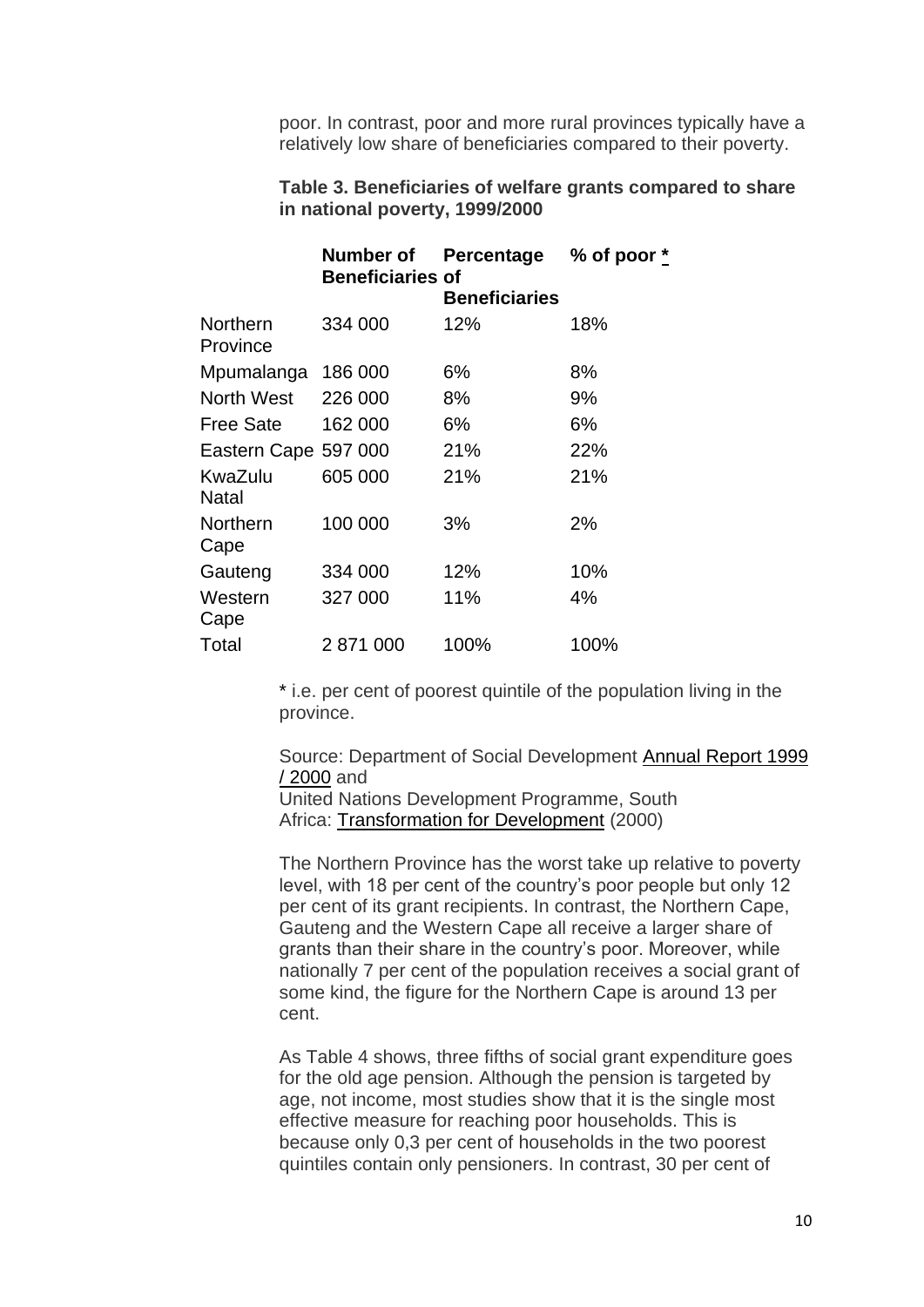households in these quintiles contain children and working-age adults as well as pensioners. It is not surprising, then, that these transfers constitute a significant share of income for the poor, despite the failure to ensure an adequate link to household needs.

# **Table 4. Share of welfare expenditure by type of grant, 1999/2000**

| <b>Type of Grant</b>          | % of welfare spending |
|-------------------------------|-----------------------|
| Care for the Aged             | 62,0%                 |
| Care for the Disabled         | 24,5%                 |
| <b>Child and Family Care</b>  | 9,1%                  |
| <b>Administrative Support</b> | 4,1%                  |
| <b>Social Relief</b>          | 0,3%                  |

Source: Department of Social Development, [Annual Report](http://www.welfare.gov.za/Documents/archive/2000%20-1996/annual%20reports/1999-2000/2000.htm)  [1999 / 2000](http://www.welfare.gov.za/Documents/archive/2000%20-1996/annual%20reports/1999-2000/2000.htm)

# **The real decline in social grants**

Relative to headline inflation, the old age pension and disability grants have dropped by almost 20 per cent. The child grant has not increased since its introduction in 1998, so relative to inflation it has already fallen by a 10 percent.tenth. Compared to the inflation rate for low-income people, which is somewhat higher than the overall CPI, these grants have fallen even more.

# **Table 5. Changes in the old age pension and disability grant**

| Year          | <b>Amount Nominal</b><br>increase | <b>CPI (4)</b> | <b>Headline Increase after</b><br>inflation |
|---------------|-----------------------------------|----------------|---------------------------------------------|
| 1995/96 R 410 | 3.8%                              | 7.8%           | $-4%$                                       |
| 1996/97 R 430 | 4.9%                              | 8.1%           | $-3.2%$                                     |
| 1997/98 R 470 | 9.3%                              | 7.6%           | $+1.7%$                                     |
| 1998/99 R 490 | 4.3%                              | 7.7%           | $-3.4%$                                     |
| 1999/00 R 520 | 6.1%                              | 4.0%           | $+2.1%$                                     |
| 2000/01 R 540 | 3.8%                              | 5.5%           | $-1.7%$                                     |

# Source: [IDASA](http://www.idasa.org.za/)

The decline in social grants reflects the fact that the level of the grant is set essentially by the [Department of Finance,](http://www.finance.gov.za/) without a comprehensive investigation in terms of social needs. In that context, two factors have led to cuts: the overall restrictions on the budget, and an inappropriate response to the extension of the grants to the entire population.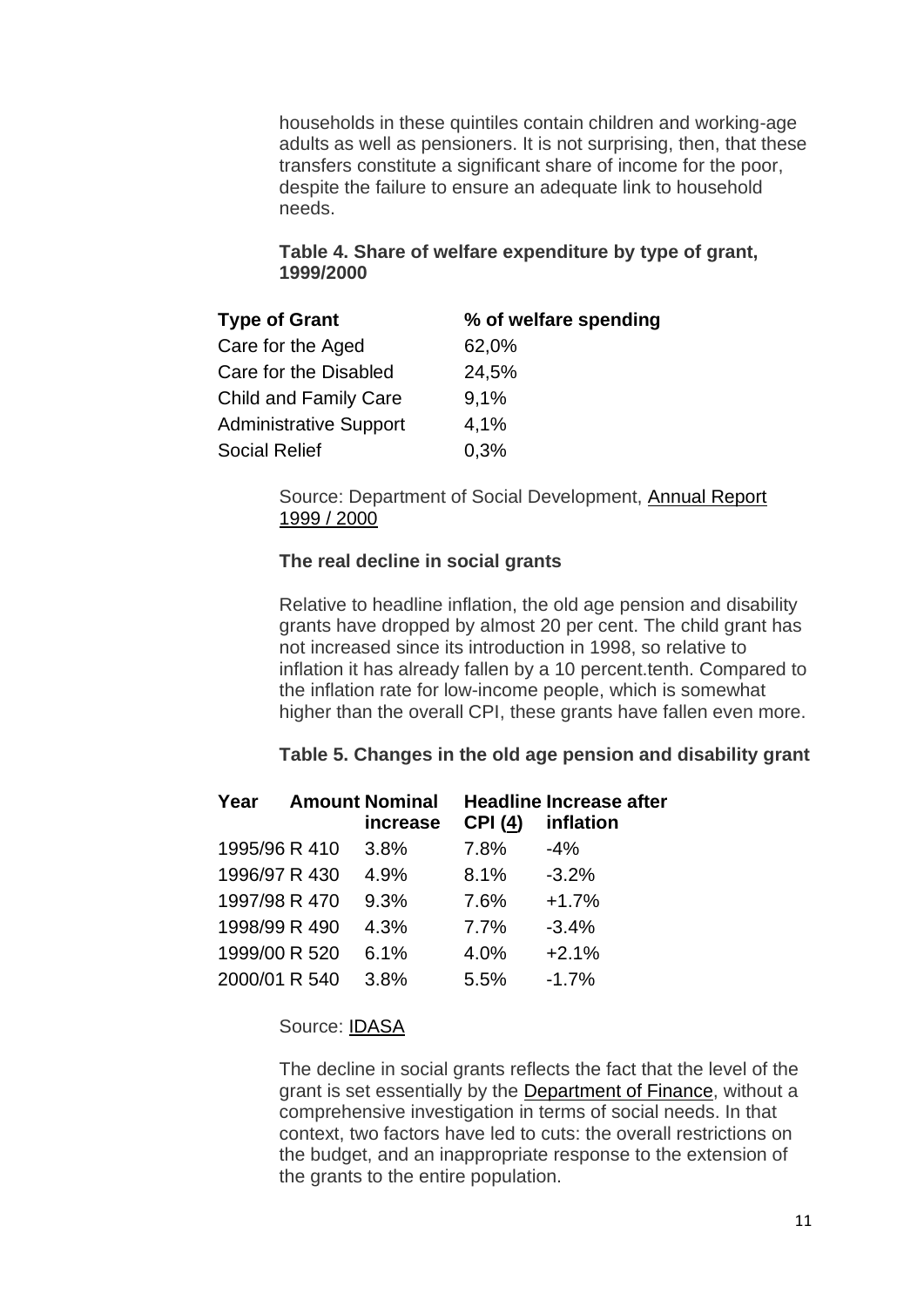Until the transition to democracy, these grants were essentially restricted to a privileged minority. The provision of the grants to Africans led to a very substantial increase in take up, and a corresponding rise in expenditure. Instead of considering the social costs and benefits in a comprehensive fashion, however, it seems that the level of the grant since then has been driven in most years by a desire to cut the real cost to the fiscus.

The latest [Medium Term Budget Policy Statement](http://www.finance.gov.za/documents/mtbps/2000/default.htm) proposes that welfare spending as a whole should grow at 2,2 per cent, just below the rate of growth in the population. Within that amount, however, the Welfare Department proposes to cut the share of spending on social security from 90 per cent to 80 per cent of the budget. This is likely to lead to restrictions in the amount of grants. Ntenga [\(2000\)](http://www.idasa.org.za/bis/briefs/brief39.htm) notes that,

> "The [Welfare Department'](http://www.welfare.gov.za/)s long-term commitment is to reduce Social Security expenditure to 80 per cent of the expenditure as against the current provincial average of close to 90 per cent. At the end of the current [MTEF](http://www.finance.gov.za/documents/mtbps/2000/default.htm) cycle, provinces overall are still projected to spend 82.5 per cent of their Welfare budgets on social grants."

The rationale for the benchmarks are that if spending on social security is reduced it will release funding for other programmes including for social development (i.e. community development projects, capacity building, assets for the poor and promoting partnerships) and social welfare (e.g. running welfare institutions, frail care and drug-dependency).

These benchmarks are highly problematic. The real problem lies in the narrow restrictions placed on welfare budgets, which means they do not even keep up with population growth. As a result, departments are placed in the untenable position of having to choose between welfare grants and other programmes.

Even given limited resources, COSATU cannot support the prioritisation of developmental welfare and other programmes over income transfers. Other departments may be able to deal with developmental issues; but no one else will provide support for those unable to earn an income due to disability, illness (including HIV) or age. In these circumstances, it is inappropriate to reduce funding for social grants in order to increase spending on other programmes.

#### **Low take up**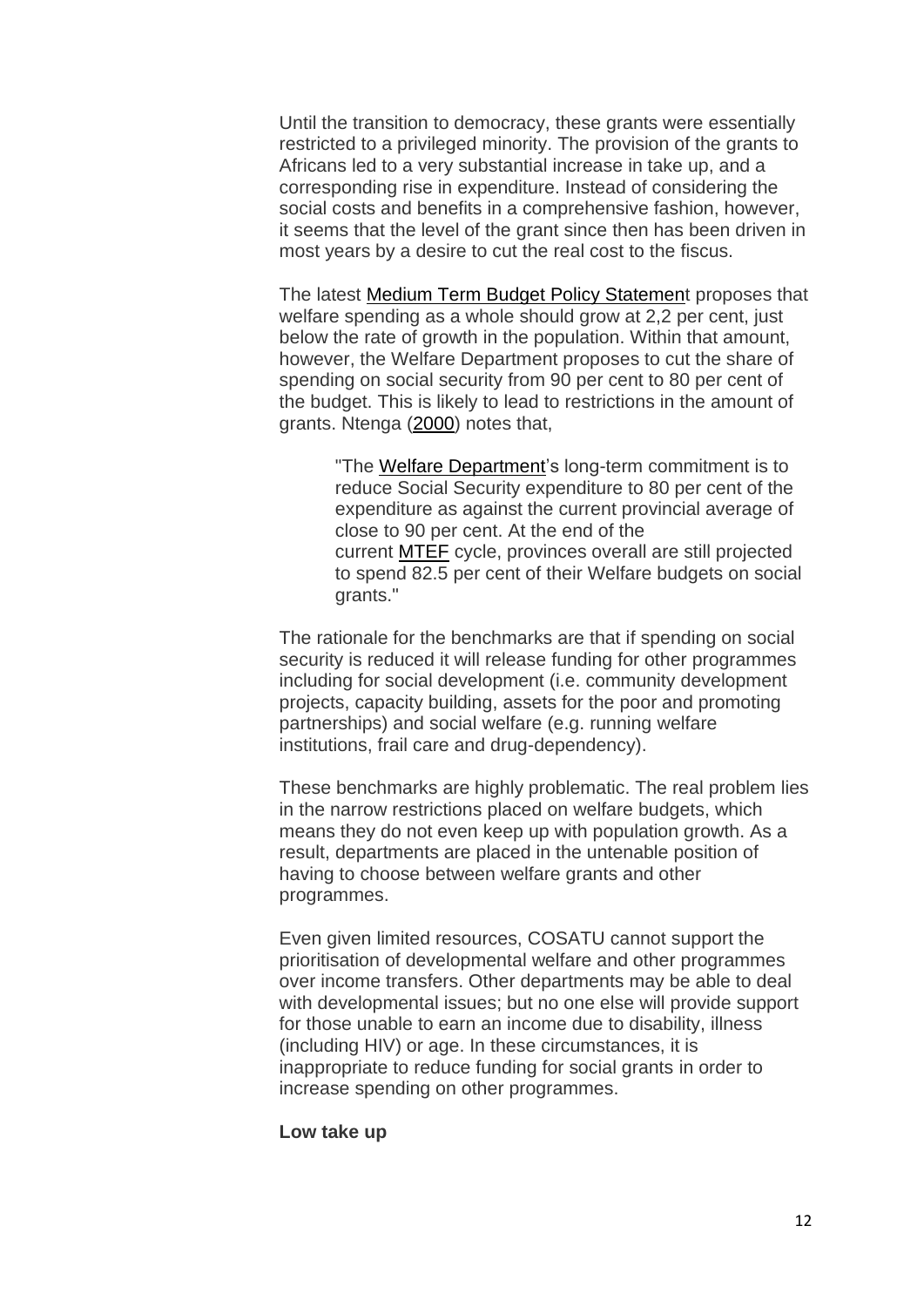Low levels of take up for most of the main grants point to difficulties in administering them and effectively favour the more urbanised provinces that typically have more efficient delivery systems. Only the old-age pension reaches more than half of the target population. The disability grant benefits 1,5 per cent of the population, which is substantially lower than most estimates for disability.

A particular concern remains the restricted payment of the Child Support Grant, which was expected to reach three million children in the five years following its initiation in 1998. In the event, the take-up rate for the grant has been very low, particularly in the poorest provides. Thus, Eastern Cape reached only 31 000 of the targeted population of 241 000 for the 1999/2000 financial year. In the same year, KwaZulu Natal reached only 53 000 of a targeted 186 000.

The outsourcing of pension payments is a cause for serous concern in this connection. The complaints raised by the [Welfare Department](http://www.welfare.gov.za/) about service providers are unfortunately indicative of standard problems with outsourcing. The state has relinquished its own capacity to provide the service, and does not have the regulatory capacity to ensure adequate services from the private sector.

## **Conclusion**

In sum, the current system of grants represents a critical support for many of the very poor. But it remains inadequate to provide a decisive measure against poverty. For this reason, in the next section we propose a significant shift toward a basic income grant.

#### **3.2 The basic income grant**

In light of the difficulties with the existing social grant system and the problems in extending basic services to the poor, COSATU has long called for the introduction of a basic income grant. Obviously, the key aim is to alleviate poverty. But the grant would also have a broader developmental effect. It would provide a degree of household and community stability, laying the foundation for more productive and skilled communities over time. Moreover, it would ensure that even the poorest households have a little cash, which could contribute to their economic potential.

Labour proposed to the [Presidential Job Summit](http://www.polity.org.za/govdocs/summit/jobsummit.html) a basic income grant of at least R100 a month to all adult South Africans who do not get an old-age pension. Rather than taking on the administrative burden of means testing, the cost would be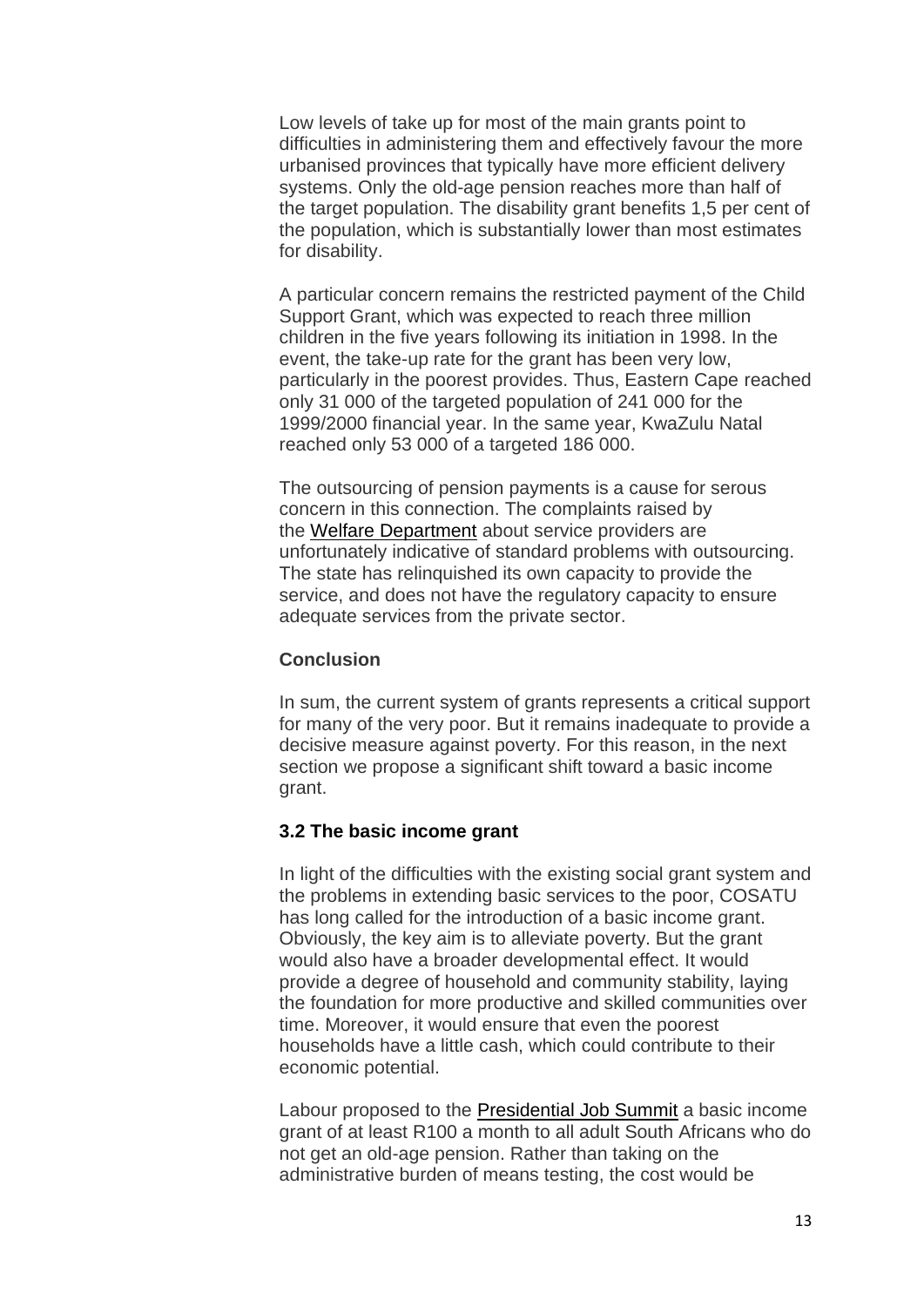retrieved through a progressive increase in taxes on those earning over a specified amount, say R2-3000 a month. While for medium/low income earners, the 'claw back' may leave them in a relatively neutral position (the tax roughly equalling the grant), the solidarity tax would kick in at a specified threshold, and increase progressively as income rises.

The proposed basic income grant has the advantage of giving all households a small but secure minimum income, improving their stability and economic potential. Because it is a flat sum, it is highly progressive. Moreover, it favours large households which tend to be poorer - as they pool income, and increases the incomes especially of women and younger people.

This document sets out the essence of COSATU's proposal on the basic income grant. It then suggests some of the main variables that could be considered in implementing the grant. Finally, we model the impact on poverty and the costs to the state of one option.

## **The essence of the basic income grant**

The basic income grant would involve a relatively small sum – between R100 and R200 – paid to all individuals, without exception, every month. It aims to overcome the deficiencies of the current social grants, and more broadly in the social wage as a whole. Critical aspects to achieving this end include universal coverage and sustainability.

*Universal coverage* of individuals is critical for various reasons.

- 1. It minimises administrative burdens. As the current systems for social grants and municipal services demonstrate, government simply does not have the capacity to utilise means tests efficiently. This is critical, since the welfare administration is already overstretched by the existing grants. Payment through the PostBank could further streamline delivery.
- 2. Payments to all individuals inherently favours larger households, which tend to be poorer and have greater needs. The options discussed below will modify this effect.
- 3. Payments to all individuals also benefits women and young people directly. That should increase their power and autonomy within the household economy, which in the long-run should help reduce the abuse of women and children. That in turn is critical for social stability, skills enhancement, limiting the spread of HIV, and ultimately for sustainable social and economic development.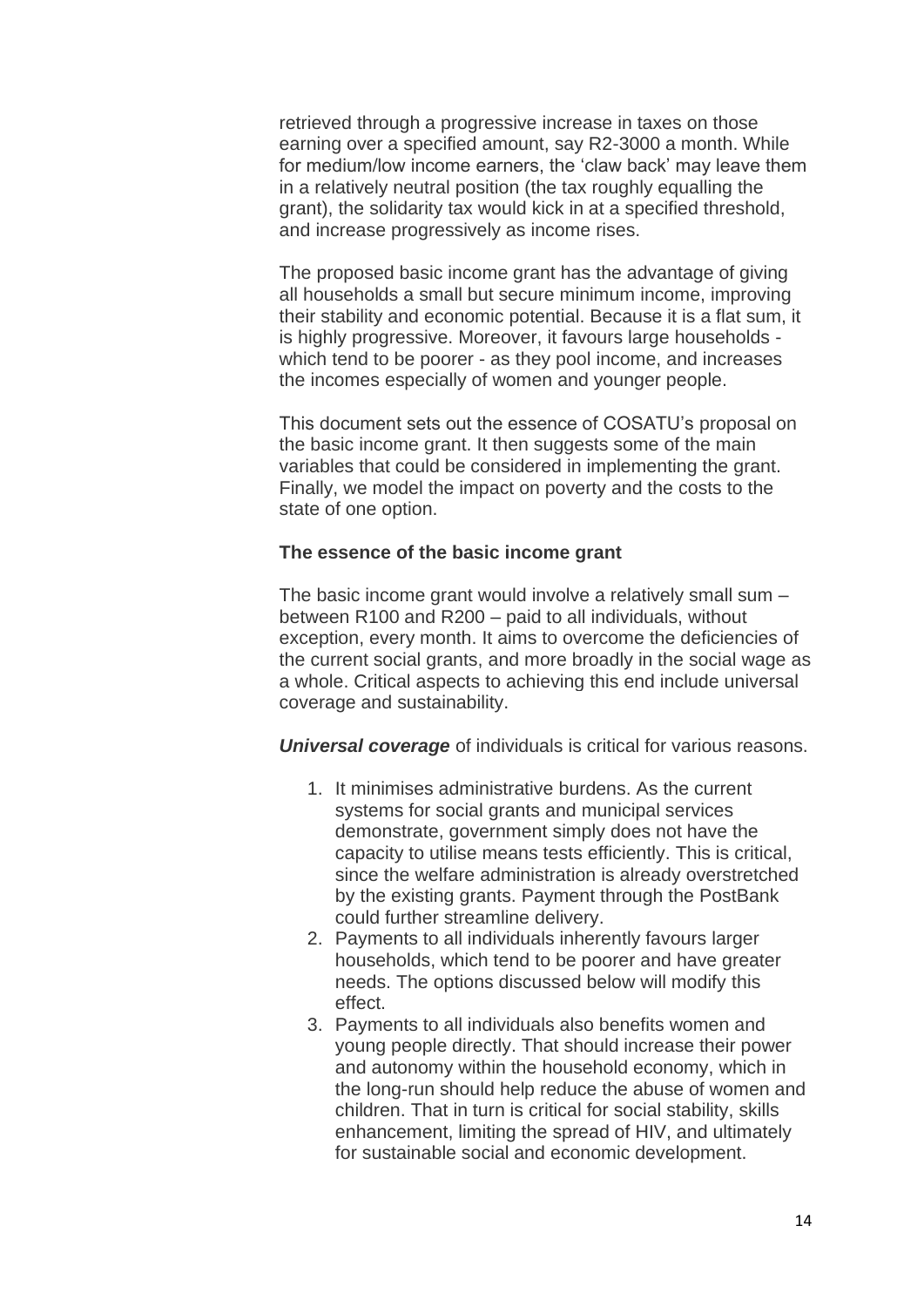- 4. A universal grant will reach not only the unemployed but also the working poor, who constitute a very large share of people officially classified as employed. Farm and domestic workers, people trying to eke out a living in the informal sector, and even large sections of the formal sector earn incomes well below the poverty line. To overcome the obstacles poverty poses to social and economic development, it is important to increase their household incomes.
- 5. Universal coverage reduces the risks associated with the dole – that is, a disincentive to work and stigmatisation. The means tests associated with the dole mean that individuals must choose between income from work and from the grant, which may lead them to relinquish possible income-earning activities.

Universal coverage should help overcome the risk of corruption. Payments would be made with a standard record, for instance in a person's ID book. That would reduce the temptation to bribe officials to obtain access, and make it harder to provide double payments without extensive record keeping. The main difficulty would be to ensure control over the individual's papers, rather than analysing millions of records centrally.

A second critical aspect is *fiscal and economic sustainability*. This sustainability has two foundations: the proposed financing mechanisms, and the longer-term stimulus to the economy.

Financing mechanisms are discussed in greater depth in the final section of this paper. We propose a combination of increases in the income tax, a small increased in government borrowing, and a more efficient use of government resources through reforms to the Government Employees Pension Fund (GEPF).

More fundamentally, the sustainability of the grant must be seen in a dynamic context. As the grant provides the basis for economic growth in the medium term, the fiscal burden reduces over time relative to the budget and the economy as a whole. In that sense, it represents a critical investment, whose longer-term returns more than justify the short-run costs.

In sum, the basic income grant essentially aims to ensure an adequate social wage by overcoming the weaknesses in public administration and the inappropriate financing systems that bedevil current systems. In the process, it should support systemic changes that are critical to overcoming the poverty trap and initiating sustainable social and economic development.

#### **Options for the basic income grant**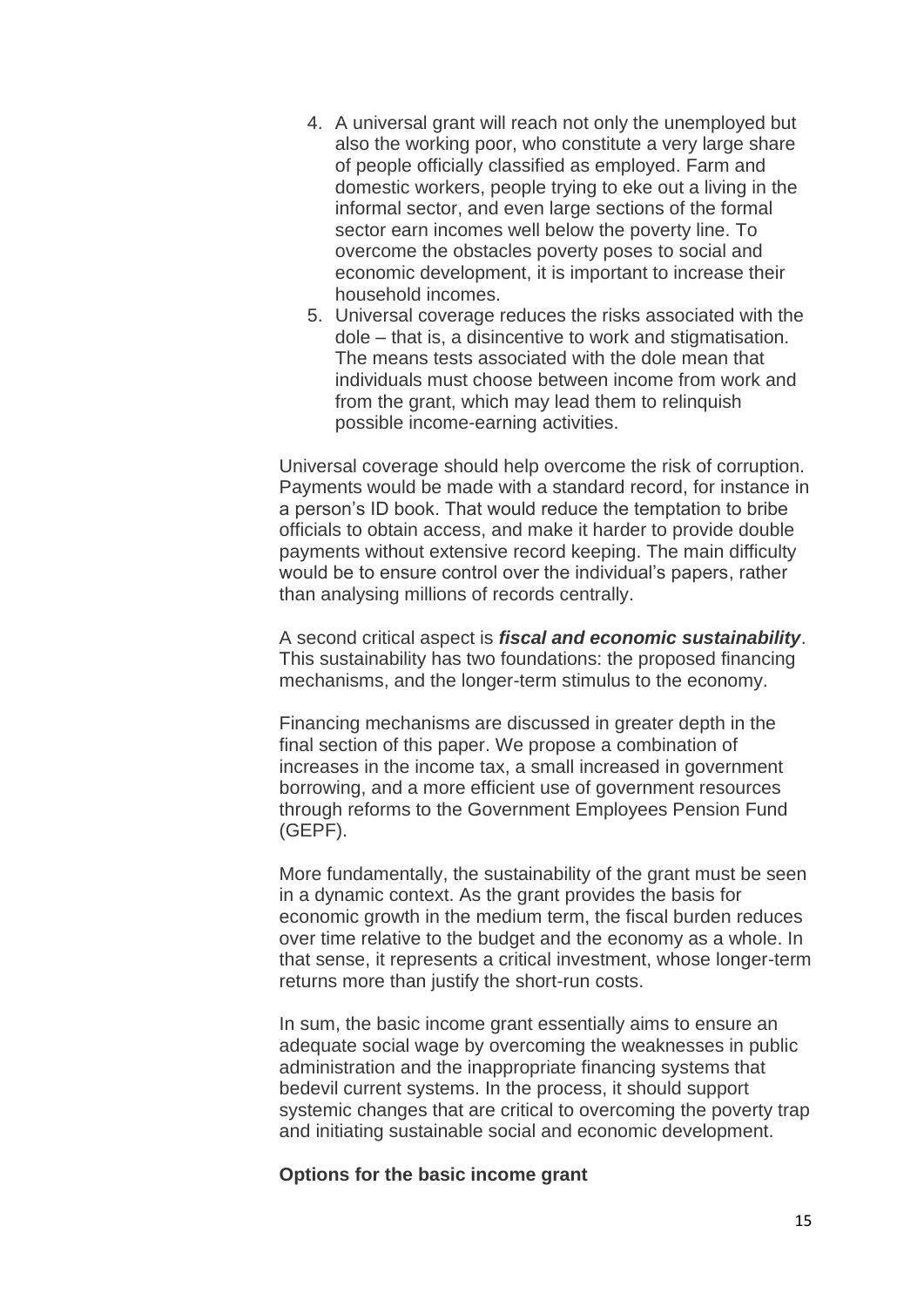Choices in defining a basic income grant revolve around the amount; possible age limitations; the relationship to existing grants; and financing measures. We here consider all but the final dimension, which is analysed in the final section of this paper.

*Amount*: COSATU proposes that the Commission consider a range of between R100 and R200, rising with inflation (specially, the low-income CPI) over time. This modest amount would be economically sustainable over time, but high enough to make a meaningful difference to people's lives.

For a normal household, with between five and six people, any amount in the proposed range would leave the family below the poverty line. But the grant will support increased income earning by households, both through more productive self-employment and by making it easier for people to obtain skills and employment outside the household. Thus, in the medium term it would provide the basis for all households to reach a decent standard of living.

*Eligibility by age:* A debate has arisen over whether the grant should go to all individuals, or only to adults, for instance over 16 years old. Providing the grant to children will increase the administrative difficulties, since the state would have to determine the main caregiver for the child – typically a mother or grandmother. The child support grant already requires that effort, however. Moreover, failure to provide the grant to all children leads to an unacceptable paradox, where South Africans under seven and over 16 would all receive social assistance – but not the vulnerable group between those ages. For this reason, COSATU proposes that all individuals be eligible.

*Relationship to other grants:* The basic income grant could be provided as an addition to other grants, or could be offset against them. The critical issue here is whether the existing oldage and disability transfers are considered sufficient to sustain the recipients, or if they should be increased by the amount of the basic income grant. That, in turn, depends on the perspective on cost as well as social needs.

The basic income grant could be paid into people's accounts through the banking system. A reformed and extended Post Office Bank or community banks could be used. This would help to expand much-needed financial infrastructure into rural areas. Such an electronic and automatic transfer is cost effective and requires less administration. Furthermore, recent evidence points to the positive spin-offs of bringing poor people into the formal banking system. Access to and integration into the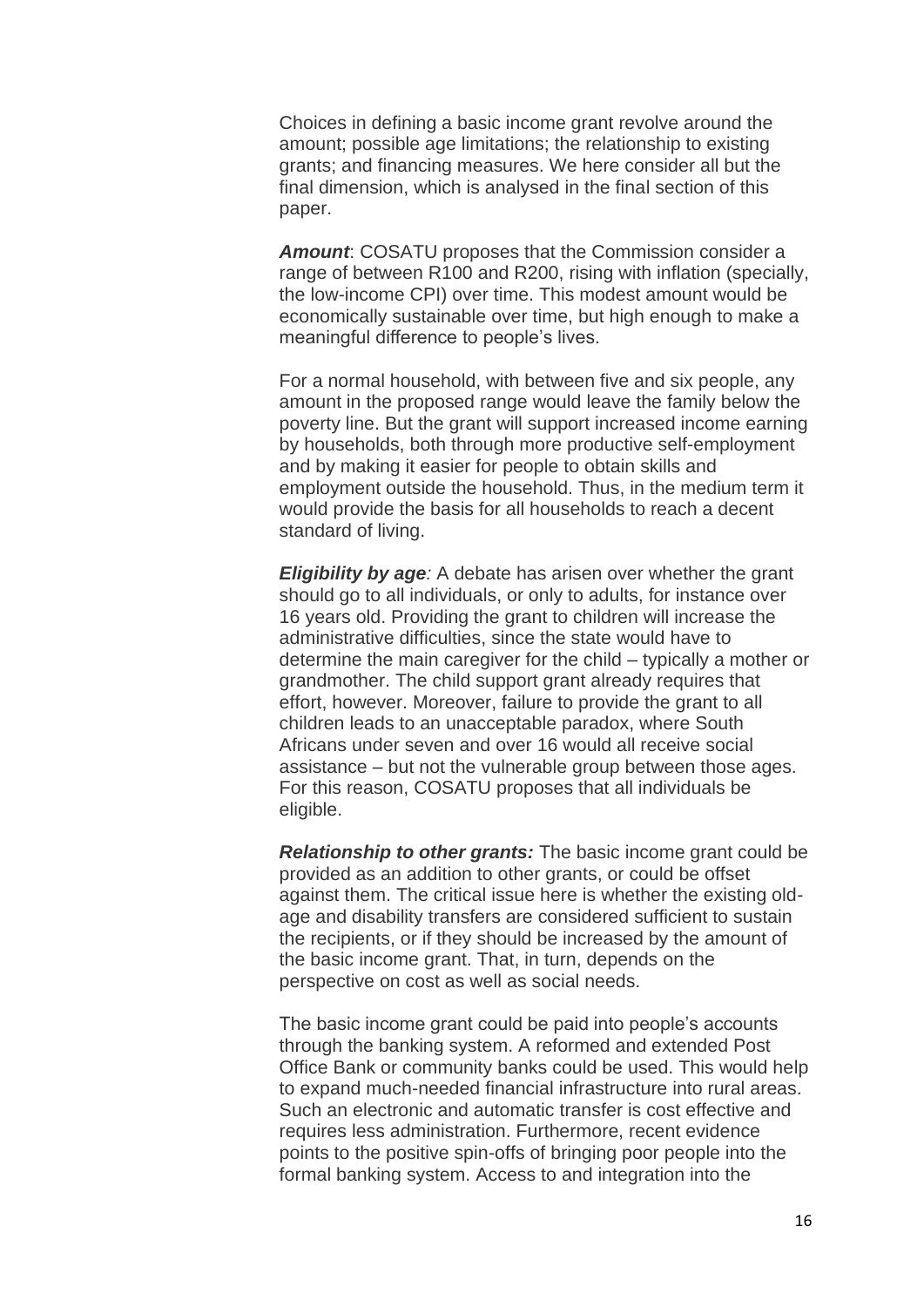system would be a huge advancement for poor people by giving them opportunities to accelerate development.

#### **Modelling the basic income grant**

This section models the impact of the basic income grant on the budget and on poverty. We here only consider one option:

- o an amount of R100
- $\circ$  provided irrespective of age,
- $\circ$  offset against other grants, so that 33 million individuals are eligible, and
- o with complete take up.

The following table displays the impact of the basic income grant on different household compositions by age and income. Two effects stand out:

- o a substantial narrowing of the poverty gap for all types of households, and
- $\circ$  a continued bias in grants toward the lowest two quintiles, despite universal coverage. The use of income taxes would make the net impact even more progressive.

## **Table 6: Effects of the basic income grant at R100, irrespective of age, offset against other grants**

|                                                                                                 | Only<br>children & | age<br>adults | &<br>working- pension- &<br>able<br>adults | children children children, only<br>working age working age &<br>pensionable adults sionable adults<br>adults | age         | working only<br>pen-<br>adults | pen-<br>sionable | total  |
|-------------------------------------------------------------------------------------------------|--------------------|---------------|--------------------------------------------|---------------------------------------------------------------------------------------------------------------|-------------|--------------------------------|------------------|--------|
| % of<br>people<br>living in<br>the<br>bottom<br>two<br>quintiles:                               | 0.1%               | 62.8% 1.9%    |                                            | 29.5%<br>For the lowest two quintiles of households:                                                          | 3.8%        | 1.6%                           | 0.3%             | 100.0% |
| Average 80.7% 77.0% 97.5%<br>% of the<br>poverty<br>gap<br>closed<br>by all<br>social<br>grants |                    |               |                                            | 90.3%                                                                                                         | 64.1% 92.8% |                                | 100.0% 81.7%     |        |
| Average 100                                                                                     |                    | 102           | 204                                        | 151                                                                                                           | 106         | 223                            | 428              | 121    |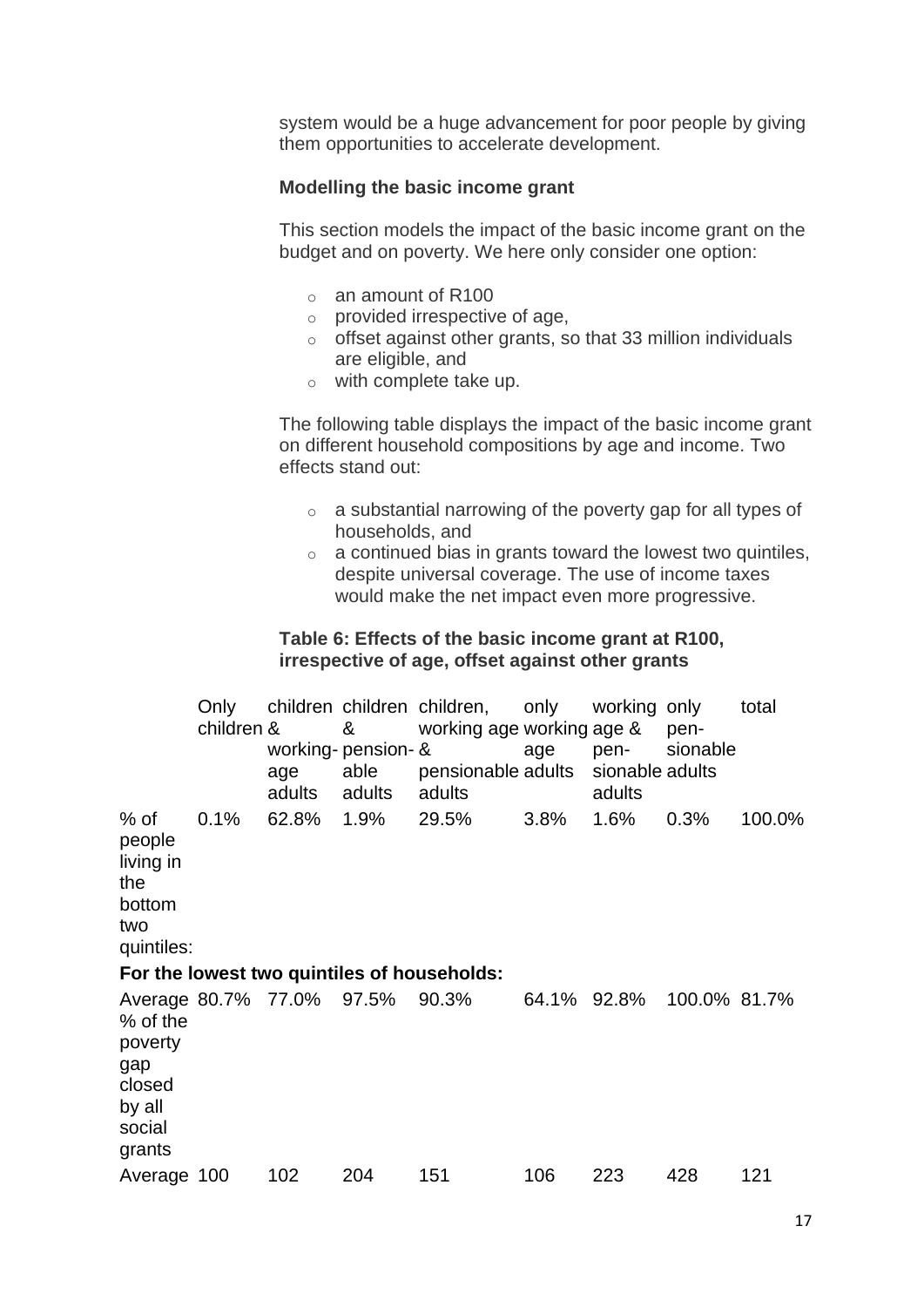| per<br>capita<br>transfer<br>from all<br>social<br>grants<br>(Rand)                               |    |        |       |                                                                            |       |       |     |        |
|---------------------------------------------------------------------------------------------------|----|--------|-------|----------------------------------------------------------------------------|-------|-------|-----|--------|
| Average 77<br>per<br>capita<br>transfer<br>through<br>basic<br>income<br>grant<br>alone<br>(Rand) |    | 80     | 50    | 66                                                                         | 98    | 62    |     | 75     |
| Total<br>annual<br>transfers<br>by BIG<br>(in R)<br>millions)                                     | 50 | 26,700 | 330   | 6,880                                                                      | 4,970 | 730   | 170 | 39,820 |
| households:                                                                                       |    |        |       | Total annual transfer through all social grants (in R mns) to quintiles of |       |       |     |        |
| First                                                                                             | 10 | 8,810  | 530   | 6,820                                                                      | 400   | 470   | 100 | 17,140 |
| quintile<br>Second<br>quintile                                                                    | 30 | 7,720  | 450   | 4,730                                                                      | 630   | 460   | 190 | 14,240 |
| <b>Third</b><br>quintile                                                                          | 20 | 6,650  | 270   | 2,860                                                                      | 900   | 410   | 233 | 11,410 |
| Fourth<br>quintile                                                                                | 10 | 4,800  | 80    | 940                                                                        | 1,430 | 430   | 250 | 7,930  |
| Fifth<br>quintile                                                                                 |    | 3,620  | 10    | 300                                                                        | 1,760 | 420   | 460 | 6,560  |
|                                                                                                   |    |        |       | Total annual transfer through all social grants (in R mns) to              |       |       |     |        |
| Rural<br>areas                                                                                    | 60 | 15,760 | 1,070 | 10,250                                                                     | 1,520 | 940   | 440 | 30,070 |
| Urban<br>areas                                                                                    | 4  | 15,850 | 260   | 5,390                                                                      | 3,600 | 1,240 | 800 | 27,160 |

The average transfer per household rises from by R75 a month, to R121. This is about 60 per cent higher than the current system provides.

Because lower-income households are typically larger, they gain a higher total transfer from the basic income grant. As a result,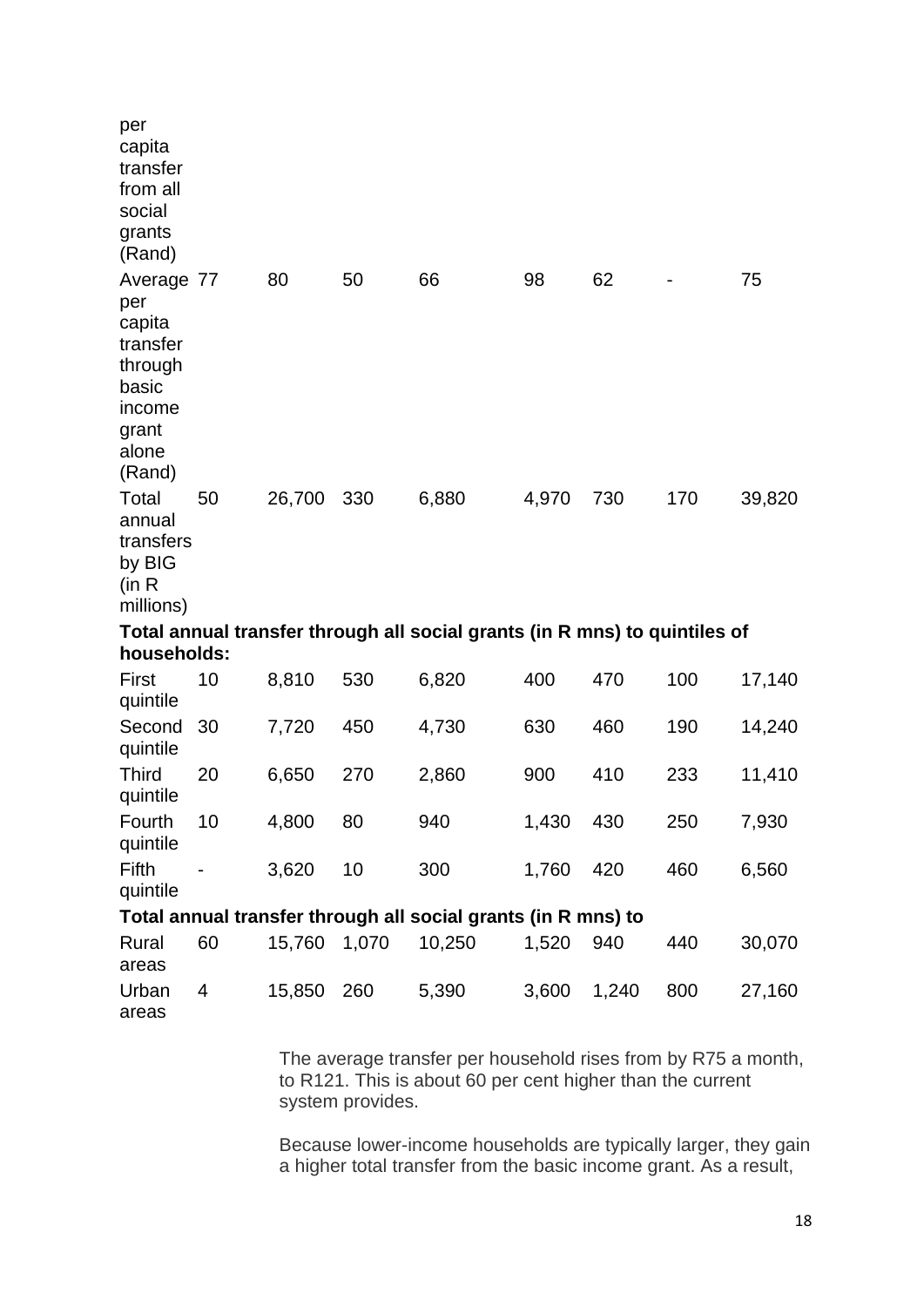the bulk of transfers would continue to benefit the poorest two quintiles of households. Some 55 per cent would go to the bottom two quintiles, and a further 20 per cent to the third quintile. The average per capita transfer in these quintiles would rise from R45 to R120 a month. The transfers are almost evenly split between rural and urban areas, and because of universal coverage are proportional by race.

In this model, which does not give the basic income grant to recipients of existing transfers, the main beneficiaries of the new grant are working age adults and children. Under the current system, 60 per cent of transfers go to pensioners, who make up under 6 per cent of the population. In the proposed system, working age adults would receive 44 per cent of transfers, followed by children with 38 per cent and pensioners with 18 per cent. Pensioners still receive a relatively high share of income because the old-age pension is higher than the basic income grant. This reflects the fact that pensioners will be unlikely to have other sources of income.

It follows from the pattern of benefits that the poverty gap is closed most strongly for households with pensionable adults and, to a lesser extent, children. In these households, the poverty gap would be closed by between 77 per cent and well over 90 per cent - far higher than under the current system of income transfers alone. For the few households that have only pensioners, the current system already closes the poverty gap entirely. The minimum per capita transfer comes to R100 – that is, the basic income grant alone; for three-generation households, who receive old-age pensions as well, it amounts to R151.

The following table indicates the impact on the poverty gap in the lowest three quintiles.

| Quintile               | Not in<br>poverty<br>before<br>transfers | under the current<br>system: % of<br>households<br>closing the<br>poverty gap by<br>100% | With the basic<br>income grant, % of<br>households closing<br>the poverty gap by: |      |  |
|------------------------|------------------------------------------|------------------------------------------------------------------------------------------|-----------------------------------------------------------------------------------|------|--|
|                        |                                          |                                                                                          | 50 to<br>90%                                                                      | 100% |  |
| Lowest                 | 5%                                       | 5%                                                                                       | 60%                                                                               | 25%  |  |
| Second<br>lowest       | 25%                                      | 10%                                                                                      | 35%                                                                               | 40%  |  |
| <b>Third</b><br>lowest | 55%                                      | 10%                                                                                      | 20%                                                                               | 25%  |  |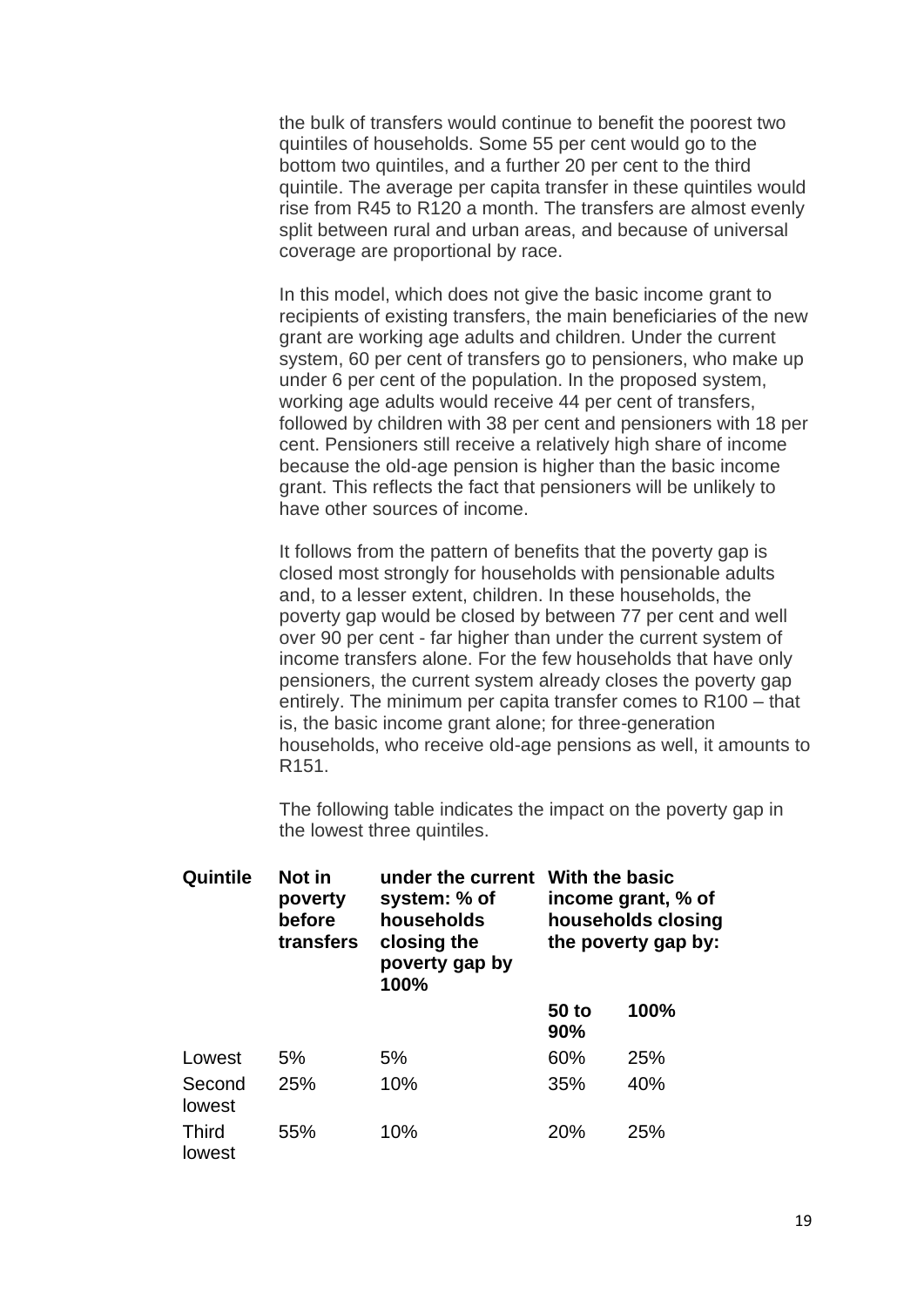#### **Summary and conclusions**

COSATU considers a move toward a basic income grant a decisive step toward breaking the vicious cycle of poverty. Because it is administratively simple, it overcomes the problems we face with the administration of the social wage. As a result, it can reach all the poor, contributing substantially to more equitable incomes and thereby laying the basis for sustained and robust development.

# **3.3 The Unemployment Insurance Fund (UIF)**

The UIF is a form of social insurance aimed at assisting with short-term job losses. While it provides an important form of support for workers between jobs, it is not helpful for the longterm unemployed or the underemployed. This section evaluates proposals to reform the UIF.

# **The functions of the UIF**

By definition, unemployment insurance schemes are designed to provide benefits only to those in a position to pay the contributions. Currently, both employer and employees contribute towards the Unemployment Insurance Fund. In effect, access to benefits is predicated on prior contribution and, by extension, formal employment.

Generally, the aim of the fund is to provide income support during times of unemployment for a defined period. After the period has lapsed, if the individual does not find any income generating activity, she or he will fall through the unemployment safety net. This is a reality for the majority of the unemployedment who were lucky enough to have worked.

For the vast majority of the unemployed who have never held a job, the situation is even more precarious. Moreover, domestic, farm and migrant workers may not join the UIF, although they face particularly unstable employment and often suffer joblessness.

The UIF has historically provided a uniform scale of benefit equal to 45% of the beneficiary's wages when employed. This system favours higher income-earners relative to low-income earners. Moreover, very high income earners and public servants do not belong to the UIF, which reduces its income substantially.

According to the Report of the Task Team on the UIF established by the [Ministry of Labour,](http://www.labour.gov.za/) less than 10 per cent of South Africa's unemployed benefit from the UIF at any point in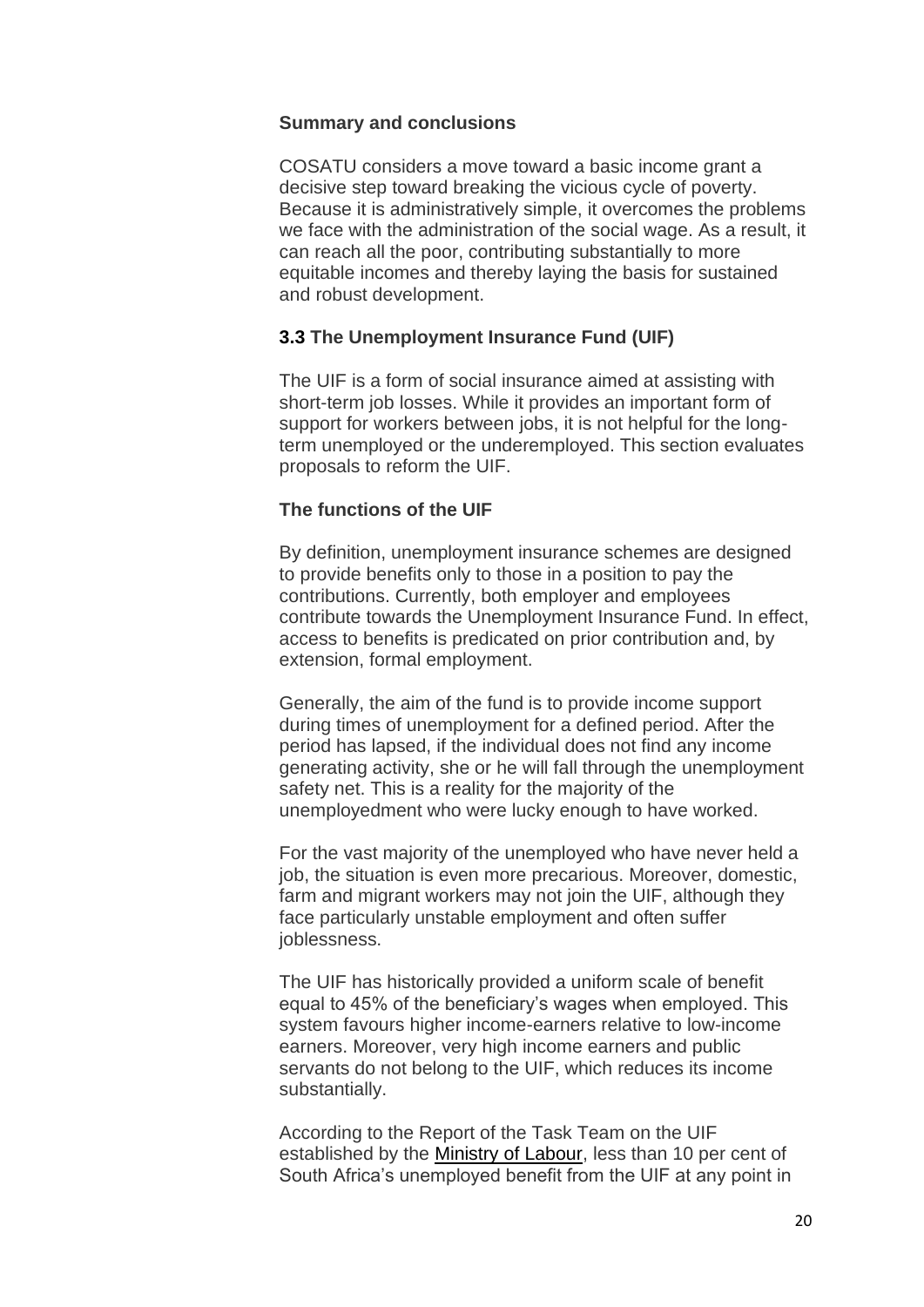time. [\(5\)](http://www.cosatu.org.za/show.php?ID=831#f5) Most unemployed people are not eligible for UIF benefits because they never held a formal sector job. In addition, UIF benefits are relatively short term, generally lasting no more than six months, and so do not meet the requirements of long-term unemployment.

Furthermore, the UIF is facing a financial crisis. This has two sets of causes. First, the extension of membership to African workers meant that for the UIF now has to meet the needs of workers with a high rate of unemployment. Second, rapid and consistent job losses since 1990 aggravates the situation, as the UIF has to pay even more benefits while its contributors' base is shrinking. For this reason, the Fund has not been financially sustainable and is on the verge of collapse.

In light/view of the high levels of unemployment and job losses prevalent in the economy, it is critically important that the Unemployment Insurance Fund (UIF) be transformed:

- 12.To provide adequate and accessible benefits, particularly to the most vulnerable low paid workers, and
- 13.to structure contributions from workers, employers and the state so as to ensure its stability and sustainability.

#### **Government proposals for reform**

The Minister of Labour recently unveiled two sets of Bills aimed at reforming unemployment insurance, namely the [Unemployment Insurance Bill](http://www.polity.org.za/govdocs/notices/2000/not0943.html) and the [Unemployment](http://www.polity.org.za/govdocs/bills/2000/insurecontri.html)  [Insurance Contributions Bill.](http://www.polity.org.za/govdocs/bills/2000/insurecontri.html) These Bills introduce laudable reforms in the existing unemployment insurance system, which will go a long way in addressing some of the problems surrounding the Unemployment Insurance Fund.

Inevitably, reform of the Fund must be linked to the question of a comprehensive social security system. At the centre of the social security debate in South Africa is the need to extend safety nets.

The key progressive changes in the Unemployment Insurance Bill and the Unemployment Contributions Bill are:

- 14.Introducing a progressive scale of benefits, so that lowerincome employees receive a higher share of their wages as benefits than higher ones;
- 15.Inclusion of higher income earners into the ambit of the UIF;
- 16.Separation of maternity benefits from unemployment benefits;
- 17.Extension of the benefit period from six to nine months;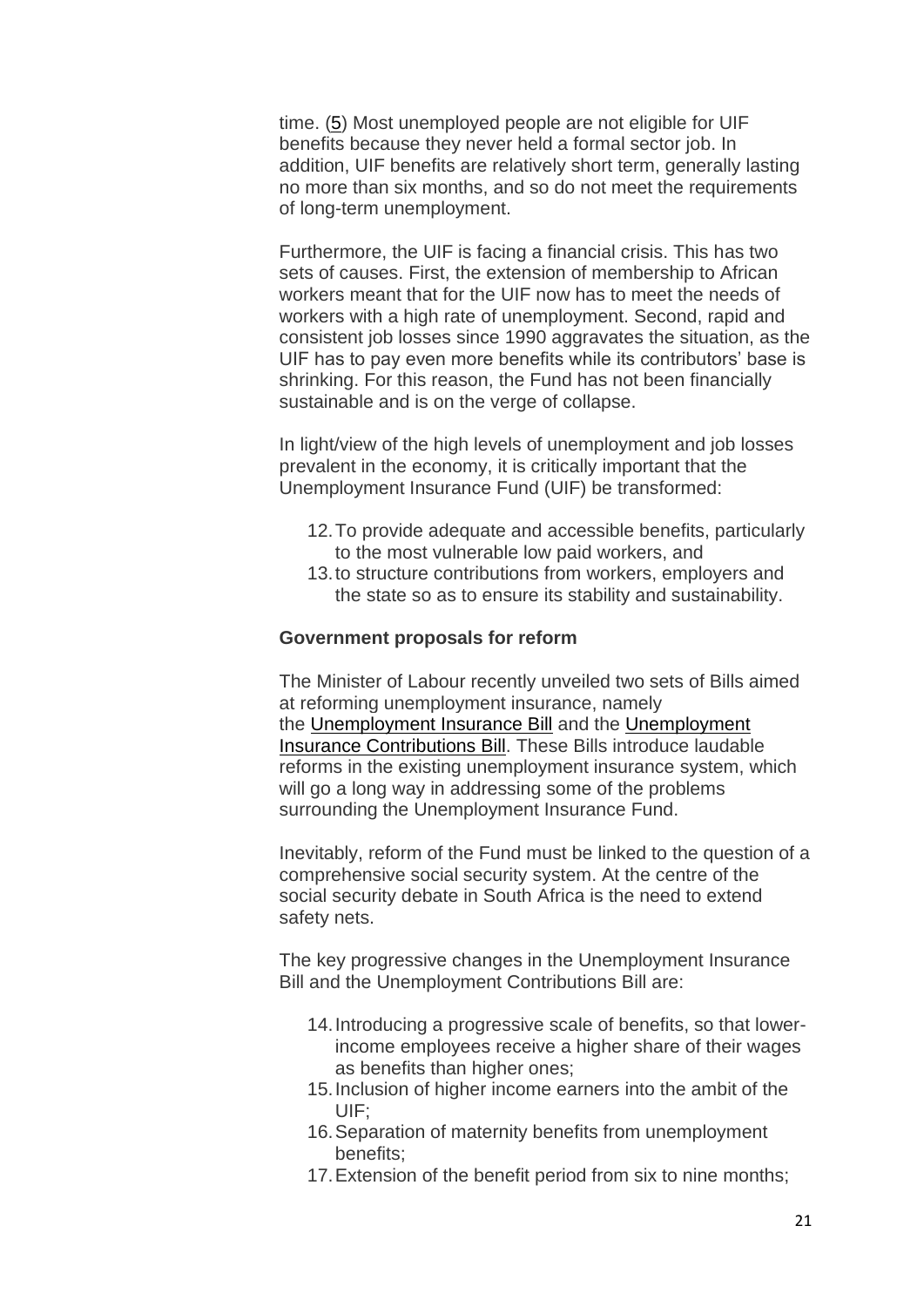18.Establishment of a database of contributors.

In terms of the Bill, the scale of benefits may vary between 60 per cent for low-income contributors and 38 per cent for higher income-earners. At a certain income level (the 'benefit transition income'), the benefit reaches a minimum percentage of wages. At that point, a fixed sum will be paid irrespective of the former wage level.

Under the new proposals, all workers except public servants, domestic and migrant workers will be included in the UIF. Highincome earners contribute at the transition income threshold of R7774 per month, and will benefit at that level. On the other hand, the Bill provides for further investigations into the position of domestic workers. Migrant workers will continue to be excluded. In other words, some of the most vulnerable workers will still be excluded.

The Bill also deals with the current gender discrimination by separating maternity benefits from unemployment benefits. In terms of the new proposal, pregnant women will not jeopardise their unemployment benefits when they draw their maternity benefits. COSATU sought to make maternity benefits automatic and not linked to period of employment to deal with the unintended discrimination against pregnant women. If accepted Tthis would means that maternity benefits wouldill not be proportionate to the period of employment and all women wouldill enjoy similar benefits. In addition, COSATU also argued for payment for six months' maternity leave, rather than the four months provided in the [Basic Conditions of Employment Act.](http://www.polity.org.za/govdocs/legislation/1997/act75.pdf)

Last, the benefit period has been extended to nine months. This will provide cover for a longer period than is currently the case. The trade-off for extending the period of benefit is the cap placed on credits that can be accrued during a benefit cycle. The maximum credits are equivalent to 238 days within four years.

#### **Proposals for further reforms**

The proposed reforms do ensure more fairer benefits and better coverage. But they do not deal adequately with the financial dilemmas facing the UIF. For this reason, COSATU argues strongly for a new financing model. Amongst others, it called for the state to underwrite or subsidise the fund. In addition, we argued that public servants should be included in the Fund, since their relatively stable employment helps spread the risk of joblessness. This initially has been vehemently opposed by government, purely on fiscal grounds. Finally, COSATU argued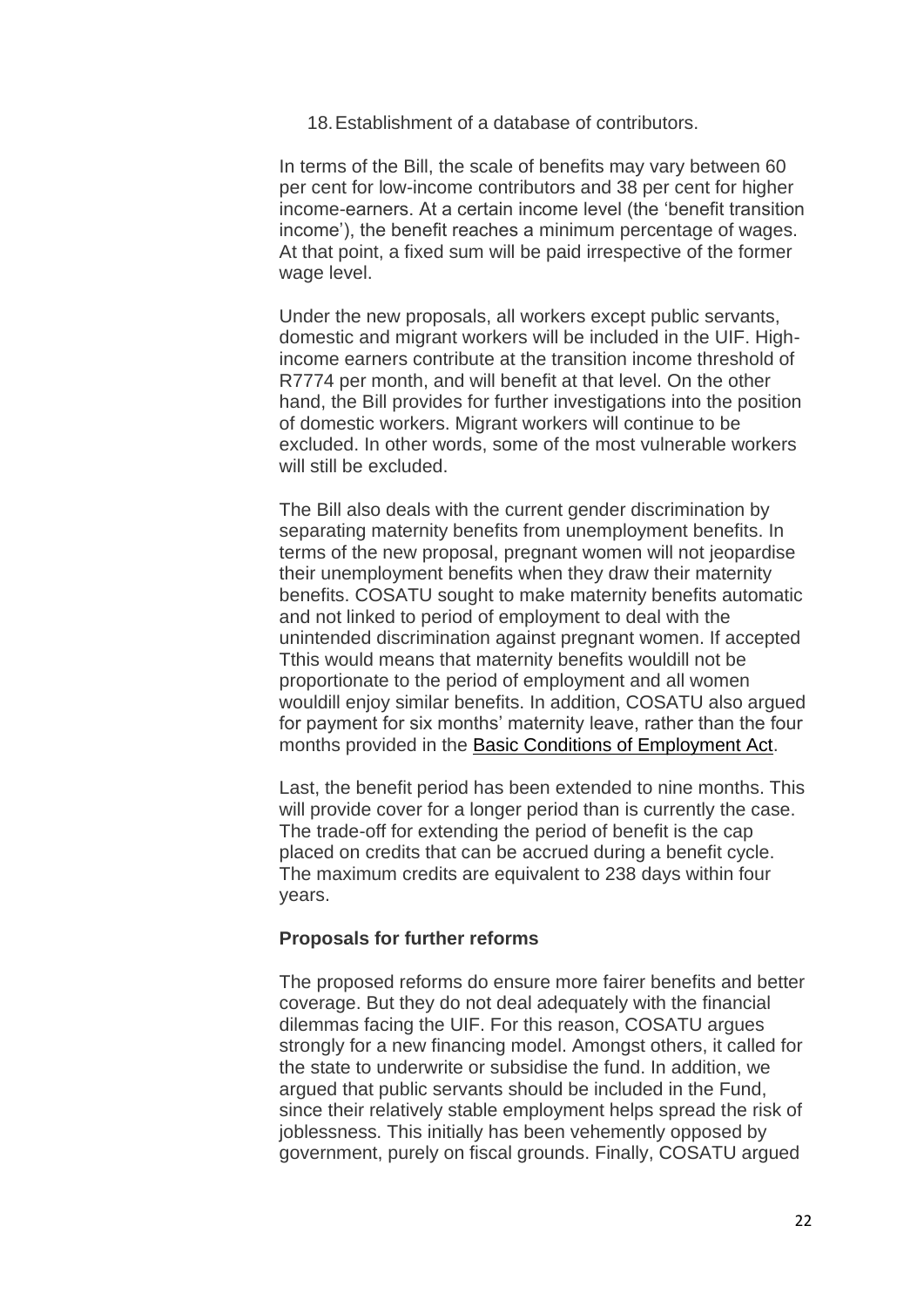for a stronger governance structure for the Fund, giving the Board greater leeway to introduce reforms aimed at efficiency.

The current amendments to the UIF Act do not envisage a shift from a passive labour market policy (i.e. paying benefits to the unemployed) to active labour market policies (i.e. creating conditions conducive to getting the unemployed into work). [\(6\)](http://www.cosatu.org.za/show.php?ID=831#f6) In part, this results from the belief that the [Skills Development](http://www.polity.org.za/govdocs/legislation/1998/act98-097.html)  [Act](http://www.polity.org.za/govdocs/legislation/1998/act98-097.html) will deal with the issue of training of the unemployed. The only indication in the current legislation for possible active labour market policies is the powers granted to the Board to advise the Minister on changes to legislation in for far as it impacts on unemployment policy.

In countries where unemployment has been reduced, the reduction has been attributed largely to a shift from passive labour market policies to active labour market policies. Given South Africa's long-term unemployment, it is imperative that active labour market policies are effectively combined with social security measures implemented to prevent, combat and cushion the impact of unemployment. In this connection, retrenchments should be avoided at all costs and, where they are unavoidable, social plan interventions should be implemented.

In order to counteract the effects of long-term unemployment, a more fundamental review of benefits must be undertaken. Benefits should be much higher for the low-income group than the current proposals, for example at 70 per cent of wages. Furthermore, the benefit period should be extended to at least two years. In Germany, by comparison, the benefit is payable from the first day of unemployment for between 78 and 832 days, depending on contribution history and age of the beneficiary. [\(7\)](http://www.cosatu.org.za/show.php?ID=831#f7)

In the event, the [NEDLAC](http://www.nedlac.org.za/) constituencies have agreed to work with the existing system at least for the next two years. After two years, an actuarial assessment of the Fund will be undertaken to ascertain the impact of the new benefit regime on the financial situation of the Fund. Thereafter there will be a discussion regarding the benefits schedule and the contribution rates. Still, a review of measures for the long-term unemployed could be undertaken more urgently. In addition, the basic income grant proposed below will play pivotal role in providing income support for the unemployed once they have exhausted their unemployment benefits.

#### **3.4 Health care**

According to the [ILO,](http://www.ilo.org/) medical care helps "maintain, restore and improve the health of individuals and helps provide a fit and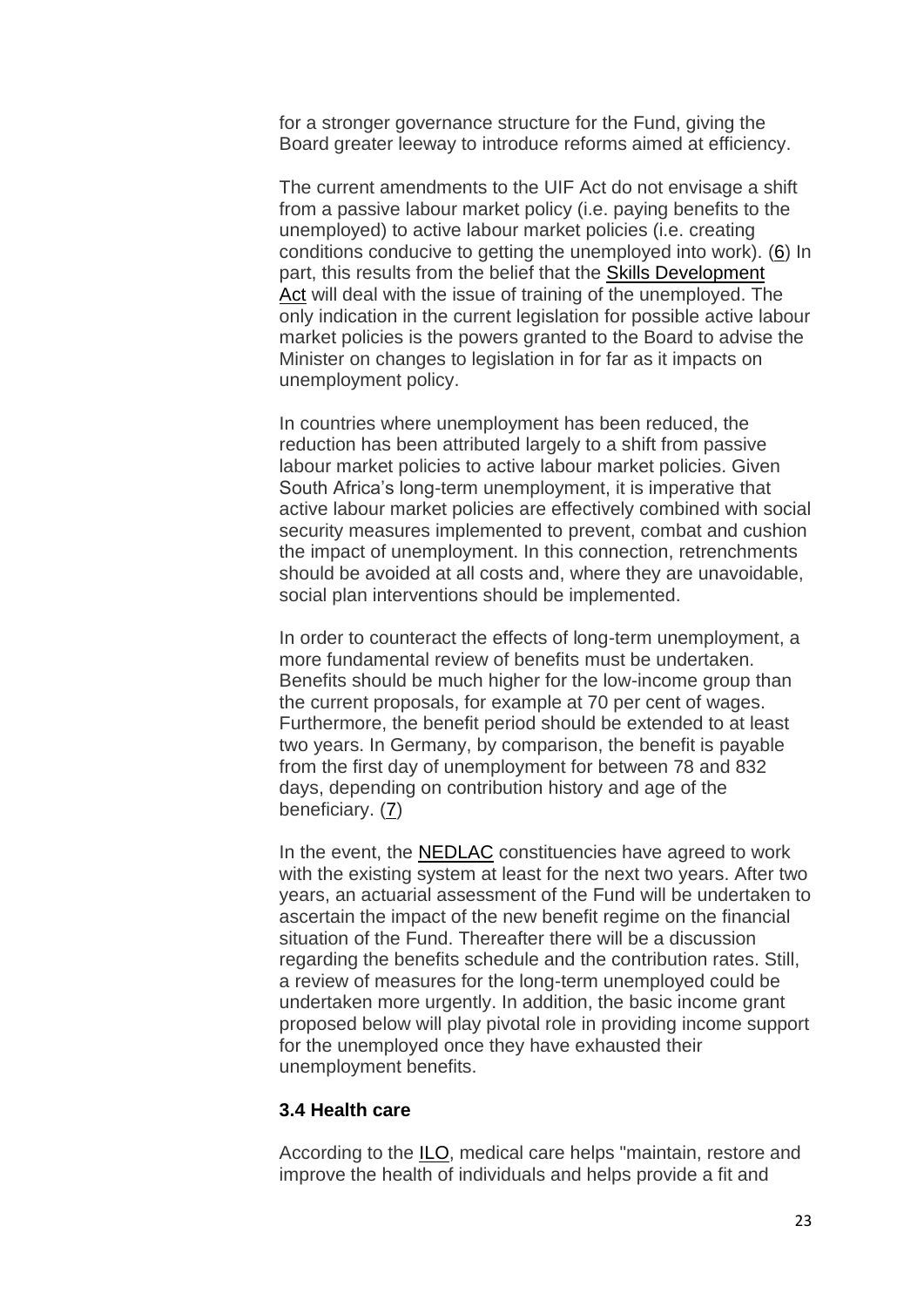efficient workforce, thus affecting productivity and consequently economic growth." [\(8\)](http://www.cosatu.org.za/show.php?ID=831#f8)

South Africa spends 8,5 per cent of its GDP on health, yet the outcomes – measured for instance by child, infant and maternal mortality and life expectancy – remain worse than found in other middle-income developing countries. The reasons life in part in inequalities in the health system, and in part in the lack of basic infrastructure to ensure clean water and sanitation for many of our people. The HIV pandemic has aggravated the situation.

#### **The two-tier health system**

South Africa has a two-tier health system, where those who can afford it can get the best care in the world, while the majority continue to have inadequate services. The private sector serves less than 20 per cent of the population, but absorbs two thirds of total health spending. In contrast, the public health sector serves the majority of our people, but remains under-resourced, resulting in poor quality care.

Of the 40 million inhabitants on South Africa, only a tiny minority (about 7 million, of whom only 9 percent are Africans) have access to private medical scheme cover. This leaves majority of South Africans uninsured and forced to rely on public health services. The annual revenues of the private medical schemes comes to R25 billion a year, about 20 per cent more than the total public health budget.

The public system has experienced major problems due to declining real budgets in recent years. This has worsened the quality of services and inefficiencies in the system. Furthermore, it exposes the public health system to threats of privatisation (mostly in the form of proposals for contracting out, outsourcing, and public-private partnerships) and a spate of hospital closures. In this context, efforts to contain personnel spending in health has led to some understaffing.

Since 1994, government has changed policies to improve access by the poor. The crucial steps were the opening up of all facilities to all races and the provision of free health care for mothers and young children. At the same time, government expanded primary health care. This strategic shift was initially expected to reduce costs for curative care. In the event, it led to higher referrals to hospitals, with a consequent increase in costs there as well. So bad is the situation in some provinces that nurses are seen begging for money to buy food for patients.

In the same period, budgets for health have declined relative to inflation. Between 1996/7 and 1999/2000, provincial health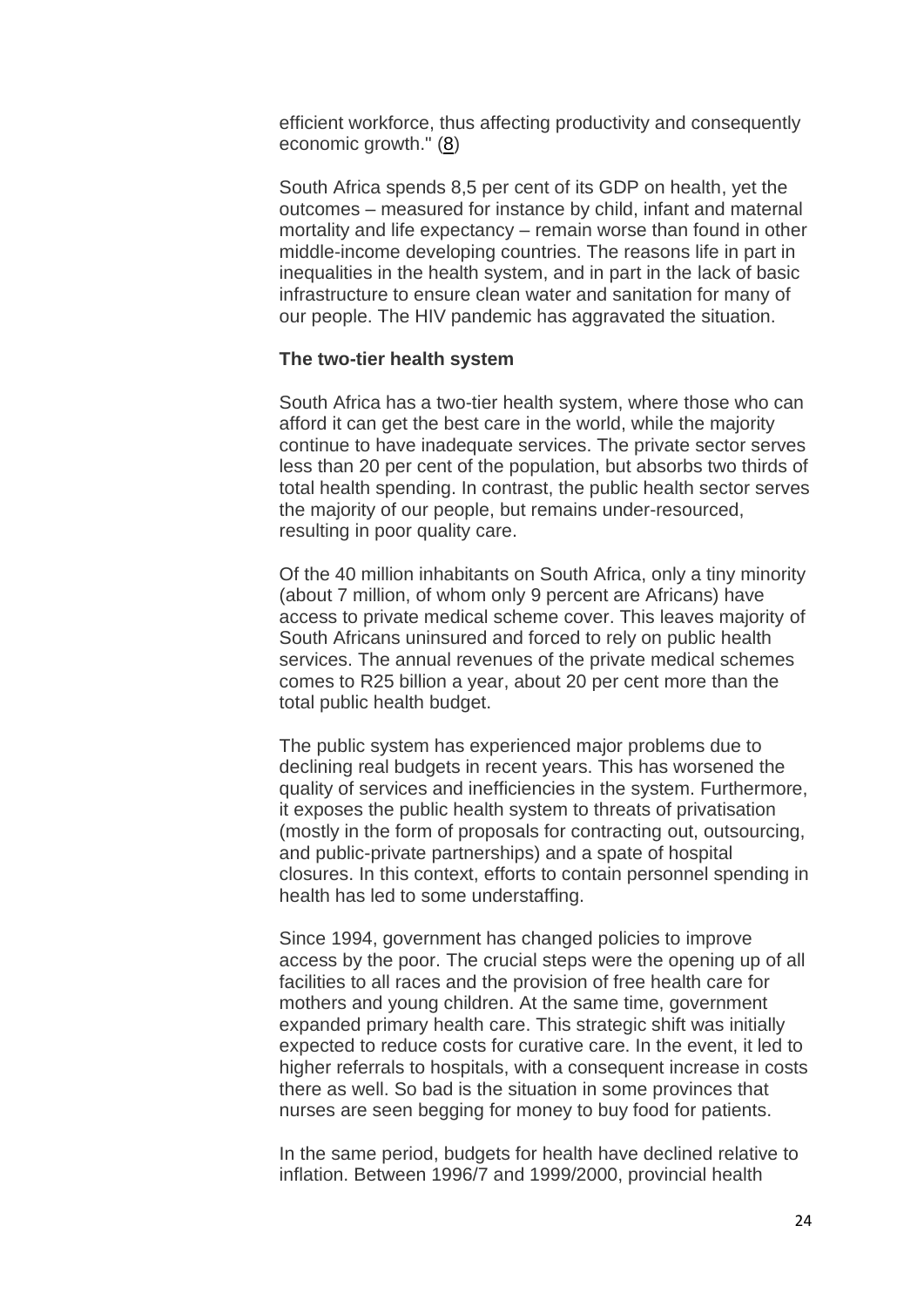budgets rose 4 per cent a year, with inflation at 7,7 per cent a year. In other words, in real terms health budgets dropped by over 3,5 per cent a year, or close to 10 per cent in three years. At the same time, the population was growing at over 2 per cent a year. In per capita terms, then, the health budget dropped by 15 per cent over the period.

Although new health care facilities have been constructed in the past six years, 46 per cent [\(9\)](http://www.cosatu.org.za/show.php?ID=831#f9) did not have an adequate supply of clean water and electricity. Many clinics are being opened without necessary staff or resources. The staff are resentful because they are made to deal with increased patient numbers without the necessary support. [\(10\)](http://www.cosatu.org.za/show.php?ID=831#f10)

Poor health care has a gender dimension because,

"Women are more likely to be in need of health care facilities, because of going through the process of childbirth, or due to their vulnerability to domestic and sexual abuse, and physical strains caused by daily chores in rural areas. They are more likely to interact with the health care system in providing care for children and other members of the household."

The two-tier system promotes a maldistribution of resources and wastage, and defeats commitment to a health care for all. It inflates health costs for all South Africans, pushing up the cost of living and employment costs. Yet the majority must still do without adequate health care.

#### **The crisis in the health insurance system**

The two-tier system has led to a crisis in the private health insurance system, which has been aggravated by the HIV pandemic. This crisis emerges both in inadequate coverage and in rising costs.

- $\circ$  The present health insurance system (medical aids) has failed to provide insurance coverage for health care services for more than 33 million South Africans. The number of those lacking such coverage grows as more South Africans are thrown out of medical schemes. The result is the "dumping factor" as the uncovered people – typically those seen has having higher risks - end up in the public health sector that is facing fiscal constraints.
- o Unnecessary and excessive profits and administrative costs have inflated the cost of health care with the users (mainly medical schemes members) bearing most of the brunt. Employers providing medical schemes have also been severely affected as demonstrated by declining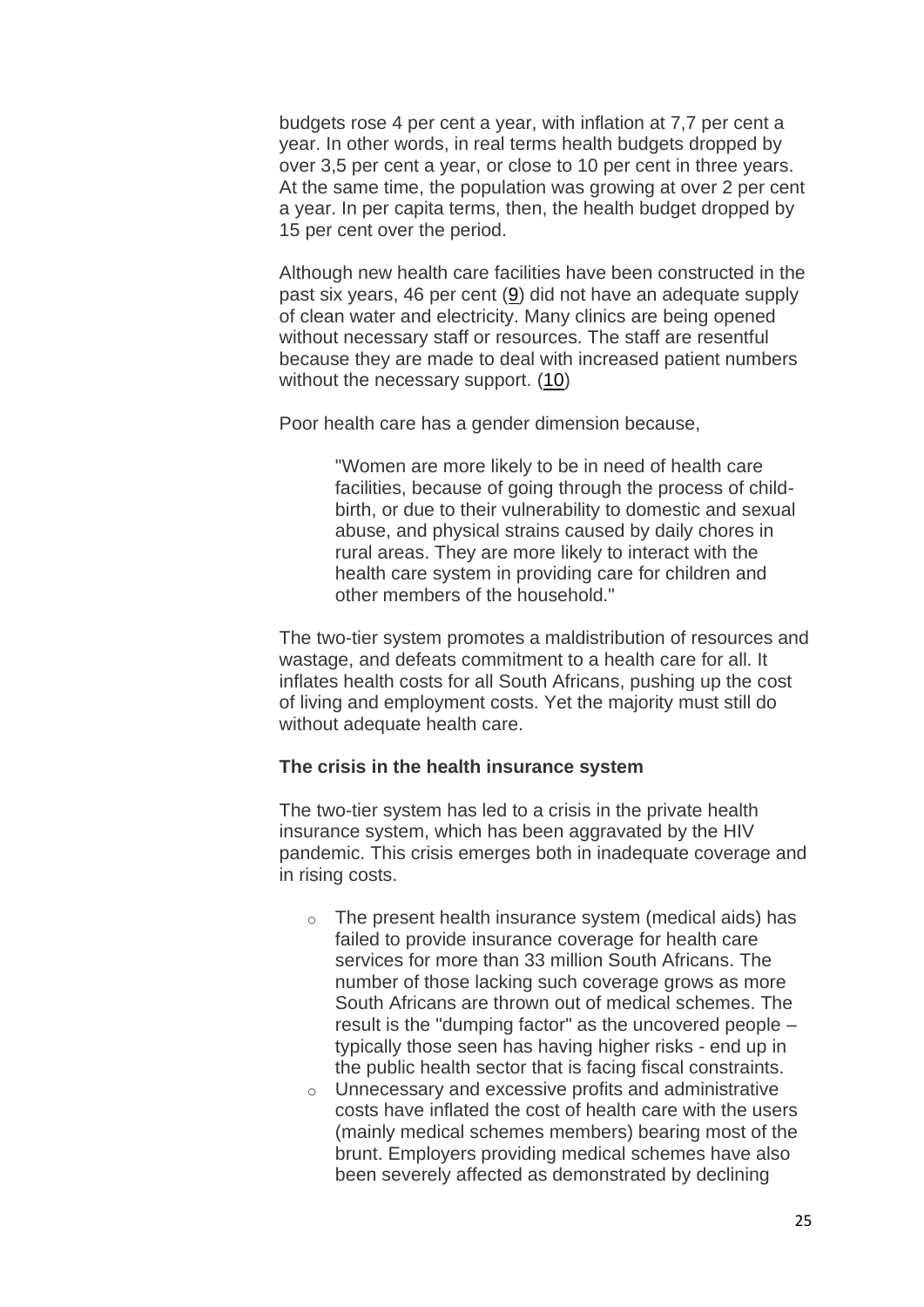contributions or premiums. At the same time, where profits drive medical care, it becomes it difficult for health care personnel to provide and users to receive appropriate care.

- $\circ$  The private health care system, rather than complementing the public health system and national health policy, actively weakens the public health care system. It does so in two ways: by shifting the cost of caring for patients with serious illnesses, including HIV, onto the public sector; and by setting up a parallel system of (expensive) private hospitals that diverts potential paying patients from public hospitals.
- o Private medical schemes typically require co-payments and deductibles. These requirements endanger the health of poor people who are sick, decrease the use of vital in-patient medical services as much they discourage the use of unnecessary ones, discourage preventive care and are unwieldy and expensive to administer. Increasing co-payments and deductibles have failed to slow down the escalation of costs.

The problems of exclusion in private health care both mirrors the broader social problem in our society. Income inequalities have increased in the 1990s, in particular because of the loss of formal jobs. More and more of the black working class is getting impoverished as their wages decline and their jobs are wiped out by the massive economic restructuring.

Despite attempts by the private sector to introduce the concept and practice of managed care in the 1990s, the crisis in the private health insurance continues to threaten the financial viability of many medical schemes. Managed care was originally conceived in the 1980s in the United States as a response to the rising costs of private health. It was imported to South African private health sector for the same reasons. But experience in the United States now indicates that managed care, because of the orientation toward profits, is unable to address issues of costs and quality. Many of its earlier advocates now publicly admit that for-profit managed care has failed to deliver.

#### **Proposals for Social Health Insurance**[\(11\)](http://www.cosatu.org.za/show.php?ID=831#f11)

Social health insurance, as proposed by government in 1997 and now revived in some quarters, aims to resolve the health crisis by requiring that all people with an adequate income participate in a state-run health insurance scheme. As with the UIF, employers and employees would have to pay a compulsory contribution. Presumably self-employed people, at least in the formal sector (indicated, for instance, by registration for VAT) would also have to contribute.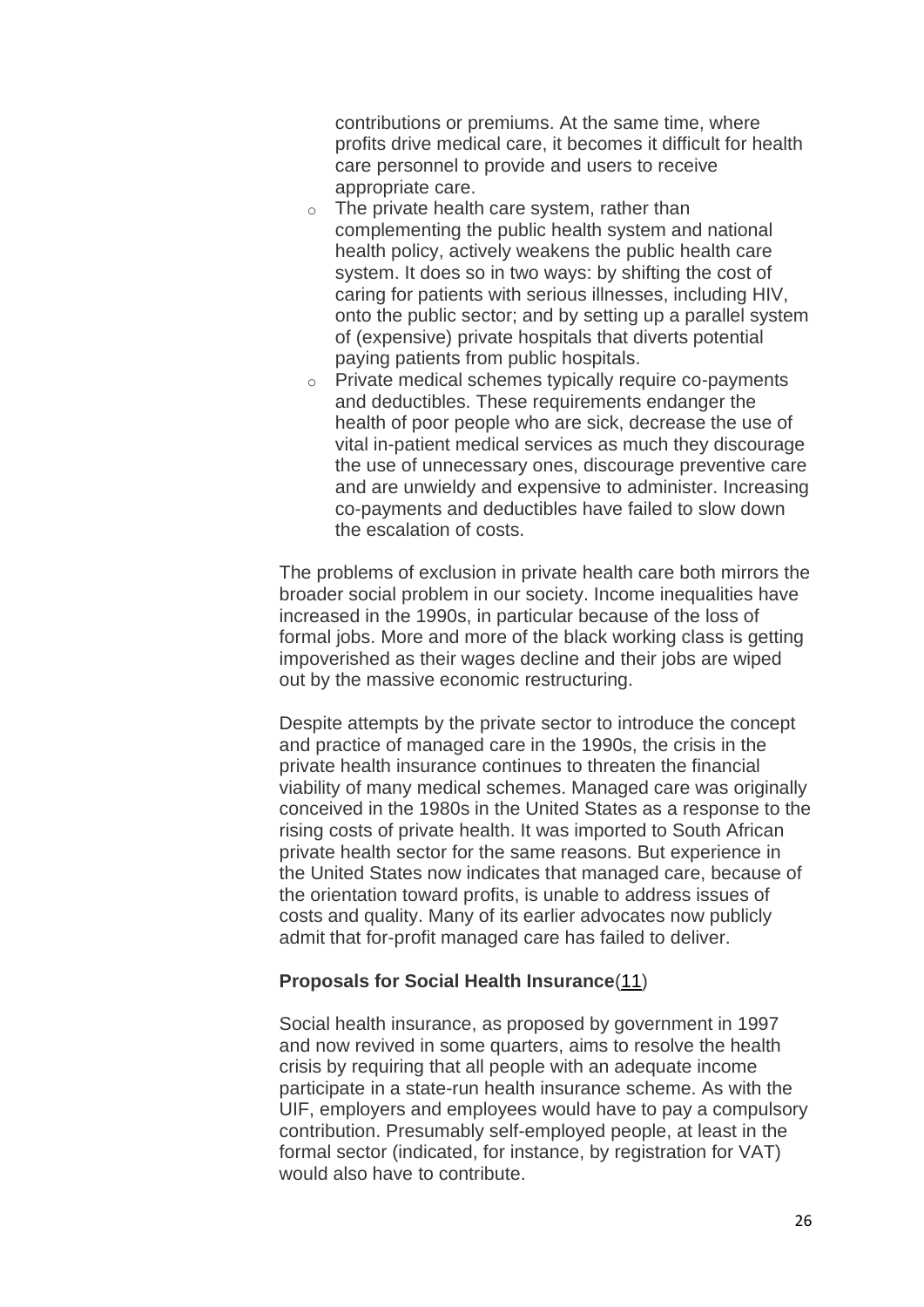The insurance scheme would be run by an independent Social Health Insurance Authority, which would be accountable to the [Ministry of Health](http://www.health.gov.za/) but outside the public service. The Authority would identify insured patients, reimburse hospitals, register members and collect contributions. To obtain the hoped for gains, the authority must keep its administrative costs low.

In this system, private and public health systems would still exist side by side. Individuals who prefer greater benefits that the state provides could continue to pay for private insurance. Private medical schemes would be encouraged to use publicsector hospitals, which would reduce costs for all participants while increasing revenue to the public service.

Public hospitals would be allowed to retain a portion of their revenue from private patients as an incentive to increase collection and improve quality of care. To attract private patients, they might have to establish better conditions to attract private patients; but all patients would benefit from the improvements in resourcing. Practically, this will require a substantial investment in new billing systems, training for personnel and new computer systems.

Proponents argue that this system will bring many advantages. It will reduce the costs for the medical aid schemes; cards issued by the SHI authority will make health care free at point of delivery and therefore there will be no need for the hospital to conduct an instant means test or for the patient to carry cash; and billing and statistics in the public health system will improve, together with the quality of service.

#### **Critique of Social Health Insurance**

Proposals for Social Health Insurance centre on increasing resourcing for the public sector health system directly, through the insurance system, and indirectly, through improved use of public hospitals by private patients. Implicitly, then, it identifies the under-resourcing of the public health system as a key problem.

The Social Health Insurance proposal aims to remedy this by making workers pay more and by drawing in some resources from the private sector indirectly, through increased use of public hospitals. That approach ignores the huge diversion of resources to private healthcare. Specifically, it is problematic because:

 $\circ$  Total revenues would come to about R1.5 billion to R3 billion. If used only in the public sector, that would increase funding of the state system only by about 10 per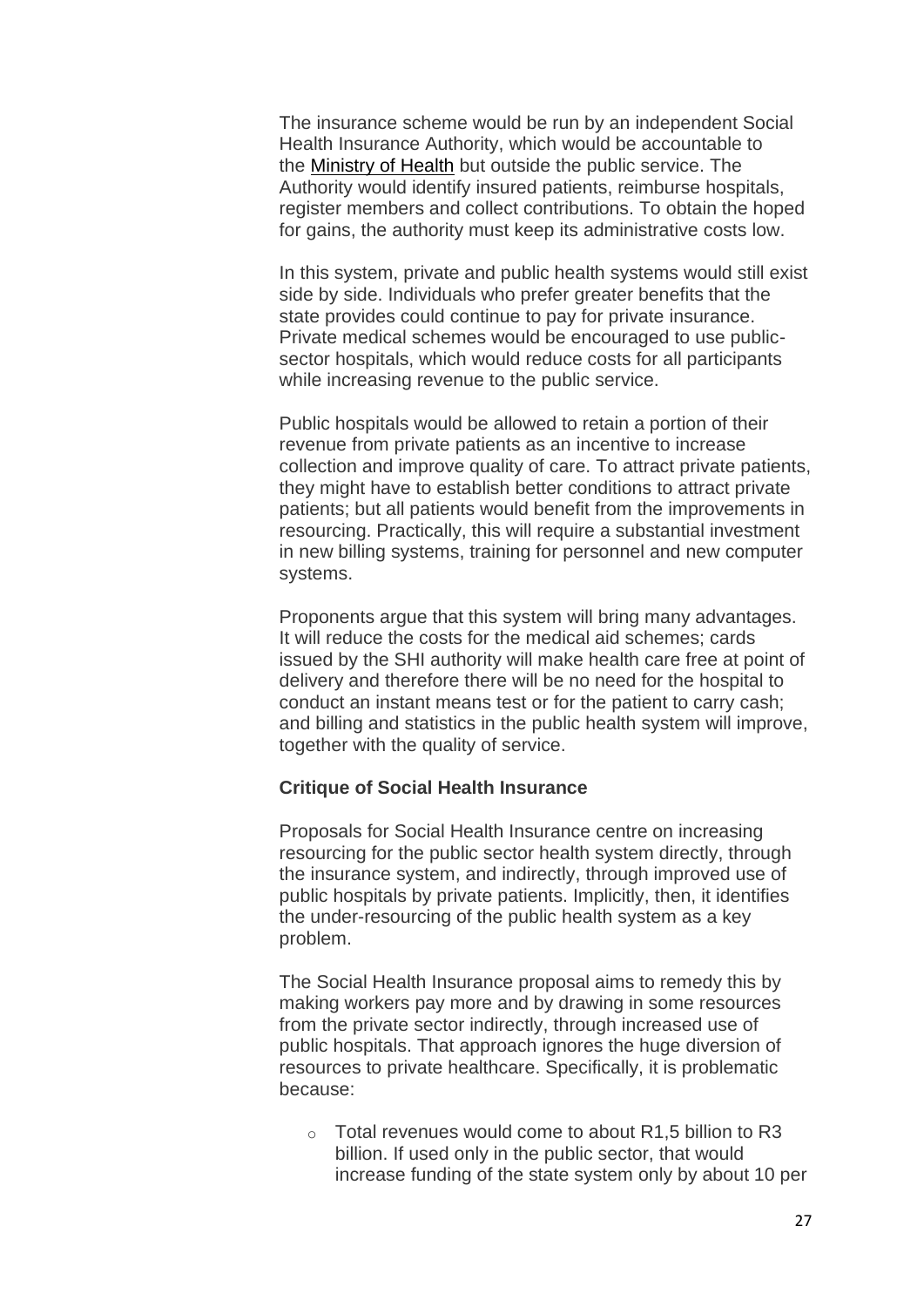cent – returning it, at best, to 1996 levels. Given relatively low revenues, the cost of administering the scheme may use of the bulk of the funds collected.

- $\circ$  The basic tenet of the proposal is to make the working poor pay for the very poor. It would levy a flat percentage. That is inherently undesirable, since losing a percent of income means much more to a lower-level worker than to the rich, even if the actual amount is less.
- o By leaving private insurance in place, the system leaves untouched a huge amount of resources. What is happening here is that the working poor are made to subsidise the poor and those in the informal sector, while the rich to not contribute proportionately.
- $\circ$  The current proposal does not cater for visits to general practitioners. Yet state clinics and hospitals require huge amounts of time, deterring use – a major obstacle to adequate primary care. That means that those who can afford it will still look to private medical schemes; and the poor will not remain with inadequate care.

The right to health care for all (not only for those who can afford) is entrenched in the constitution. The current public health system is failing a majority of our citizens. It is imperative therefore that it is improved through increased government funding. In turn, that requires that we leverage money into the public health sector and stem the outflow of funds to the private sector as well as the undermining of the private health sector.

A lasting solution therefore requires a basic change of the way we pay for care. For this reason, COSATU has proposed a National Health Insurance systemm, as discussed below.

# **National Health Insurance**

The overall objective is the provision of adequate, quality health care for all. This is critical for an effective comprehensive social security system. Moreover, the right to health care is a fundamental right enshrined in the South African Constitution.

## **The main features of National Health Insurance**

The key difference between Social Health Insurance and National Health Insurance is that the latter requires that, through a transitional period, all health resources be incorporated into the public sector. Payment for health would then take place almost exclusively through a National Health Insurance authority (NHI). It would be financed in part through dedicated taxes that would effectively equal current private health costs. In the medium term, it would permit considerable efficiency gains compared to the current system.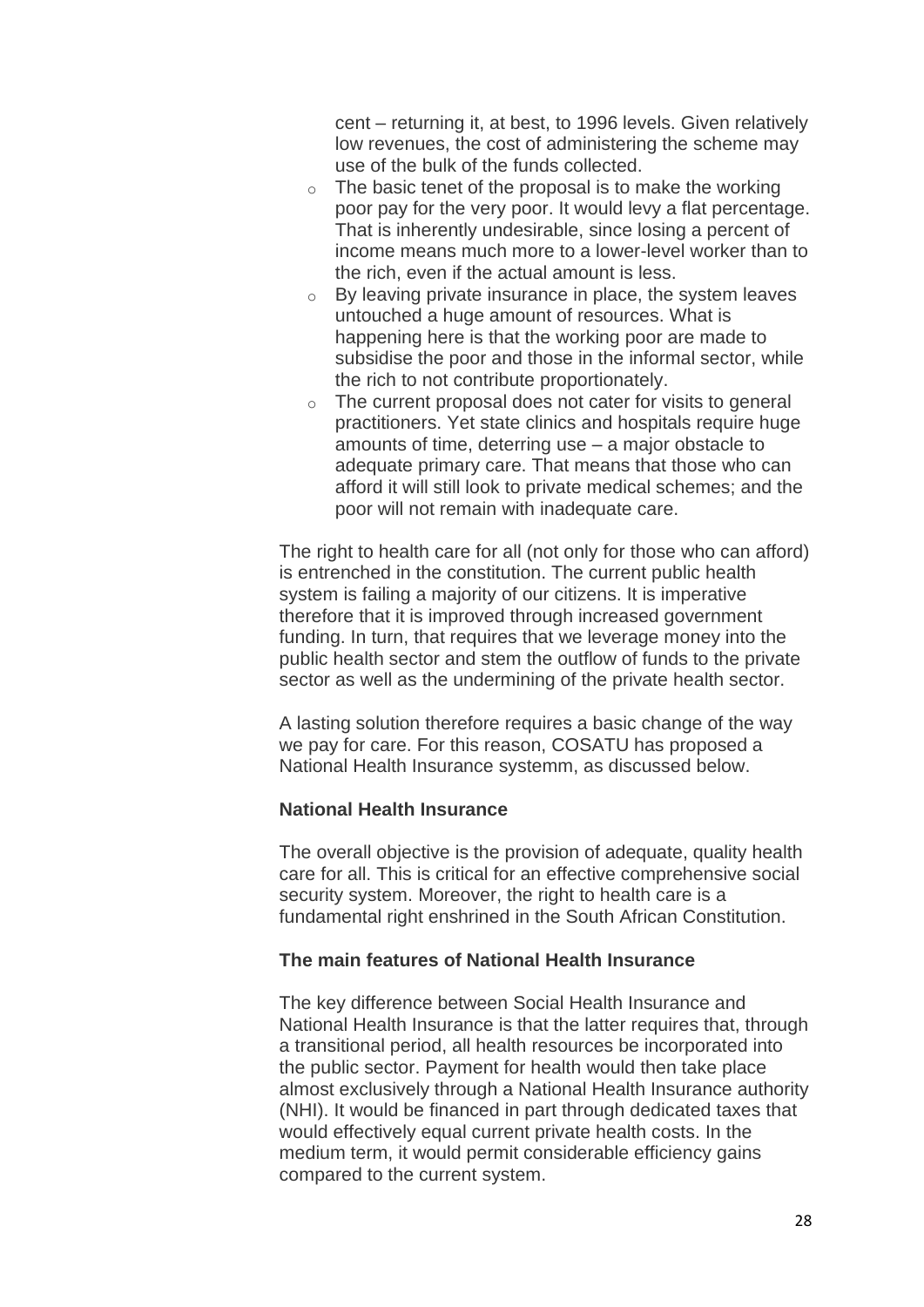Everyone would be included, without co-payments, in a single national insurance scheme covering all medically necessary services. That includes primary health care, rehabilitative, longterm, home care and mental health services, dental services, occupational health care, prescription drugs and medical supplies, and preventive and public services. With community and labour representatives, the government would determine which services were unnecessary and ineffective, and exclude them from coverage.

The National Health Insurance funds would be publicly administered and tax-financed. A progressive earmarked healthcare tax would augment government health spending. Because the tax would replace employee-employer insurance premiums and the portion of out-of-pocket expenditures, they should not increase the cost of health care to the average South African or overall. In the long term, by reducing administration and procurement expenses, the cost of health care should ultimately decline.

An NHI authority would be established to manage the health system. It would draw on the funds raised to fund capital and current expenditure by hospitals, clinics, nursing homes and other health providers, as described in more detail below. Alternative insurance coverage for services included under the NHI would be eliminated, as would patients' co-payments and deductibles. In effect, the NHI would replace the present array of 175 private medical schemes. Initially, it would pay for expanded care out of the administrative savings, without adding new costs to the overall health care budget, and would establish effective mechanisms for long-term cost control.

A single comprehensive insurance coverage would both to ensure equal access to care and minimise complexity and expense of billing and administration. Although the consolidation of purchasing power in the public institution may cause apprehension among some health professionals, the NHI would free them from myriad of administrative intrusions that currently plague the practice of medicine.

Instead of confused and often unjust dictates of insurance companies, a greatly expanded programme of technological assessment and cost-effectiveness would guide decisions about covered services, as well as about the allocation of funds for capital spending, drug formularies and other issues.

#### **Payment for hospital services**

Each hospital would receive an annual lump-sum payment to cover all operating expenses --" a global budget". The amount of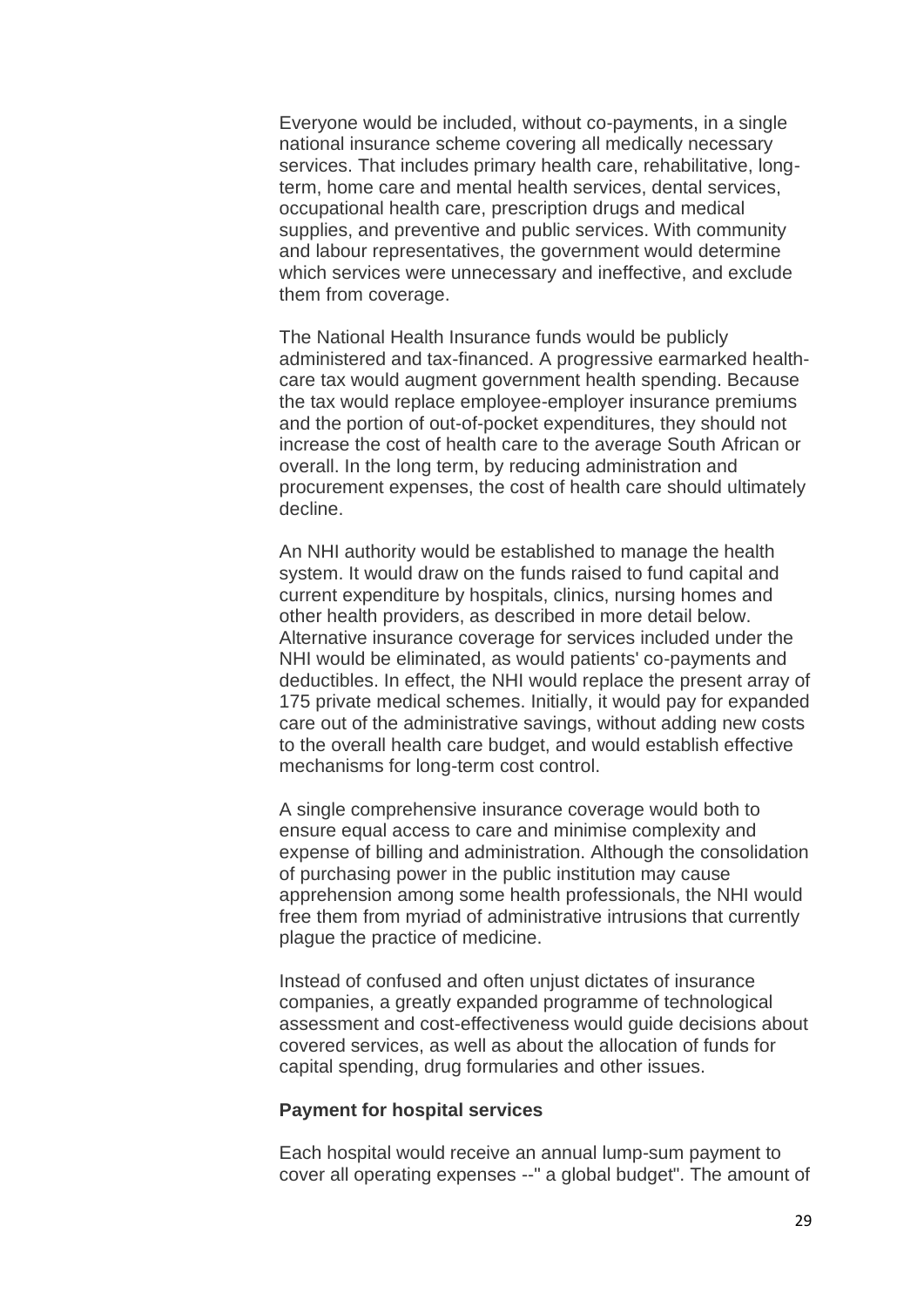this payment will be negotiated with the state NHI programme board and would be based on the past expenditures, previous financial and clinical performance, projected changes in levels of services, wages and other costs, and proposed new and innovative programmes.

Hospitals will not bill for services covered by NHI. No part of the operating budget could be used for hospital expansion, profit, marketing, or major capital purchases or leases. These expenditures will also come from the NHI fund, but monies for them will be appropriated separately. The separate appropriation of funds explicitly designed for capital expenditures would facilitate rational hospital planning.

In countries where NHI has been put into place, this method of hospital payment has been successful in containing costs, minimising bureaucracy, improving distribution of health resources and maintaining the quality of health care. Global perspective budgeting simplifies hospital management and virtually eliminate billing, thus freeing up resources for increased clinical care.

The incentives for hospitals management will be boosted by the Public Finance Management Act [\[PFMA\)](http://www.finance.gov.za/legislation/acts/pfma/default.htm) and democratic participation in the community hospitals' boards.

#### **Other payments**

For patients not using hospitals, the diversity of existing practice arrangements, each with strong proponents, necessitates a pluralistic approach. Under all the three options proposed here, capital purchases and profits would be uncoupled from payments to doctors and other operating costs - a feature that is essential for minimising entrepreneurial incentives, containing costs and facilitating health planning.

To minimise the disruption of existing patterns of care, the NHI would include three payment options for doctors and other practitioners: Fee-For-Service Payment, salaried positions in the institutions receiving global budgets, and salaried positions within group practices receiving per capita (capitation) payments.

**Fee-for-service:** The NHI payment board and a representative of fee-for-service practitioners would negotiate a simplified, binding fee schedule. Doctors would submit bills to the NHI on a simple form or by computer and would receive extra payment for any bill not paid within 30 days. Payment to doctors would cover only services provided by doctors and their staff. Doctors who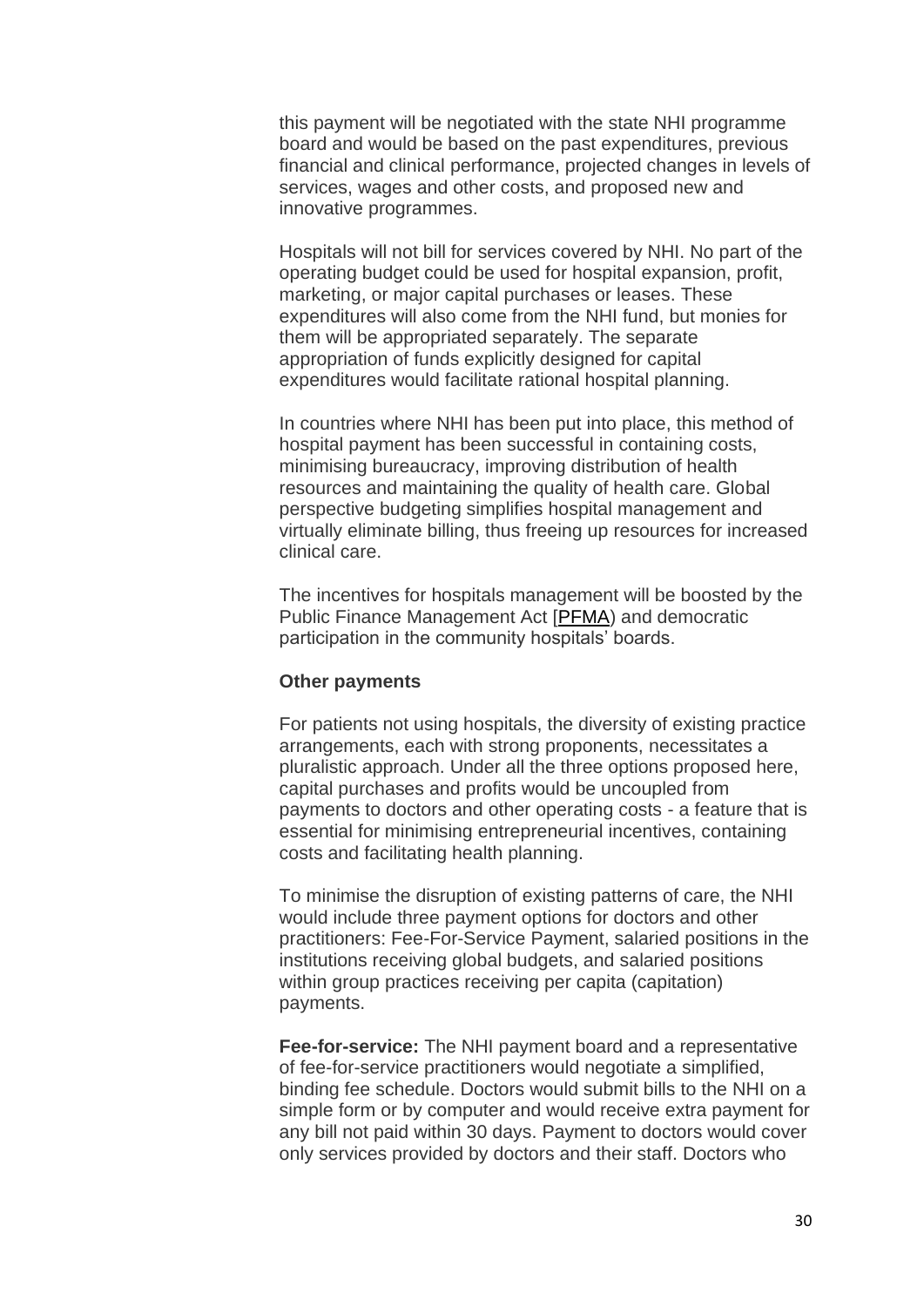accepted payment from the NHI could bill patients directly only for uncovered services.

**Global Budgets**: Institutions such as hospitals, clinics, health centres, group practices and medical home-care agencies could elect to receive global budgets for the delivery of outpatient, home care and doctors services, as well as for preventive health care and patient-education programmes. The negotiation process and regulations covering capital expenditures will be similar to those for inpatient hospital services. Doctors employed in such institutions would be salaried.

**Capitation:** Group practices and other institutions could elect to be paid fees on a per capita basis (capitation) to cover all outpatient services. Doctor's services and medical home-care services could receive a fixed payment for groups practices for the services they provide individuals. The regulations covering the use of payments for capital expenditure and for profits would be similar to those that would apply to hospitals. Capitation fees would not cover inpatient services (except care provided by a doctor), which would be included in hospitals' global budgets. Selective enrolment policies for patients will be prohibited. Patients could leave a health management organisation or other health plan with appropriate notice.

Doctors working in managed-care organisations would be salaried. Financial incentives to doctors based on the managed care organisations' financial performance would be prohibited.

Under the fee-for-service option, doctor's office overhead would be reduced by simplification of billing. The improved coverage would encourage preventive care. In countries like Canada, feefor-service practice negotiated fee schedules and mandatory assignment (acceptance of the assigned fee as total payment) has proved to be compatible with cost containment, adequate incomes for physicians and staff and a high level of access to and satisfaction with care on the part of patients.

The Canadians have responded to the inflationary potential of fee-for-service payment in various ways:

- 27.By limiting the number of doctors;
- 28.By monitoring doctors for billing patterns;
- 29.By setting overall limits on provincial spending on physician services (thus relying on the profession to police itself); and even
- 30.By capping the total reimbursement of individual doctors

These regulatory provisions have been made possible (and have not required an extensive bureaucracy) because all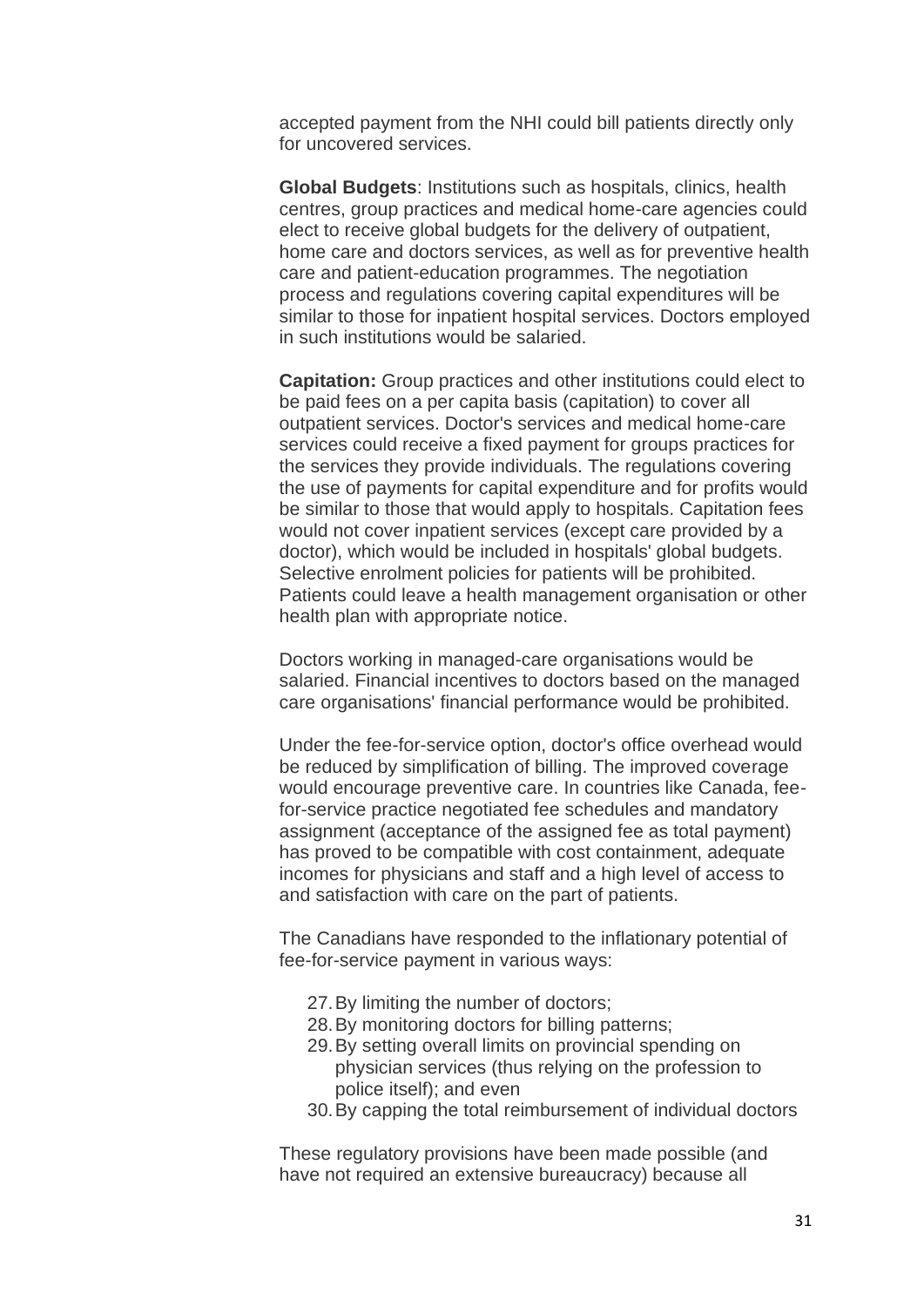payments come from a single source. Similar measures might be needed in South Africa, although a cap might be required on NHI administration and reimbursement bureaucracy - a restriction, say, to a specified percentage of total costs.

Global budgets for institutional providers would eliminate billing, while providing a predictable and stable source of income. Such funding would encourage the development of preventive health programmes in the community, such as education programmes on HIV / AIDS, whose costs are difficult to attribute and bill to individual patients.

Continuity of care would no longer be disrupted when patients' insurance coverage changed as a result of retirement, retrenchment, or a job change. Incentives for providers receiving capitation payment to skimp on care will be minimised, since unused operating funds would not be devoted to expansion or profit.

An expert panel would establish and regularly update a list of all necessary and useful drugs and outpatient equipment. Suppliers will bill the NHI directly for the wholesale cost, plus a reasonable dispensing fee, of any item in that list that was prescribed by licensed practitioner.

# **Allocation of capital funds, health planning and return on equity**

Funds for the construction or renovation of health facilities and for purchases of major equipment would be appropriated from the NHI budget. The NHI will would pay current owners of forprofit hospitals, nursing homes and clinics reasonable fixed rate of return on existing equity. Since it would fund virtually all new capital investment, it would not be included in calculating the return on equity. Current for-profit providers will be compensated for existing investments. Since new for-profit investment will be barred, the proprietary sector would gradually shrink.

#### **A Transitional Period**

Clearly, the establishment of an NHI will require a transitional phase, to avoid unnecessary disruption to health care and economic interests.

In terms of funding in this period, the main aim would be to begin to centralise funding in the NHI so as to initiate efficiency gains. To that end: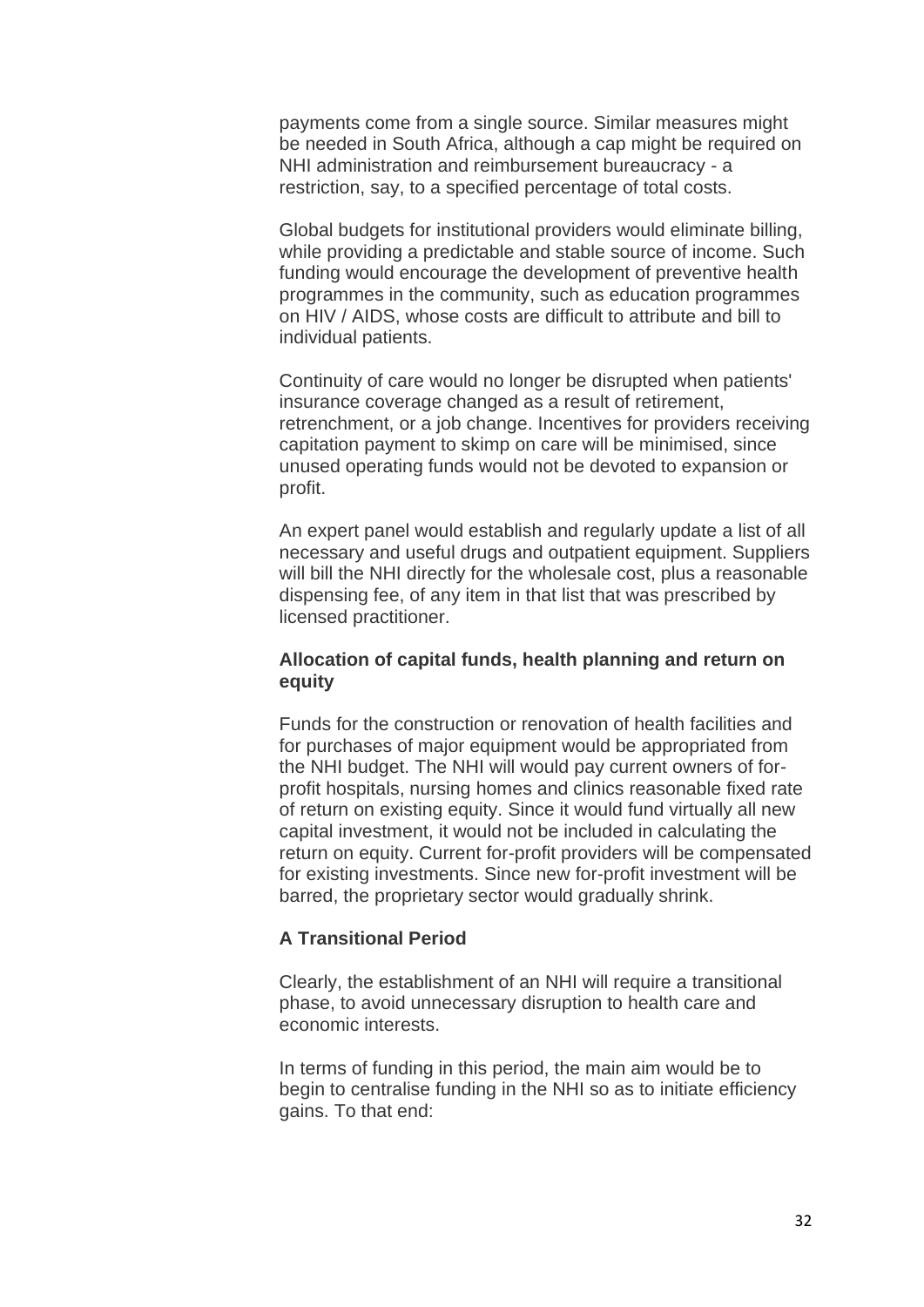- $\circ$  current expenditure by the government on health care, adjusted for inflation, would be paid to and administered by the NHI.
- o A health-care tax on employers and employees would equal, overall, current employer and employee contributions to medical schemes. The tax would have a progressive basis, with a lower percentage for lowincome employees and small business. Employers obligated by pre-existing contracts to provide health benefits could credit the cost of those benefits toward their NHI tax liability.
- o A second health-care tax on income would raise the equivalent of the amount now spend by individual citizens for insurance premiums and out-of-pocket health costs.

Over a few years, private health insurance plans duplicating the coverage of the NHI would be phased out. During this transition period, their revenues would be turned over to NHI after the deduction of a reasonable fee to cover the costs of collecting premiums.

# **3.5 Meeting the challenge of HIV / AIDS**

# **Situation analyses**

Undoubtedly, HIV / AIDS forms the most important health problem facing South Africa. Young women aged 20-30 have the highest prevalence rates, and young women under the age of 20 have the highest percentage increase compared to other age groups in 1998 compared to 1997. This and other data available indicate that HIV has already become a leading cause of death, especially for young people.

HIV / AIDS has public health, economic and social dimensions. The impact on the labour force will likely be severe, since a large proportion of the HIV infected population are young adults, many of them experienced and skilled. This would lead to increased mortality and reduced population and supply of labour. Other effects may include increased absenteeism, early retirement and changes in labour force participation.

The epidemic also has a direct impact on the social security system, since most HIV-positive people require state assistance. Only a relatively small percentage of people living with HIV / AIDS have medical cover, retirement or unemployment support, and few benefit from existing social grants. Yet government services have been rife with claims of discrimination against people who live with HIV / AIDS.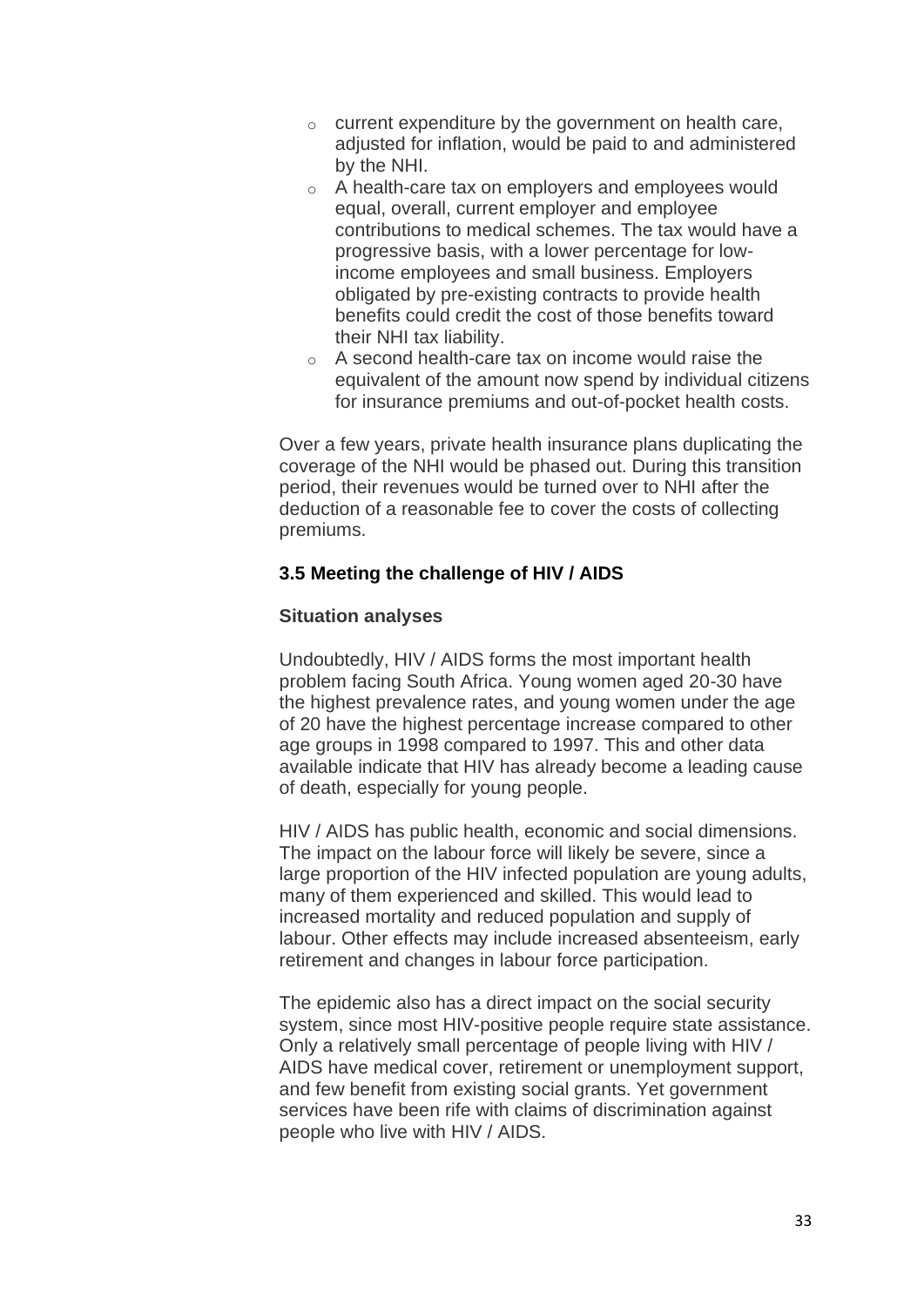In this submission we would highlight some of the key challenges posed by the HIV epidemic. In the main, COSATU does not suggest separate grants for people living with HIV / AIDS. Rather, existing grants should be targeted to deal with the disease. The scale and extent of the social security implications of HIV / AIDS needs to be documented.

## **Social Assistance**

A number of existing grants can be targeted to support people living with HIV / AIDS, including child support, foster care and disability grants. Rather than establishing a separate grant for people living with HIV / AIDS, government should adopt a conscious strategy of directing existing grants to meet their needs.

COSATU proposes that the Commission conduct a study of the impact of existing grants on people living with HIV / AIDS. On that basis, it should develop a strategy to target existing grants to benefit people living with HIV / AIDS. That could entail rewriting some of the eligibility criteria, improving communication about the availability of grants to HIV-positive people – for instance in connection with counselling – and fast-tracking applications by people with HIV.

## **Treatment, support and care**

A key component in combating HIV / AIDS is effective treatment strategies. Currently there are no effective strategies for treatment in the public sector. Debate has centred on the cost of drugs and the effectiveness of anti-retroviral drugs. COSATU resolutions demand that the public health system urgently develop effective treatment strategies, including obtaining cheaper medication; treatment for opportunistic diseases; treatment for STDs; use of anti-retroviral therapies including, but not restricted to, prevention of mother-to-child-transmission; and a proper infrastructure for counselling. Obviously, the use of anti-retrovirals would involve researching affordable options, which can cost well under R1000 a month.

Government already provides free health care for pregnant women and children under six. This has gone a long way in improving the health status of a vast majority of poor women and children. The general concern is that the existing public health programme for mothers and children does not cover expensive treatment such as treatment for HIV / AIDS. Some of the opportunistic diseases such as TB are covered. The commission should investigate the feasibility of extending the current mother and children programme to cover HIV /AIDS treatment.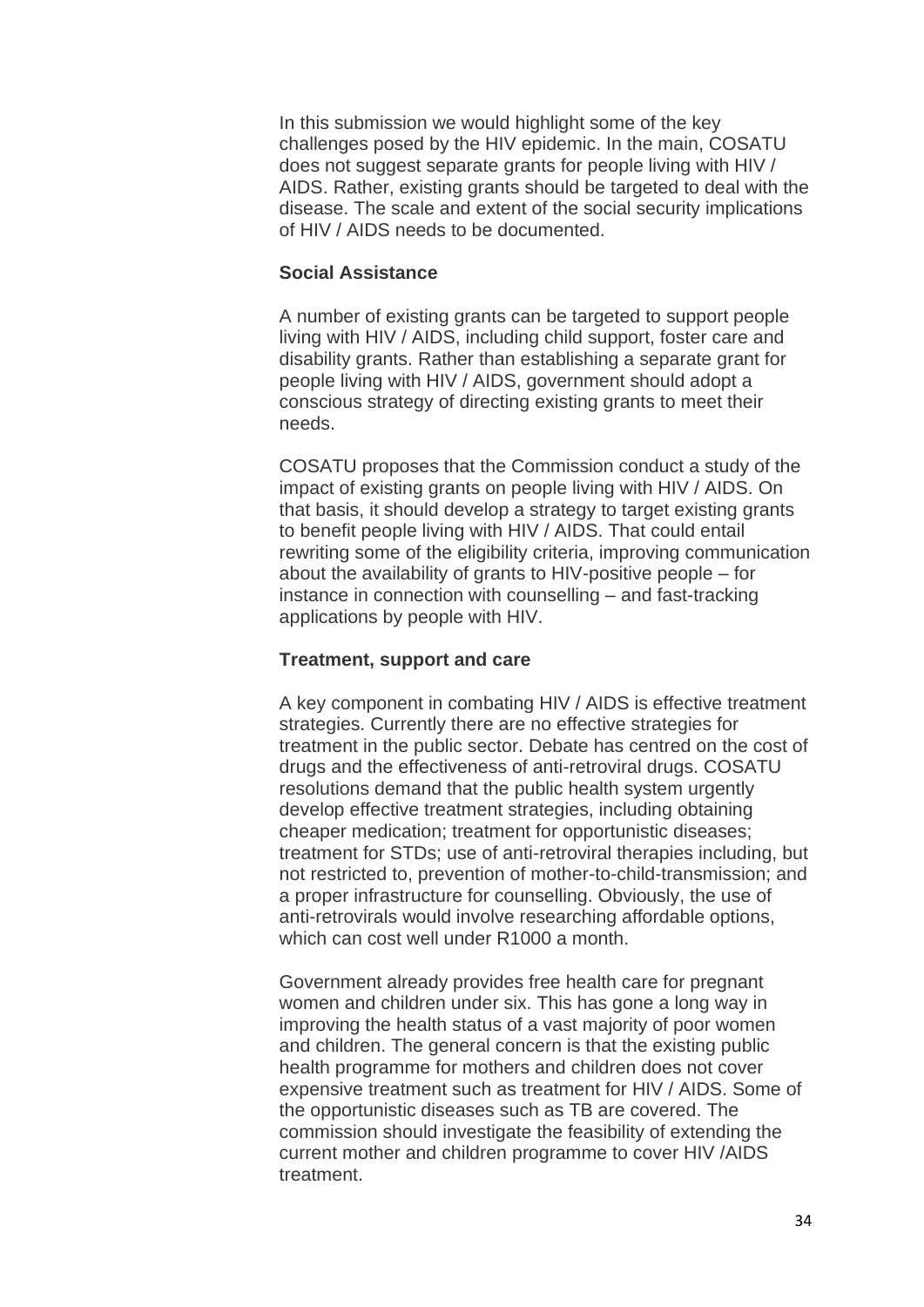It is also critical that government provide condoms on a broader basis. The current budget for condom provision suffices to provide around five condoms per adult South African a year. Yet many adults cannot afford to buy condoms from the private sector. Moreover, in remote rural areas they may not even be available for sale. It is clearly crucial that the government address the shortfall.

## **Compensation for Occupational Injuries and Diseases**

Currently Compensation Legislation does not address HIV / AIDS as an occupational disease. HIV / AIDS is not listed in the Compensation for Occupational Injuries and Diseases Act [\(COIDA\)](http://www.polity.org.za/govdocs/legislation/1997/act61.pdf). This means there is no guidance for employers, workers and the Compensation Commissioner on how to deal with HIV / AIDS as an Occupational disease. In recognition of this problem, the Compensation Board has initiated a process to deal with this issue. In addition, a [Code of Good Practice on](http://www.labour.gov.za/docs/aids/index.htm)  [Aspects of HIV / AIDS](http://www.labour.gov.za/docs/aids/index.htm) was introduced by the Department of Labour in terms of the [Employment](http://www.polity.org.za/govdocs/legislation/1998/act98-055.html) Equity Act. The underlying objective of the Code is proper management of HIV / AIDS in the employment context.

We suggest that the commission engage with the workmen's compensation commissioner, to look at how to deal with the challenge posed by HIV/ AIDS to the Occupational health safety and Compensation regimes, and make specific recommendations on this matter. [\(12\)](http://www.cosatu.org.za/show.php?ID=831#f12)

# **Medical aid, life insurance and retirement annuity**

Medical and life insurance schemes have generally discriminated against people with HIV. Discrimination takes the form of simple exclusion and/or high premiums that have the same effect. In essence, the companies are attempting to avoid the pooling of risk that justifies insurance in the first place. As a result, individuals must bear the full cost of treatment and disability – a factor that contributes to the loss of many years of life.

The [Constitution](http://www.polity.org.za/govdocs/constitution/saconst.html) and the [Prevention of Unfair Discrimination and](http://www.polity.org.za/govdocs/legislation/2000/act4.pdf)  [Promotion of Equality Act](http://www.polity.org.za/govdocs/legislation/2000/act4.pdf) prohibit unfair discrimination. The Act goes further to impose an obligation on all sectors to adopt positive measures to end discrimination. But the Act does not specify discrimination against people with HIV. Action needs to be proposed to deal with schemes which are violating the Act.

In contrast, the [Medical Schemes Act](http://www.polity.org.za/govdocs/legislation/1998/act98-131.html) explicitly prohibits discrimination on the basis of HIV / AIDS status. It is imperative that a comprehensive study be conducted to ascertain the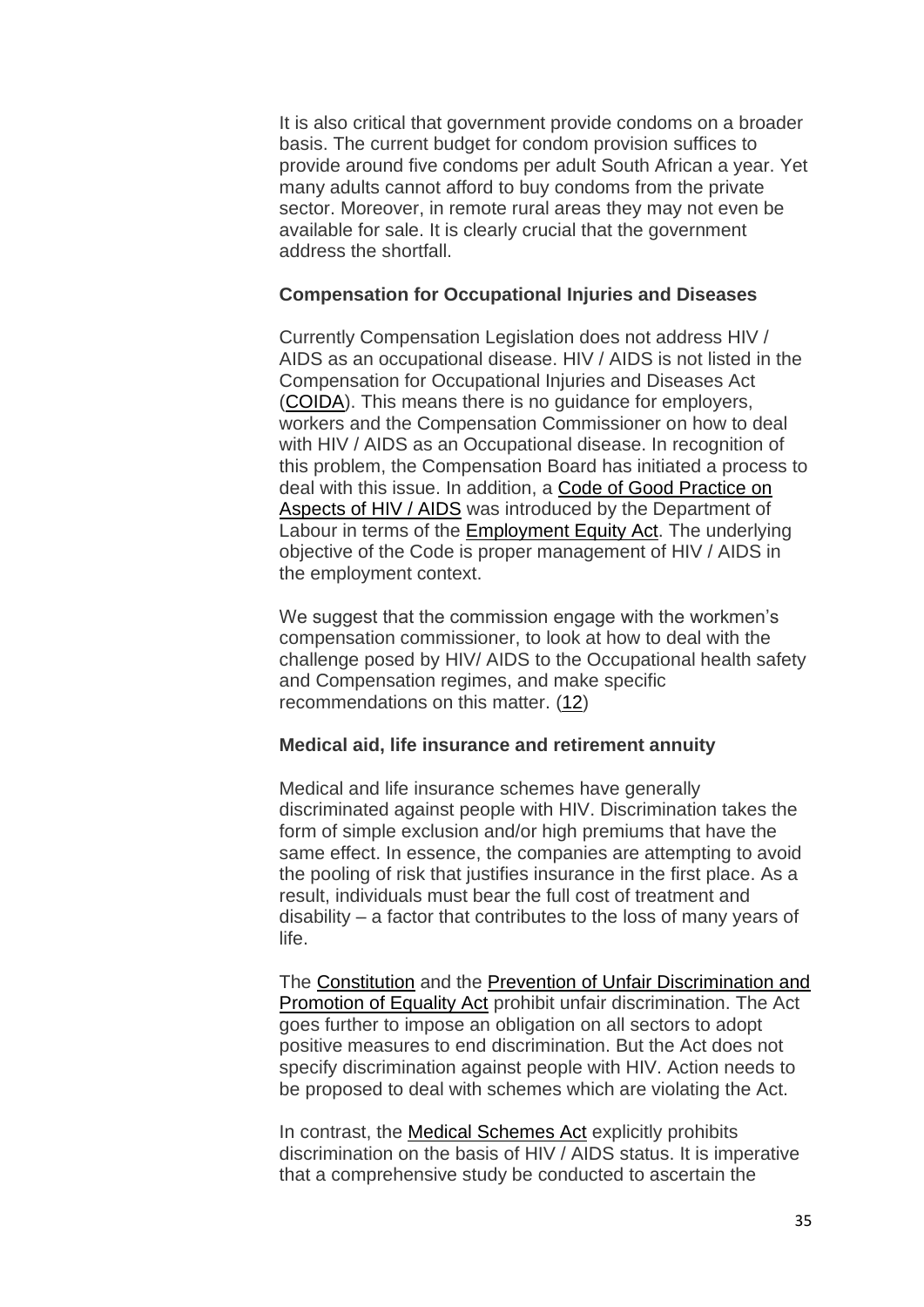extent to which medical schemes comply with the Act and what types of products they have developed for people with HIV.

Similarly it is important to ascertain the extent to which the retirement and life assurance industry has dealt with the issue of HIV / AIDS. Anecdotal evidence suggests widespread discrimination against people living with HIV / AIDS. For instance, life assurance companies routinely test potential clients for HIV. Because the information is kept confidential between the doctor and the company, it is practically impossible to know whether health status influenced the premiums. Legislative intervention in this area may be necessary to protect people with HIV from unfair and arbitrary discrimination.

In short, COSATU proposes that an audit and /or investigation be conducted in the medical aid, life assurance and retirement industries to ascertain compliance with the Act and the types of products offered to cover HIV / AIDS. Such an investigation should be geared towards formulating practical recommendations including the introduction of legislation to combat discriminatory practices.

## **3.6 Infrastructure and housing**

The provision of free infrastructure and adequate housing form an essential component of an effective anti-poverty strategy. This section considers current developments in terms of tariff policy and the extension of infrastructure and housing. It then outlines some of threats to the provision of basic municipal services and adequate housing to the poor.

#### **Structuring tariffs to ensure services for the poor**

The [Municipal Systems Bill](http://www.polity.org.za/govdocs/bills/2000/b27-00.pdf) requires every municipality to ensure basic municipal services free to the poor, either through subsidies or by providing a free minimum amount – the "lifeline tariff." The [ANC Local Government Manifesto](http://www.anc.org.za/elections/local00/manifesto/manifesto.html) commits ANC-led local governments to the second option. In addition, the Departments of [Water Affairs](http://www-dwaf.pwv.gov.za/idwaf/default.htm) and [Minerals and Energy](http://www.dme.gov.za/) have proposed a shift to a free lifeline tariff.

COSATU argreues that the best way to provide municipal services to the poor is through the free lifeline tariff, with rising costs per unit for consumption thereafter. This system has various advantages:

 $\circ$  It obviates means testing; the system is self-targeting, because households with enough resources to pay for services will use more than the minimum. In contrast, some towns have relied on "indigent policies," which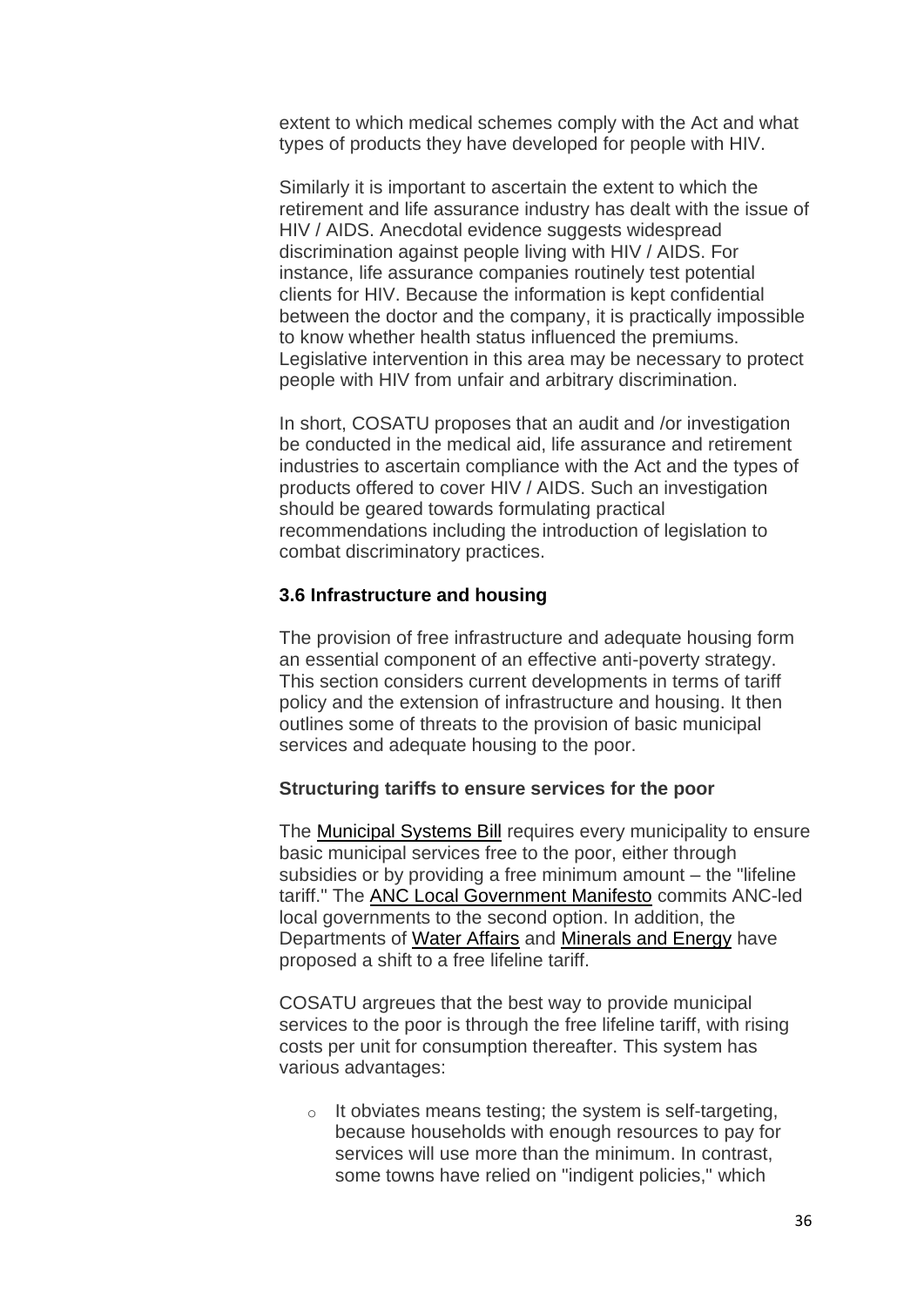provide free services only to households earning under R800 a month. In most cases, because of the difficulty of conducting regular means tests, only a tiny fraction of poor households actually benefit.

- $\circ$  The rising cost per unit above the minimum ensures revenues to cross-subsidise the poor and encourages more prosperous households to conserve on municipal services.
- o Where similar systems have been attempted for water supply, in Durban and Hermanus, the result has been increased government revenues with reduced consumption.

The system has two disadvantageslimitations: it does not benefit those who are not yet connected to the basic infrastructure; and in poor regions, especially in towns in the former homelands, the prosperous neighbourhoods may be too small to pay for even the minimum usage by the poor. That means that the system will only ensure services for all if the roll-out of basic infrastructure continues. It also requires continued national subsidies to towns in poor regions.

The commitment of key government departments and the ANC to the extension of infrastructure and to free lifeline tariffs is a major step forward toward ensuring a basic standard for municipal services for poor households. But various factors may make implementation difficult or impossible. The next section considers these issues.

#### **The threats to provision for the poor**

The main threat to provision of infrastructure and housing to the poor remains inadequate funding. Most poor households – essentially those in the lowest two income quintiles – cannot afford to pay the full cost of municipal services. They certainly cannot afford the cost of the initial provision of infrastructure. Moreover, their consumption levels may be initially so low that even if they could pay the full cost of their current usage, it would not cover installation costs in a reasonable period..

Taken together, budgets for transport and communication, water and housing declined in real terms by 12,5 per cent between 1996/7 and 1999/2000. That translates into a fall of almost a fifth per capita. In contrast, the latest [MTEF](http://www.finance.gov.za/documents/mtbps/2000/default.htm) proposes that in the coming three years, infrastructure provision should increase substantially per capita. But between R600 million and R1 billion of the annual increase reflects the shift of the cost of electrification fro[mEskom](http://www.eskom.co.za/) to the budget, paid for with new taxes on Eskom. Taking this into account, the effective real increase will be around 1 per cent above population growth.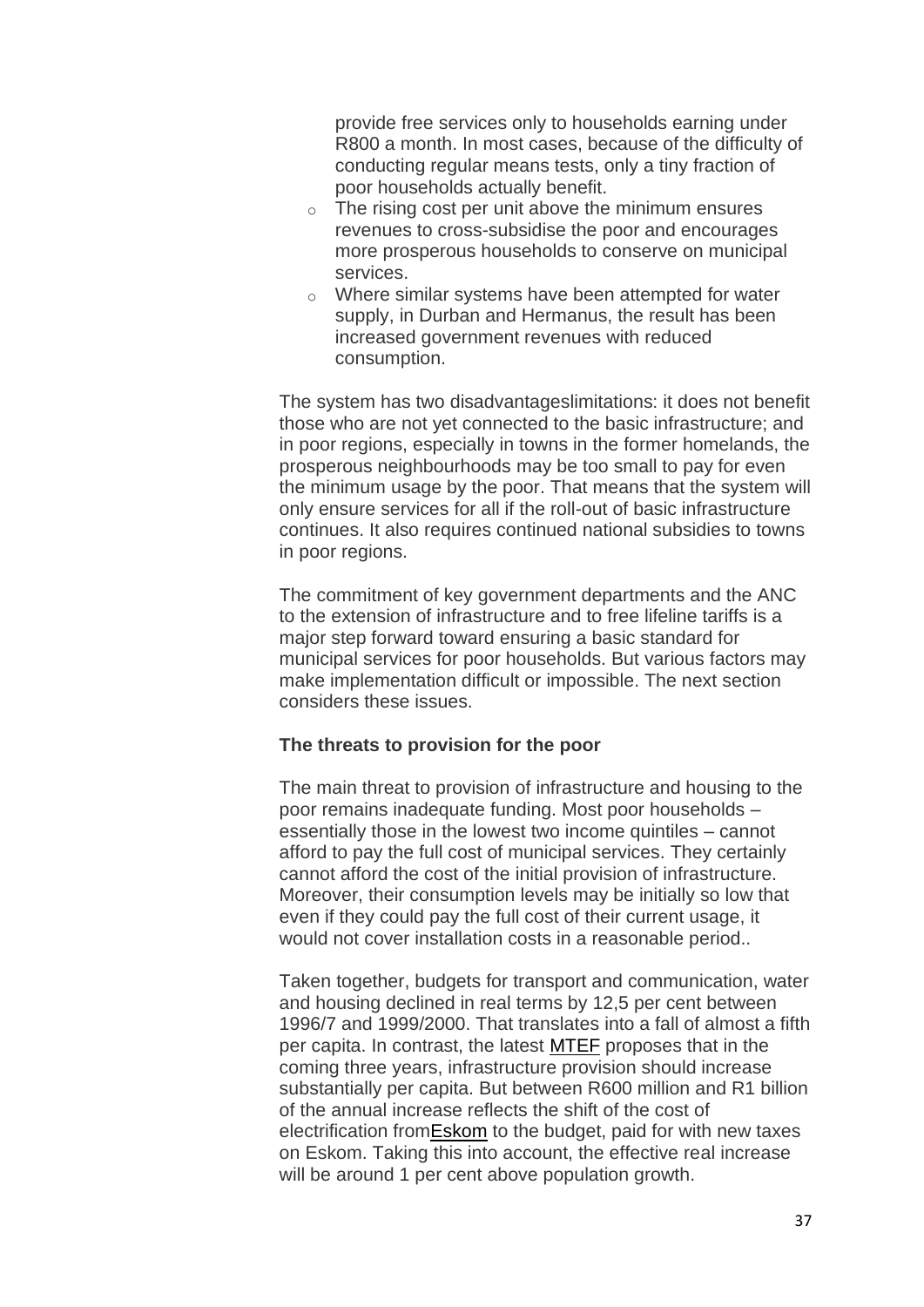If the budgets for infrastructure do not in fact increase, the risks are that services will be provided at a low level. That would limit the potential improvement in living standards. Moreover, it could mean that services would not suffice to support productive activity. Already, electrification programmes sometimes provide only enough current for lighting, but not enough for cooking or running equipment. That limits the hoped-for improvements in productivity, by reducing fuel collection and cooking time as well as laying a basis for home-based production.

Budget cuts have led to an over-optimistic approach to privatisation of services. These proposals hope to leverage private capital to provide infrastructure. The problem lies in the failure to take into account the reluctance of private companies to service the poor, who cannot pay enough to ensure a normal profit. Indeed, throughout the Third World, privatisation of services has led to improvements in services for the rich, but a decline for the poor. Even if the state provides a subsidy to encourage private providers to supply poor households, it pays the private partner to skimp on services.

Proposals for privatisation include the proposal that electricity production and distribution and telecommunications invite private competitors. Here, the risk is that, in order to compete, the state-owned entity will have to cut such unprofitable activities as extending the infrastructure network to the poor.

The proposals for electricity illustrate the problem. They propose permitting private competition in generating electricity, with direct sale to large-scale users – that is, industry. This is expected to drive down the cost of electricity to business, resulting in reduced cross-subsidisation and an increase of between 22 and 50 per cent in electricity tariffs for households. Moreover, it seems likely to reduce the funds available for electrification, unless government provides a subsidy from the budget. In effect, then, it reduces the revenues from electricity for the state, limiting the funds available for extending and maintaining services for the poor.

In addition to the problem of under-resourcing, institutional and policy factors may limit the effect of current commitments.

- o Some communities or local governments may insist on means testing for providing free municipal services, despite the extremely poor track record of that approach.
- $\circ$  The lack of a national strategy to set standards for the free lifeline tariff may lead to regional discrepancies. If richer regions set higher standards, increased rural-urban migration may result.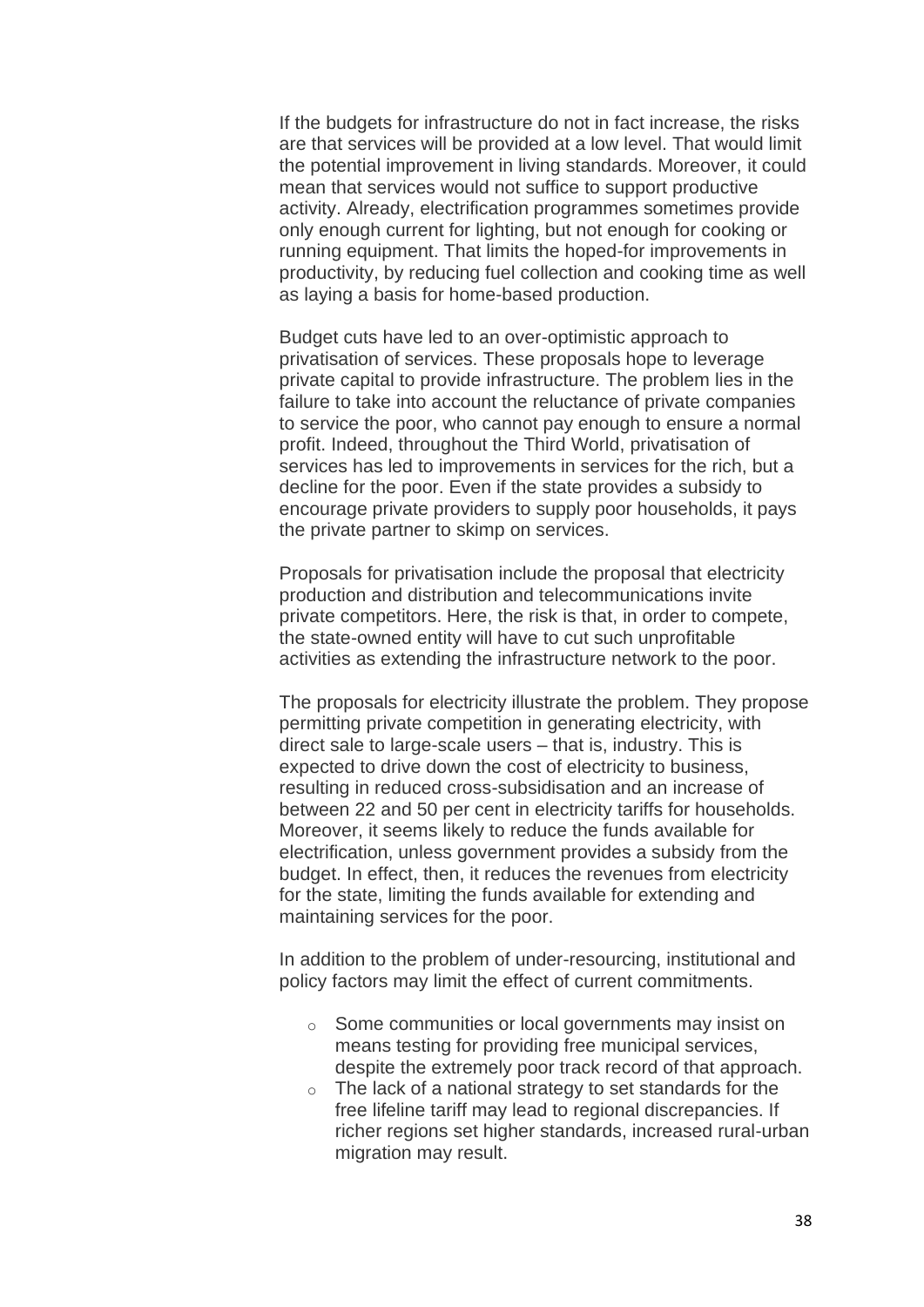- o Agencies providing municipal and social services do not co-ordinate their activities particularly well. That aggravates the transport difficulties for the poor.
- o The current housing policy often locates residential areas far from job opportunities and social and recreational facilities. This increases the cost of commuting, which is aggravated by substantial cuts in the transport budget and the privatisation of municipal transport. The result is not only a higher cost of living for the poor, but a further obstacle for poor people seeking jobs.

# **Some proposals**

To ensure the continued extension of affordable services to the poor, in line with current political commitments, COSATU has called for:

- o Adequate funding for housing and infrastructure, as promised by the MTEF, with stronger subsidies where necessary for poor towns and neighbourhoods.
- o National guidelines laying out a commitment to free lifeline tariffs for the poor, with adequate levels of service to permit economic activity as well as a substantial improvement in living standards.
- o Co-ordination of municipal services through Integrated Development Plans, as required by the [Municipal](http://www.polity.org.za/govdocs/bills/2000/b27-00.pdf)  [Systems Bill.](http://www.polity.org.za/govdocs/bills/2000/b27-00.pdf) These plans should ensure the establishment of one-stop shops for government services, where possible.
- o As agreed at the [Presidential Job Summit,](http://www.polity.org.za/govdocs/summit/jobsummit.html) a review of the housing policy to make sure it services the poor by providing adequate shelter as near as possible to employment. Where residential areas are far from jobs, the state must continue to take responsibility for adequate, affordable transport. To achieve that end, government should review its policy on public transport.

# **Some fiscal implications**

Decisive measures to address poverty will require substantial additional expenditure by the state, as well as a review of delivery mechanisms in local government and the parastatals. This would require a reversal of recent economic policies, which have seen a decline in *per capita* spending on the big social services, including welfare, as well as infrastructure. The main new item on the budget would be the basic income grant; but growth would be required in all the relevant functions. Still, simulation with models that take into account the impact on productivity demonstrate that the initial cost is soon offset by more rapid economic growth.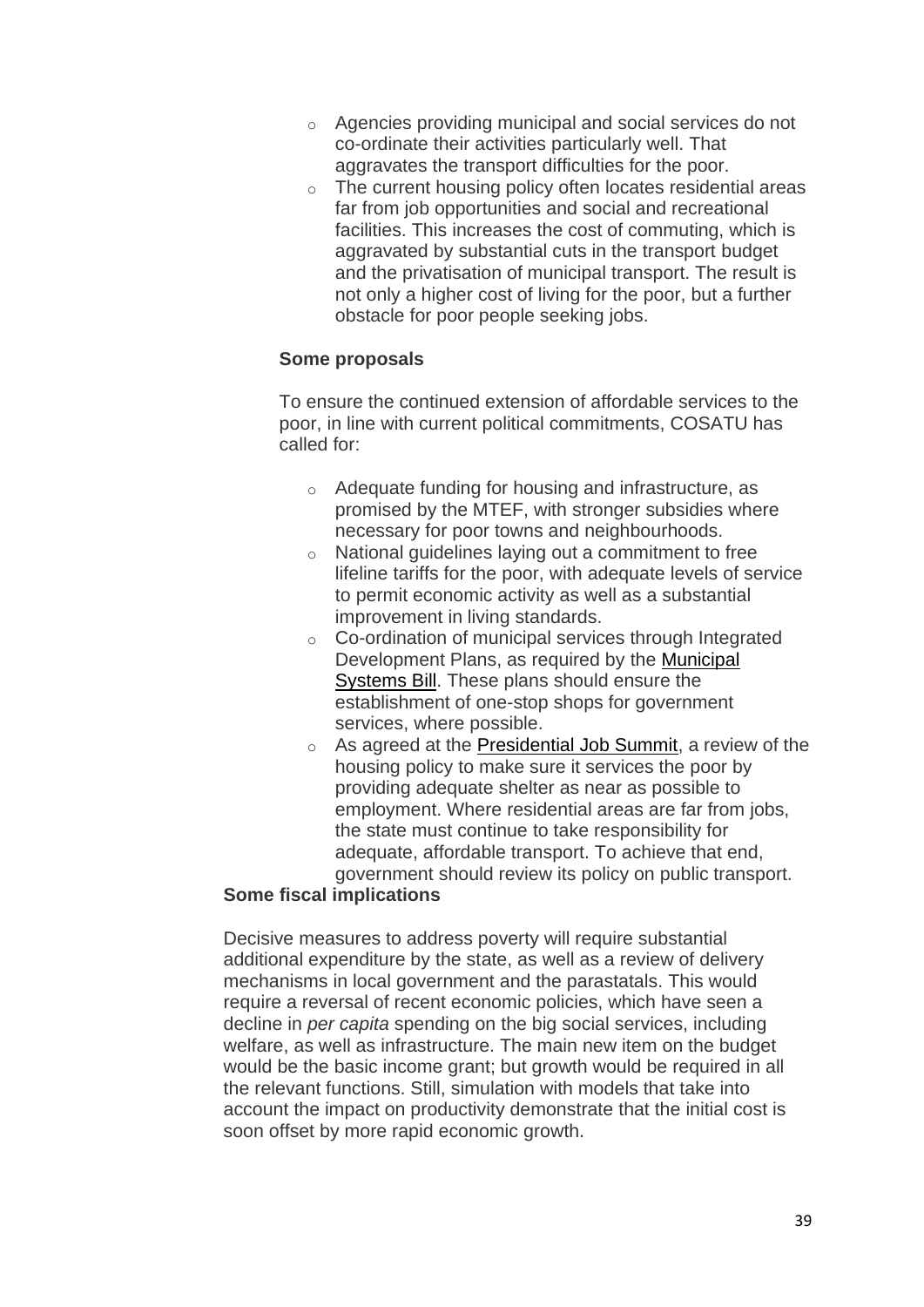This section first considers the options for funding social security, explaining why COSATU supports an increase in budgetary assistance. It then assesses overall spending on the social wage, which has declined in real terms in the past three years. The third section estimates the requirements of the innovations proposed here, especially the basic income grant, National Health Insurance, increased support for people with HIV, and municipal infrastructure. Finally, we propose ways to fund these requirements that are fiscally and economically sustainable.

## **4.1 Mechanisms for funding social security**

There are three major ways to fund social security:

- 0. Social assistance: wholly financed through taxes.
- 1. Social insurance: financed through compulsory contributions to a common fund by employees, employers and sometimes government. This effectively pools the risk across society as a whole.
- 2. Individual insurance: individuals buy insurance on a voluntary basis.

Unless government provides substantial subsidies to social insurance schemes, they will effectively tax only formal workers. In that case, we will be compelling the poor to pay for the destitute – hardly a solution able to eliminate poverty in the long run. Furthermore, the vast majority of South Africans simply cannot afford private insurance.

In short, given the vast income inequalities in South Africa, the bulk of social security must be funded through the budget. Because taxes are still, overall, progressive, tThis is the only way to ensure that the funding of social security has a progressive incidence.

#### **4.2 Existing expenditure on the social wage**

In assessing expenditure trends and needs, we need to take into account both inflation and population growth. Here, we use CPI to deflate expenditure, and set population growth at 2,3 per cent – the rate found in the 1996 census.

We here consider the social wage to consist of social grants, health care and municipal services and housing. All three components have shrunk in real terms over the past three years.

The latest MTEF proposes some growth in the next three years – but overall it will lag behind the expansion in the population. As a result, by 2003/4 it will still be lower in per capita terms than it was in 1996. Unfortunately, the [MTBPS](http://www.finance.gov.za/documents/mtbps/2000/default.htm) figures for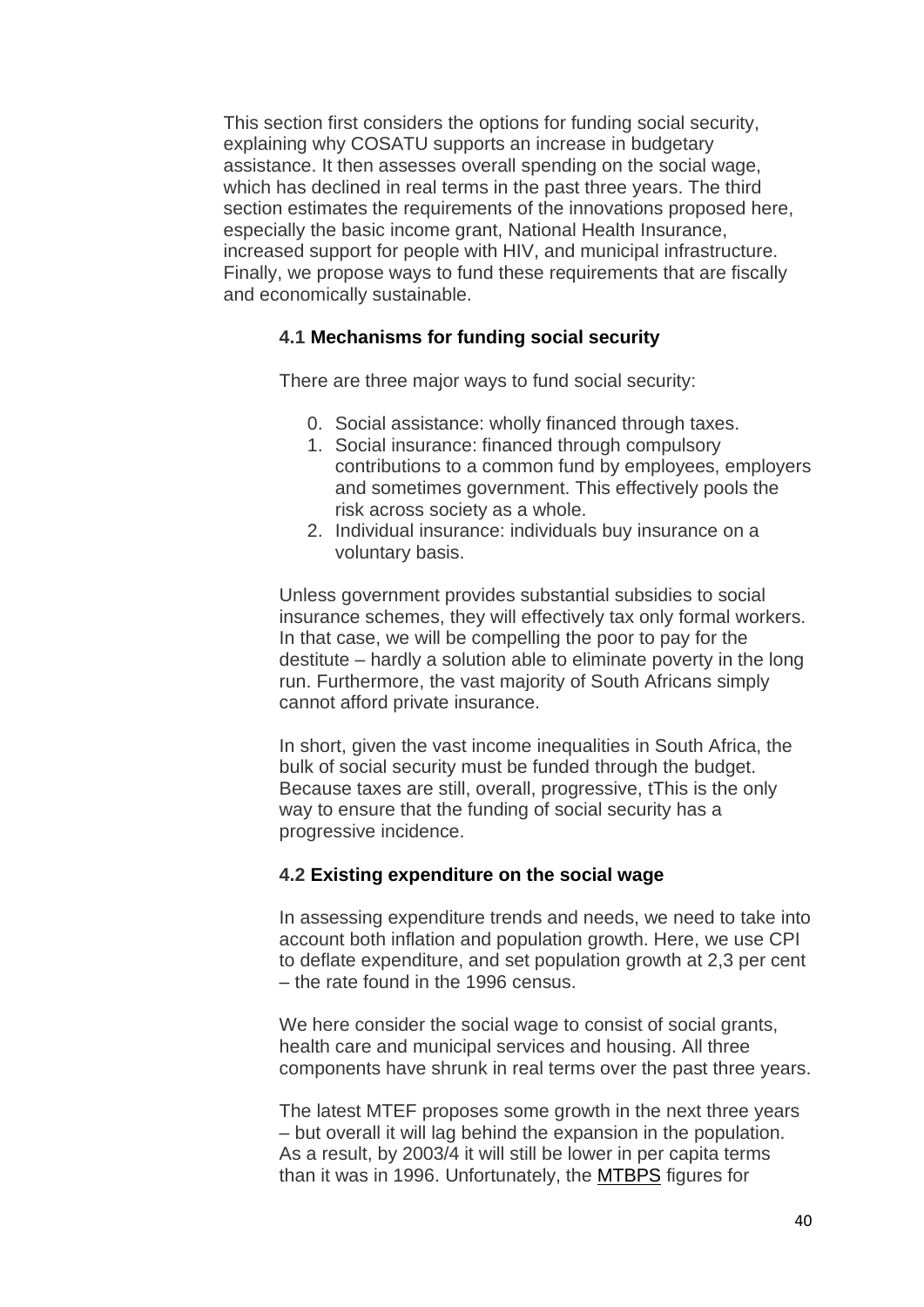infrastructure do not correspond to those in the 2000 / 1 budget, ruling out a more detailed comparison.

# **Table 8. Expenditure on main social wage functions, 1996 / 7 to 2000 / 1**

|                                       |        |                 | <b>Current R millions Change after</b><br>inflation |         |
|---------------------------------------|--------|-----------------|-----------------------------------------------------|---------|
| <b>Sector</b>                         | 1996/7 |                 | 1999/2000 expenditure per                           | capita  |
| Health                                | 21,300 | 24,100          | $-9.3%$                                             | 15.3%   |
| Welfare                               | 16,100 | 20,900          | 4.2%                                                | $-2.7%$ |
| Infrastructure &<br>economic services | 18,800 | 20,600          | $-12.1%$                                            | 17.9%   |
| of which:                             |        |                 |                                                     |         |
| Transport<br>communication            | 8,700  | 8,800           | $-18.9%$                                            | 24.2%   |
| Water                                 | 2,000  | 2,300           | $-5.5%$                                             | 11.7%   |
| Fuel/energy                           | 600    | 400             | $-55.9%$                                            | 58.8%   |
| Total budget                          |        | 187,700 224,500 | $-4.2%$                                             | 10.5%   |
| <b>NB: CPI</b>                        | 104.5  | 130.4           |                                                     |         |

Source: Calculated from, Department of Finance, Budget [Review 2000](http://www.finance.gov.za/documents/budget/2000/review/default.htm)

**Table 9. MTEF projections for expenditure on main social wage functions, 1999/2000 to 2003/4**

|                                                                 | <b>Current R</b><br>billions |    | Average annual change<br>after inflation |            |
|-----------------------------------------------------------------|------------------------------|----|------------------------------------------|------------|
|                                                                 | 1999/2000 2003/4 Total       |    | expenditure                              | Per capita |
| Health                                                          | 25                           | 33 | 1.1%                                     | $-1.2%$    |
| Welfare                                                         | 20                           | 27 | 2.2%                                     | $-0.1%$    |
| Infrastructure                                                  | 21                           | 32 | 4.2%                                     | 1.9%       |
| Infrastructure less 21<br>estimated<br>electrification<br>costs |                              | 31 | 3.1%                                     | 0.8%       |
| total social wage                                               | 66                           | 91 | 2.1%                                     | -0.2%      |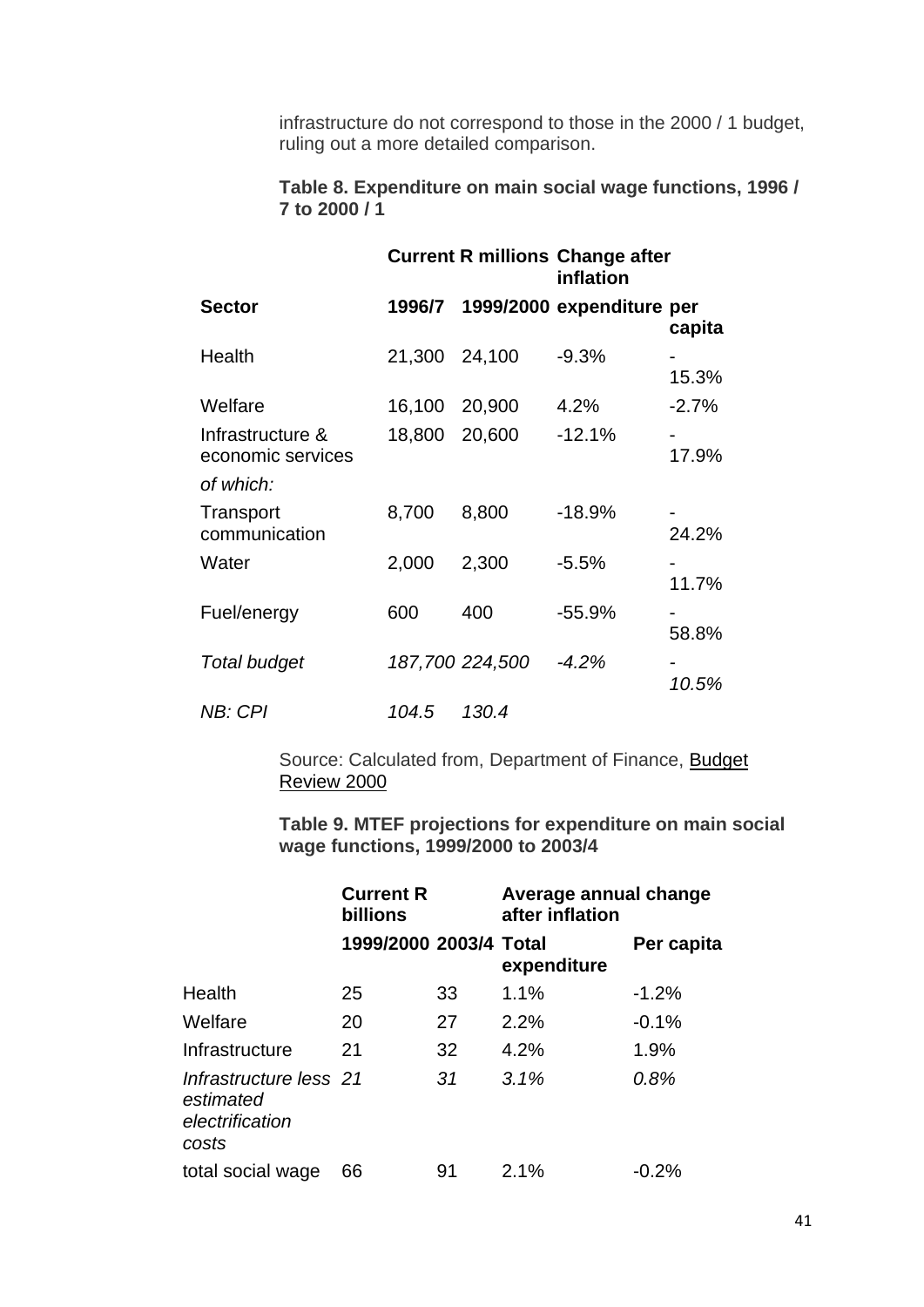functions Expenditure after 167 233 2.0% -0.3% interest

> Source: Calculated from, Department of Finance, [MTBPS,](http://www.finance.gov.za/documents/mtbps/2000/default.htm)  [October 2000,](http://www.finance.gov.za/documents/mtbps/2000/default.htm) using the MTBPS predictions for CPI.

# **4.3 Funding COSATU proposals**

The main additional cost arising from our proposals arises from the basic income grant. The NHI proposal will increase expenditure through the budget, but will not expand spending on health. It merely shifts expenditure from the private sector to the budget. Strategies on HIV / AIDS will add costs for treatment and condoms.

Any effort to cost additions to comprehensive social security must take a dynamic view. To the extent these measures stimulate economic growth, it will generate more resources for the budget, reducing the burden on the economy.

We here first look at the cost of our proposals on the budget, and then consider strategies for funding them in the medium term.

#### **4.3.1 Income transfers**

Dr Claudia Haarmann (2000) has estimated the gross cost of the basic income grant modelled here, with full take up by all eligible individuals, at R40 billion. But the actual cost to the state will be reduced by: the actual take up, and the extent to which payments are recouped through the tax system. The implications for taxes are discussed below.

Low take up in the top two quintiles would reduce the total cost without affecting the extent of poverty relief. If none of the people in the fifth quintile and only half of those in the fourth claim the grant, costs would fall to R30 billion. It is likely that take up in the top two income quintiles will be low, since the proposed level of the grant is small from the standpoint of the high-income group. Moreover, the government can make it clear that the grant is primarily aimed at those living in poverty.

In addition to the basic income grant, COSATU proposes that other social grants and welfare services remain at least unchanged in real terms per capita. That means that in the short run, welfare spending must go up by 2,3 per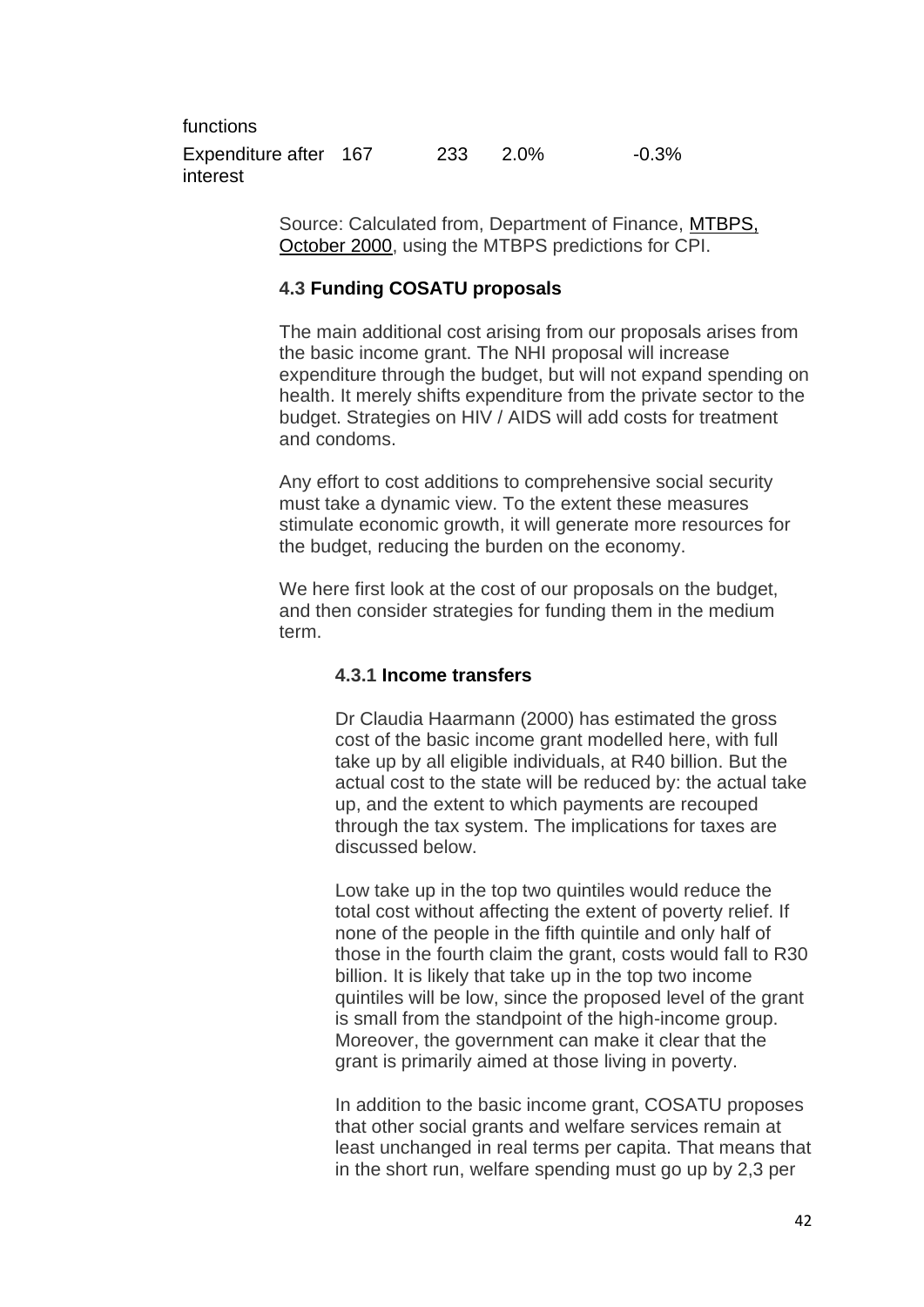cent over the inflation rate. In the longer term, of course, the proposed structural change toward greater equality should obviate the need for welfare, leading to some decline.

## **4.3.2 Infrastructure and housing**

Estimates in the Municipal Infrastructure Investment Framework (MIIF) suggest the need to invest R7 billion to R10 billion a year in order to extend decent, although still quite low level, municipal services to all South Africans.

Unfortunately, the budget does not distinguish between maintenance and extension of infrastructures, or indicate how far it will help us achieve the MIIF targets. We need an assessment of the implications for basic municipal services of

- 3. The MTBPS proposal to increase state spending on infrastructure, and
- 4. Trends in national subsidies to local government.

# **4.3.3 National Health Insurance**

As noted above, the proposal for National Health Insurance should not lead to a net increase in health costs in the short run. It will, however, increase government spending on by the equivalent of private health expenditure. The equivalent of spending on medical aid schemes alone would increase the public health budget by R25 billion, with an equivalent rise in claims on the NHI. Thus, while the cost of health care to individuals would not increase, the health budget would more than double.

In addition, COSATU proposes that after the NHI is established, the per capita health budget should increase at least at the rate of inflation. That would require a 2,3 per cent increase. Additional costs related to HIV / AIDS are discussed below.

# **4.3.4 HIV / AIDS**

COSATU's proposals for HIV / AIDS would require additional funding for treatment and condoms.

We here only consider anti-retroviral treatment. The cheapest anti-retroviral treatment consists of AZT with some additions; they are not as effective as the top-ofthe-line combination, but will still prolong people's lives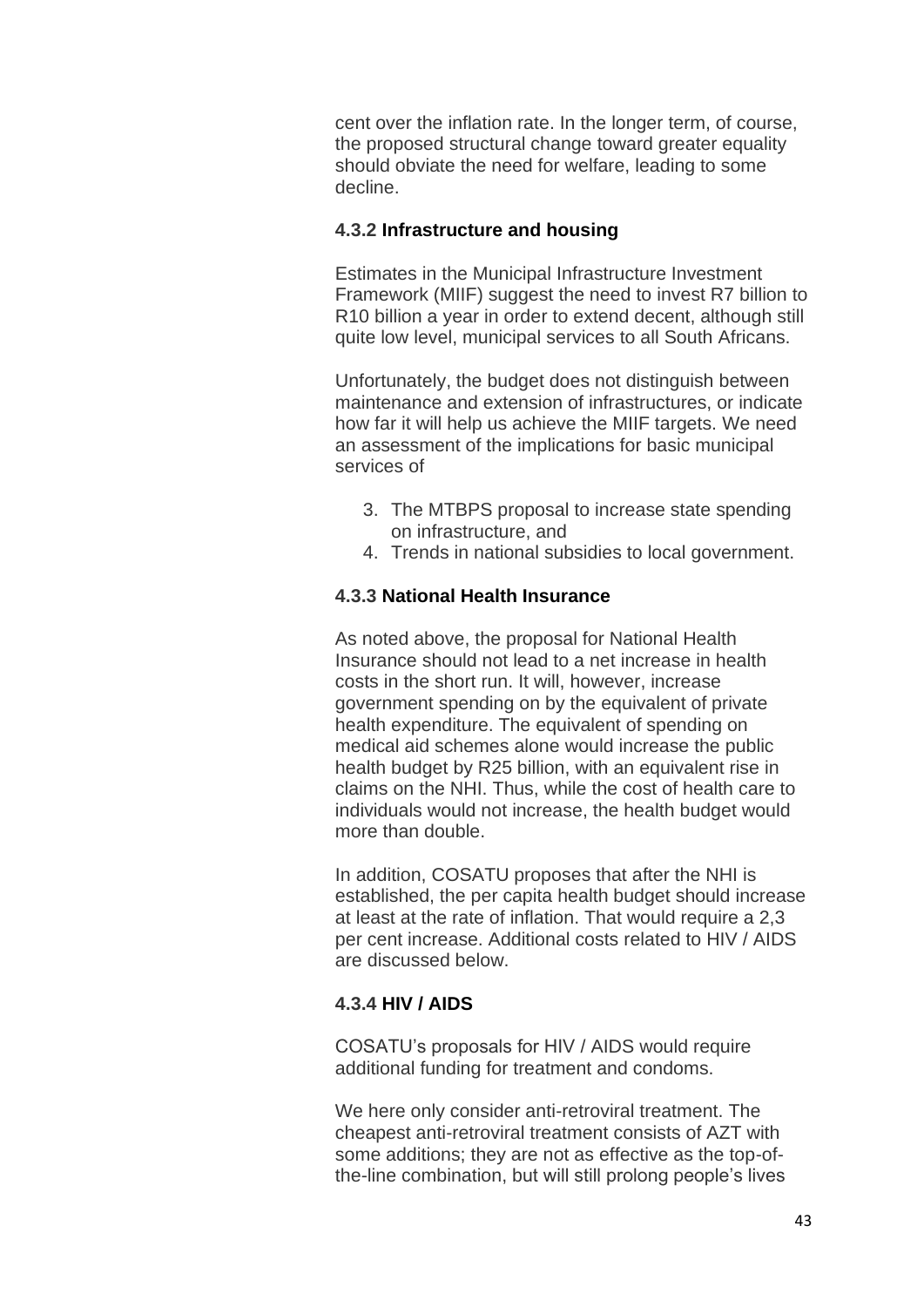and health substantially. In Brazil, which has provided low-end generic anti-retrovirals on a large scale, deaths are down by half, and the rate of infection has dropped.

The treatment costs around R500 to R850 a month. That is, it is not very far off from the old-age pension. It can be justified in terms of the enormous economic benefits of retaining productivity, skills and family breadwinners for longer periods.

If the infection rate is around 20 per cent of the total population, at R500 a month it would cost around R10 billion a year to give the cheapest anti-retroviral treatment to 20 per cent of those infected – which is probably the number with symptoms at any given time. This is probably not a high enough rate of treatment to limit the spread of infection, but would go far to prolonging lives until a better treatment is found.

In addition, to provide every South African adult with two condoms a week will cost around R2 billion, at R1 per condom. That sum should also cover distribution costs.

In short, just providing retrovirals and condoms on a nearadequate scale would cost approximately R12 billion. If not offset by other savings, that would increase the current public health budget by over 50 per cent. In fact, however, the combination of improved health for HIV positive people and reduced spread should lead to savings in treatments for opportunistic diseases, training and productivity. Furthermore, the entire cost of the proposed HIV treatment need not come entirely from the budget. In the short run, as a minimum, individuals should have access to pensions or provident funds to obtain treatment.

We need much more research to assess the probable net impact of the proposed measures on the budget. As an example, we here assume that the net cost will be R9 billion a year – probably an overestimate of the costs in the medium-term.

#### **4.4 Sources of funding**

COSATU proposes three sources of funding for improvements in the social wage:

- 5. Modest increases in progressive taxes, especially the personal income tax,
- 6. A modest rise in government borrowing, and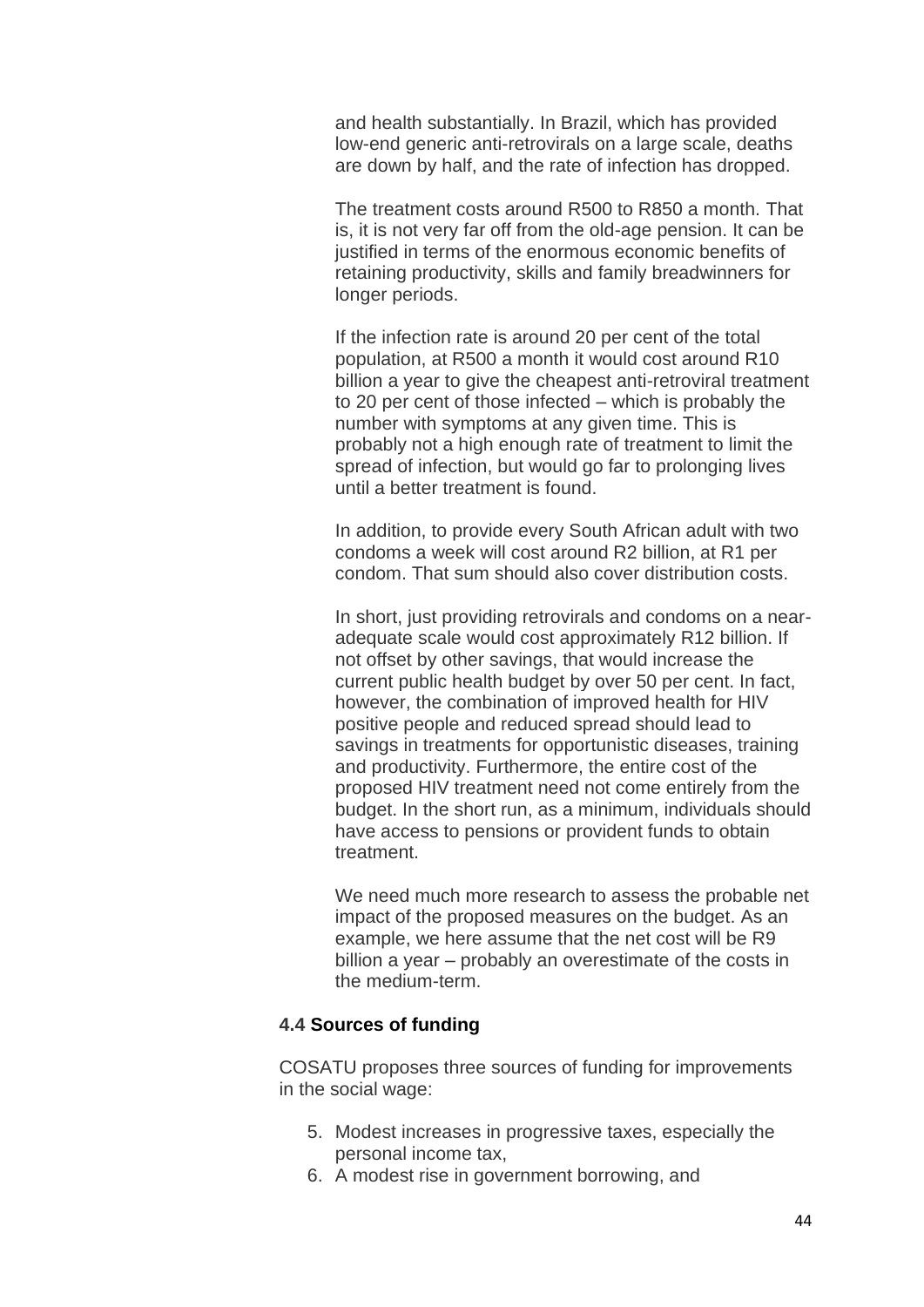7. More efficient use of government expenditure, especially by finding better ways to fund public servants' pensions and reducing military expenditure.

# **4.4.1 Taxation**

At the outset, it should be noted that despite the claims from some quarters, South Africa's tax rates are not high by international standards. Indeed, a careful comparison with similar countries shows that South Africa is actually under-taxed both in comparison to developed and developing countries. Furthermore, a tax-effort analysis point to the possibility of substantial increases in progressive taxes, notably the personal and corporate income tax.

In terms of taxation, COSATU proposes that the Basic Income Grant and the National Health Insurance be paid for through dedicated income taxes.

The health tax would not add to the cost of care to private individuals, although it would permit greater efficiency and cross-subsidisation within the health sector. It would raise tax rates substantially, but would not reduce average disposable income. In the long run, of course, by increasing efficiency, it should permit society as a whole to save on health costs.

For the basic income grant, we propose that the bulk of costs be reclaimed through a progressive surcharge on the income tax – a solidarity tax. This would leave only R15 billion to be met through other means. Under this proposal, while everyone would be eligible for the basic income grant, in the top quintile and for some people in the second quintile, taxes would increase by somewhat more than the amount received. The proportion financed through a net fiscal injection would ultimately be a political choice.

The following table models the impact of a tax averaging 17,5 per cent for the top two quintiles, assuming full take up by all quintiles. It shows the impact by quintile on net benefits from social grants as a whole as well as from the basic income grant.

**Table 10. Impact of proposed solidarity tax on net benefits, by quintile, in millions of rand**

#### **Total annual income through from all social basic Net benefit Net benefit from**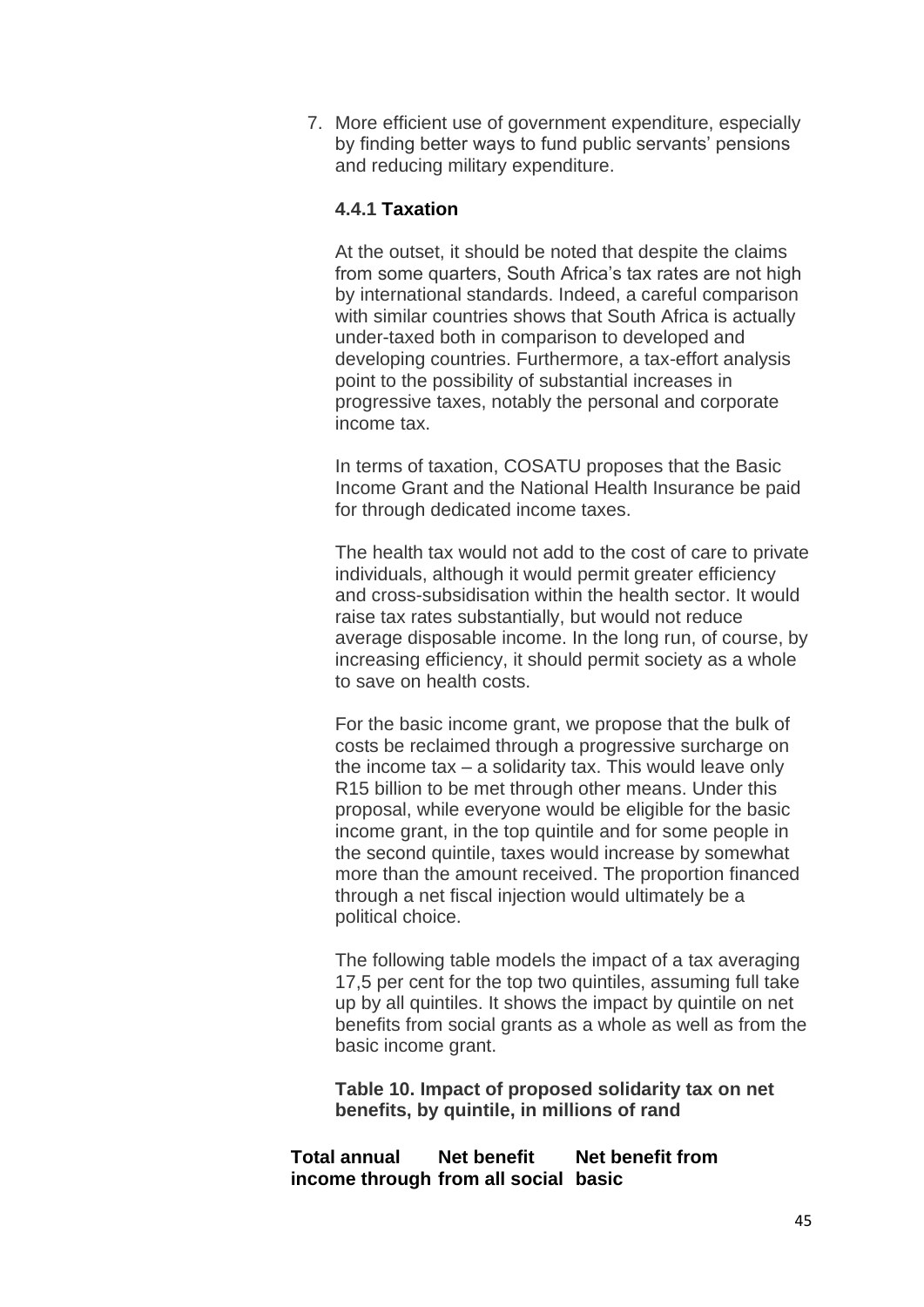|                | solidarity tax | grants   | incomebasic<br>income grant |
|----------------|----------------|----------|-----------------------------|
| 1.<br>Quintile | 20             | 16,920   | 10,070                      |
| 2.<br>Quintile | 220            | 13,940   | 8,850                       |
| 3.<br>Quintile | 330            | 11,050   | 7,660                       |
| 4.<br>Quintile | 1,730          | 6,200    | 4,740                       |
| 5.<br>Quintile | 13,920         | $-7,380$ | $-8,210$                    |
| <b>Total</b>   | 15,000         | 42,050   | 24,110                      |

Source: Calculated from, Haarmann (2000) Social Assistance in South Africa: Its potential impact on poverty.

In this model, income taxes for the top quintile would rise by 9 per cent. This would mean an increase of 4 per cent in total taxes, which would rise from 25 per cent to 27 per cent of GDP. Tax effort studies by the Economic Policy Research Institute [\(EPRI\)](http://www.epri.org.za/) indicate that this is sustainable; COSATU can provide the background research on request.

The proposal from some quarters that a basic income grant be funded through an increase in the VAT is counter-productive. In its current form, the VAT is one of our most regressive taxes. On the one hand, it affects almost all wage goods, so that even the very poor pay VAT on most of their consumption. On the other hand, it does not apply to many kinds of savings, so that the rich effectively do not pay as high an overall rate. Funding the basic income grant through an increase in the VAT would thus fundamentally undermine its ability to relieve poverty. It would take with one hand what it gives with the other.

It seems likely that objections will be raised to any increase in tax rates. In this case, however, the link to a basic income grant should ensure that the benefits outweigh the costs.

To start with, there is a convincing moral argument that the wealthy should show practical solidarity with those who were formerly oppressed and economically marginalized. This aside, they and their businesses would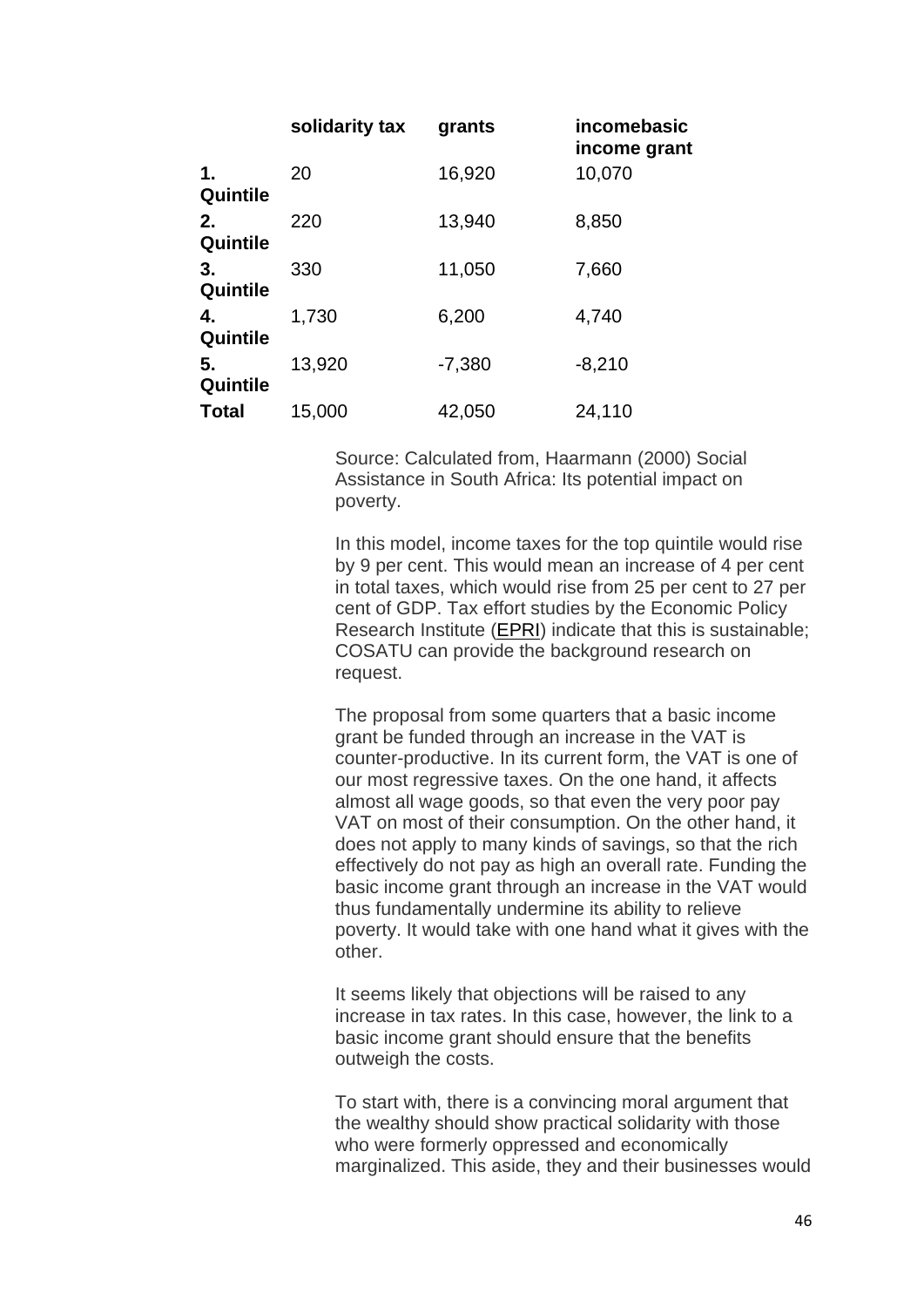benefit directly from the greater social cohesion and stability created by a basic income grant.

Investment and economic activity in South Africa is not so much limited by high tax rates as by the instability created through poverty and crime. Given current inequality levels, a stable and secure economy can only be won through greater redistribution. The notion that this should be done by directly paying cash transfers to the people which does not require an expensive structure where the money does not reach the beneficiaries, seems in fact the reason why the basic income grant has been positively mentioned in the business press.

## **4.4.2 Reallocation of expenditure**

Two areas of government expenditure now seem unnecessarily high: military spending and the funding of the GEPF. The first is a political choice. The second is more about how one ensures efficiency.

The GEPF is a defined-benefit fund – that is, employees' benefits are guaranteed. If the GEPF's investments do not return enough to cover retirement costs, they must be met out of the budget. The question is thus which is most beneficial for South Africa in the short run – to invest in the GEPF, or to meet a share of public servants' pensions from the budget. In the event, the evidence is that it would be more efficient to reduce the funding level of the GEPF and turn the funds to developmental uses.

The GEPF is currently 96-per-cent funded. The level of funding has risen extraordinarily quickly since 1996, when it was at 60 per cent. This indicates that the current rate of employer contribution – now at 15 per cent of salaries, or almost R10 billion a year – is too high.

In the light of this situation, a modest reduction in the level of funding could release substantial resources. In one scenario: COSATU proposes therefore that

- 8. the employer contribution could be reduced to 12 per cent of salaries. That will save a total of R1,5 billion a year; and
- 9. the funding level could be reduced by 2 per cent, or R3 billion a year, for the next three years, and the funds utilised for once-off investments in infrastructure and housing.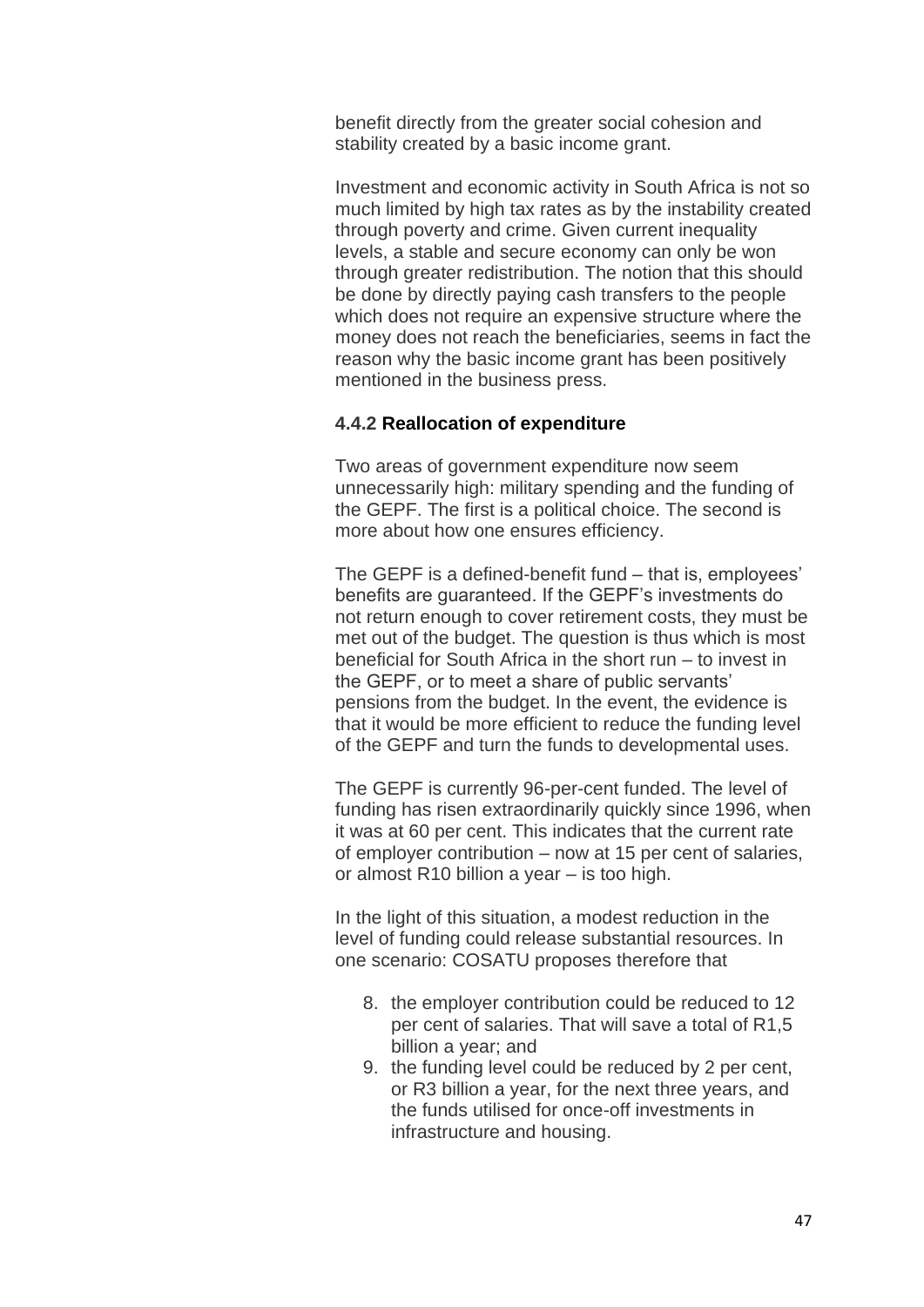A more substantial reduction in the level of funding, towards a pay as you go system, would obviously release corresponding resources.

## **4.4.3 Borrowing**

Finally, the government could increase the deficit target to, say, 5 per cent. That would release an additional R5 billon. Assessments of the impact of this approach depend largely on the forecasting model used.

Typically, business uses models that incorporate an assumption of crowding out – that is, the higher government spending inevitably reduces private investment, leading to economic stagnation. There is, however, no historical evidence of crowding out in South Africa. On the contrary, virtually all studies show a close positive correlation between government spending, especially on infrastructure, and private investment.

[EPRI](http://www.epri.org.za/) has developed a model that seeks to take into account the productivity-enhancing effects of poverty alleviation. In this model, increased government spending, if targeted effectively at reducing poverty, is associated with increased economic activity and investment. As a result, the initial increase in the deficit to GDP ratio reverses quite soon, as the economy grows more rapidly.

## **Selected References**

Adams J. 2000. *[Quarterly Sectoral Report: Welfare](http://www.idasa.org.za/bis/briefs/brief47.htm)* Budget Brief No .47, Institute for Democratic Alternatives in South Africa: Cape Town

Department of Finance. 1998. *Welfare Medium Term Expenditure Review: 1998.* [Department of Finance:](http://www.finance.gov.za/) Pretoria

Department of Social Development.

- o 2000. *[Annual Report 1999 / 2000.](http://www.welfare.gov.za/Documents/archive/2000%20-1996/annual%20reports/1999-2000/2000.htm)* (http: www.welfare.gov.za)
- o 1999. *Annual Report 1998/1999.* (http:www.welfare.gov.za)

Haarman C and Haarman D. 1998. *Towards a comprehensive social security system in South Africa (Working Paper)* Congress of South African Trade Unions: Johannesburg

Ntenga L. 2000. *[A Review of the 2000/1 Provincial Welfare](http://www.idasa.org.za/bis/briefs/brief39.htm)  [Budgets](http://www.idasa.org.za/bis/briefs/brief39.htm)* Budget Brief No .38, Institute for Democratic Alternatives in South Africa: Cape Town